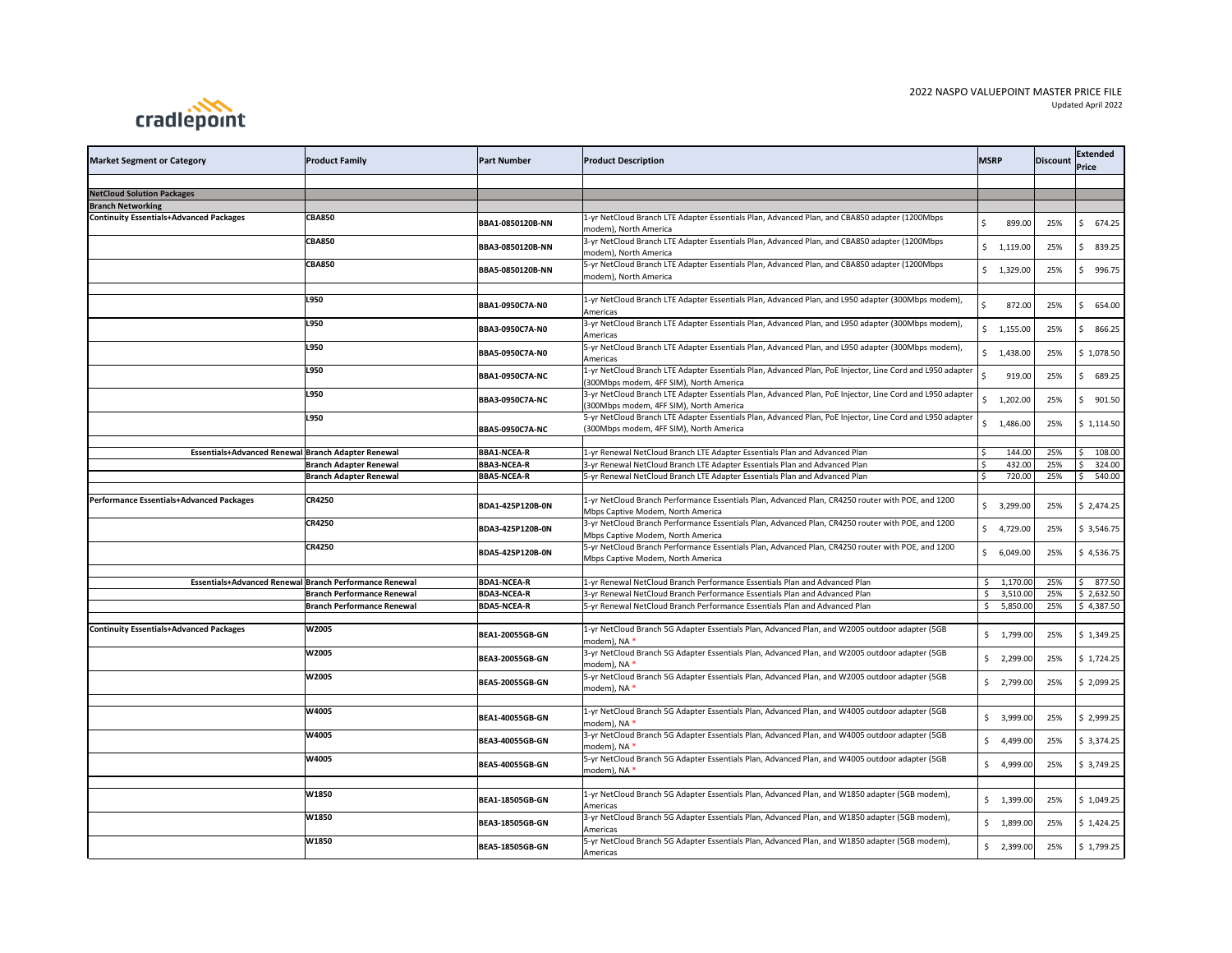|                                                | Essentials+Advanced Renewal Branch 5G Adapter Renewal | <b>BEA1-NCEA-R</b>      | 1-yr Renewal NetCloud Branch 5G Adapter Essentials Plan and Advanced Plan                                                              |         | 252.00                   | 25% | 189.00                 |
|------------------------------------------------|-------------------------------------------------------|-------------------------|----------------------------------------------------------------------------------------------------------------------------------------|---------|--------------------------|-----|------------------------|
|                                                | <b>Branch 5G Adapter Renewal</b>                      | <b>BEA3-NCEA-R</b>      | 3-yr Renewal NetCloud Branch 5G Adapter Essentials Plan and Advanced Plan                                                              |         | 756.00                   | 25% | 567.00                 |
|                                                | <b>Branch 5G Adapter Renewal</b>                      | <b>BEA5-NCEA-R</b>      | 5-yr Renewal NetCloud Branch 5G Adapter Essentials Plan and Advanced Plan                                                              |         | 1,260.00                 | 25% | \$<br>945.00           |
| <b>Enterprise Essentials+Advanced Packages</b> | E300                                                  | <b>BFA1-0300C18B-GN</b> | 1-yr NetCloud Enterprise Branch Essentials Plan, Advanced Plan, and E300 router with WiFi (1200 Mbps<br>modem), North America          |         | \$1,903.00               | 25% | \$1,427.25             |
|                                                | E300                                                  | BFA3-0300C18B-GN        | 3-yr NetCloud Enterprise Branch Essentials Plan, Advanced Plan, and E300 router with WiFi (1200 Mbps<br>modem), North America          | S.      | 2,951.00                 | 25% | \$2,213.25             |
|                                                | <b>E300</b>                                           | <b>BFA5-0300C18B-GN</b> | 5-yr NetCloud Enterprise Branch Essentials Plan, Advanced Plan, and E300 router with WiFi (1200 Mbps<br>modem), North America          |         | 3,999.00                 | 25% | \$2,999.25             |
|                                                | E300                                                  | <b>BFA1-0300C7C-GN</b>  | 1-yr NetCloud Enterprise Branch Essentials Plan, Advanced Plan and E300 router with WiFi (300 Mbps<br>modem), North America            |         | \$1,297.00               | 25% | 972.75<br>Ŝ.           |
|                                                | E300                                                  | <b>BFA3-0300C7C-GN</b>  | 3-yr NetCloud Enterprise Branch Essentials Plan, Advanced Plan and E300 router with WiFi (300 Mbps<br>modem), North America            |         | \$2,347.00               | 25% | \$1,760.25             |
|                                                | <b>E300</b>                                           | <b>BFA5-0300C7C-GN</b>  | 5-yr NetCloud Enterprise Branch Essentials Plan, Advanced Plan and E300 router with WiFi (300 Mbps<br>modem), North America            |         | \$3,397.00               | 25% | \$2,547.75             |
|                                                | E3000                                                 | <b>BFA1-3000C18B-GN</b> | 1-yr NetCloud Enterprise Branch Essentials Plan, Advanced Plan and E3000 router with WiFi (1200 Mbps<br>modem), North America          |         | \$2,387.00               | 25% | \$1,790.25             |
|                                                | E3000                                                 | <b>BFA3-3000C18B-GN</b> | 3-yr NetCloud Enterprise Branch Essentials Plan, Advanced Plan and E3000 router with WiFi (1200 Mbps<br>modem), North America          |         | \$3,435.00               | 25% | \$2,576.25             |
|                                                | E3000                                                 | <b>BFA5-3000C18B-GN</b> | 5-yr NetCloud Enterprise Branch Essentials Plan, Advanced Plan and E3000 router with WiFi (1200 Mbps<br>modem), North America          |         | \$4,483.00               | 25% | \$3,362.25             |
|                                                | E3000                                                 | <b>BFA1-30005GB-GN</b>  | 1-yr NetCloud Enterprise Branch Essentials Plan, Advanced Plan and E3000 router with WiFi (5G modem),<br>North America                 |         | \$2,499.00               | 25% | \$1,874.25             |
|                                                | E3000                                                 | <b>BFA3-30005GB-GN</b>  | 3-yr NetCloud Enterprise Branch Essentials Plan, Advanced Plan and E3000 router with WiFi (5G modem),<br>North America                 | \$      | 3,399.00                 | 25% | \$2,549.25             |
|                                                | E3000                                                 | <b>BFA5-30005GB-GN</b>  | 5-yr NetCloud Enterprise Branch Essentials Plan, Advanced Plan and E3000 router with WiFi (5G modem),<br>North America                 | S.      | 4,299.00                 | 25% | \$3,224.25             |
|                                                | <b>Essentials Renewal Branch Enterprise Renewals</b>  | <b>BFA1-NCEA-R</b>      | 1-yr Renewal NetCloud Enterprise Branch Essentials Plan and Advanced Plan                                                              |         | 531.00                   | 25% | 398.25                 |
|                                                | <b>Branch Enterprise Renewals</b>                     | <b>BFA3-NCEA-R</b>      | 3-yr Renewal NetCloud Enterprise Branch Essentials Plan and Advanced Plan                                                              |         | 1,593.00                 | 25% | \$1,194.75             |
|                                                | <b>Branch Enterprise Renewals</b>                     | <b>BFA5-NCEA-R</b>      | 5-yr Renewal NetCloud Enterprise Branch Essentials Plan and Advanced Plan                                                              |         | 2,655.00                 | 25% | \$1,991.25             |
| <b>SOHO Essentials+Advanced Packages</b>       | E100                                                  | BHA3-0100C4D-NN         | 3-yr NetCloud SOHO Branch Essentials Plan, Advanced Plan, and E100 router with WiFi (150 Mbps modem),<br>North America                 |         | $\frac{1}{2}$ 1,179.00   | 25% | 884.25<br>-S           |
|                                                | E100                                                  | <b>BHA5-0100C4D-NN</b>  | 5-yr NetCloud SOHO Branch Essentials Plan, Advanced Plan, and E100 router with WiFi (150 Mbps modem),<br>North America                 |         | $\frac{1,887.00}{$       | 25% | \$1,415.25             |
|                                                | E100                                                  | BHA3-0100C7C-GN         | 3-yr NetCloud SOHO Branch Essentials Plan, Advanced Plan, and E100 router with WiFi (300 Mbps modem),<br>North America                 |         | $\frac{1}{2}$ , 1,179.00 | 25% | 884.25<br><sup>S</sup> |
|                                                | E100                                                  | <b>BHA5-0100C7C-GN</b>  | 5-yr NetCloud SOHO Branch Essentials Plan, Advanced Plan, and E100 router with WiFi (300 Mbps modem),<br>North America                 |         | \$1,887.00]              | 25% | \$1,415.25             |
|                                                | <b>Branch SOHO Renewal</b>                            | <b>BHA1-NCEA-R</b>      | 1-yr Renewal NetCloud SOHO Branch Essentials Plan and Advanced Plan                                                                    |         | 330.00                   | 25% | 247.50                 |
|                                                | <b>Branch SOHO Renewal</b>                            | <b>BHA3-NCEA-R</b>      | 3-yr Renewal NetCloud SOHO Branch Essentials Plan and Advanced Plan                                                                    |         | 990.00                   | 25% | 742.50                 |
|                                                | <b>Branch SOHO Renewal</b>                            | <b>BHA5-NCEA-R</b>      | 5-yr Renewal NetCloud SOHO Branch Essentials Plan and Advanced Plan                                                                    |         | 1,650.00                 | 25% | \$1,237.50             |
| <b>Continuity Essentials Packages</b>          | <b>CBA850</b>                                         | <b>BB1-0850120B-NON</b> | 1-yr NetCloud Branch LTE Adapter Essentials Plan and CBA850 adapter (1200Mbps modem), North America   \$                               |         | 839.00                   | 25% | 629.25                 |
|                                                | <b>CBA850</b>                                         | <b>BB3-0850120B-NON</b> | 3-yr NetCloud Branch LTE Adapter Essentials Plan and CBA850 adapter (1200Mbps modem), North America $\mid$ \$                          |         | 939.00                   | 25% | 704.25<br>-S           |
|                                                | <b>CBA850</b>                                         | BB5-0850120B-NON        | 5. S-yr NetCloud Branch LTE Adapter Essentials Plan and CBA850 adapter (1200Mbps modem), North America                                 |         | 1,029.00                 | 25% | 771.75<br>-S           |
|                                                | L950                                                  | BB01-0950C7A-N0         | 1-yr NetCloud Branch LTE Adapter Essentials Plan and L950 adapter (300Mbps modem), Americas                                            |         | 801.00                   | 25% | 600.75                 |
|                                                | L950                                                  | BB03-0950C7A-N0         | 3-yr NetCloud Branch LTE Adapter Essentials Plan and L950 adapter (300Mbps modem), Americas                                            |         | 943.00                   | 25% | 707.25                 |
|                                                | L950                                                  | BB05-0950C7A-N0         | 5-yr NetCloud Branch LTE Adapter Essentials Plan and L950 adapter (300Mbps modem), Americas                                            | -S      | 1,084.00                 | 25% | 813.00                 |
|                                                | L950                                                  | BB01-0950C7A-NC         | 1-yr NetCloud Branch LTE Adapter Essentials Plan, PoE Injector, Line Cord and L950 adapter (300Mbps<br>modem, 4FF SIM), North America  | -Ś      | 848.00                   | 25% | 636.00                 |
|                                                | L950                                                  | <b>BB03-0950C7A-NC</b>  | 3-yr NetCloud Branch LTE Adapter Essentials Plan, PoE Injector, Line Cord and L950 adapter (300Mbps)<br>modem, 4FF SIM), North America | $\zeta$ | 990.00                   | 25% | 742.50<br>S            |
|                                                | L950                                                  | <b>BB05-0950C7A-NC</b>  | 5-yr NetCloud Branch LTE Adapter Essentials Plan, PoE Injector, Line Cord and L950 adapter (300Mbps<br>modem, 4FF SIM), North America  |         | $\frac{1}{2}$ , 1,132.00 | 25% | 849.00<br>-S           |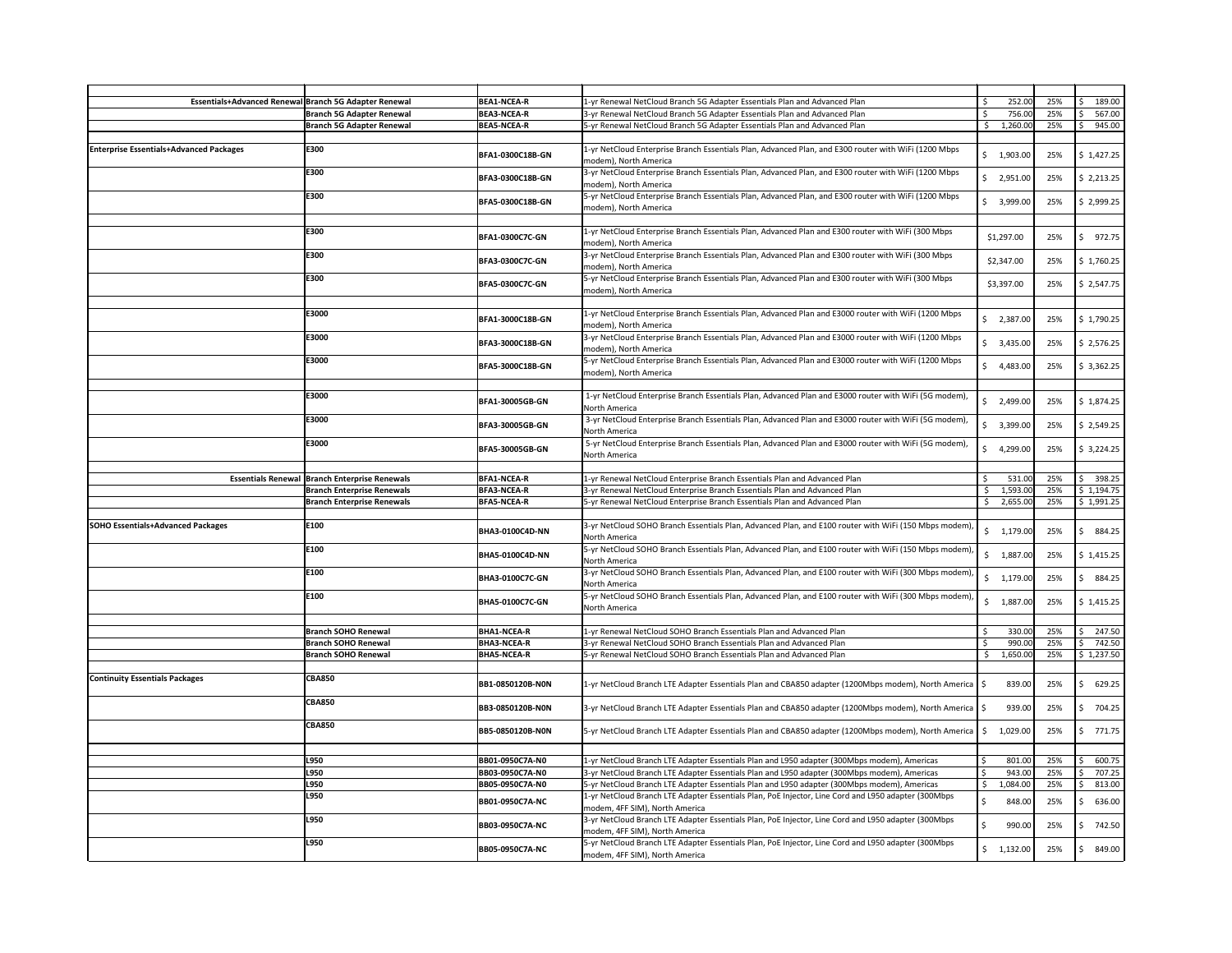|                                        | <b>CBA550</b>                                        | <b>BB1-0550150M-N0N</b> | 1-yr NetCloud Branch LTE Adapter Essentials Plan and CBA550 adapter (150M-D modem), North America |     | 471.00     | 25% | Ś<br>353.25             |
|----------------------------------------|------------------------------------------------------|-------------------------|---------------------------------------------------------------------------------------------------|-----|------------|-----|-------------------------|
|                                        | <b>CBA550</b>                                        | <b>BB3-0550150M-NON</b> | 3-yr NetCloud Branch LTE Adapter Essentials Plan and CBA550 adapter (150M-D modem), North America |     | 577.00     | 25% | Ŝ.<br>432.75            |
|                                        | <b>CBA550</b>                                        | <b>BB5-0550150M-NON</b> | 5-yr NetCloud Branch LTE Adapter Essentials Plan and CBA550 adapter (150M-D modem), North America |     | 683.00     | 25% | 512.25                  |
|                                        | <b>Essentials Renewal Branch Adapter Renewal</b>     | <b>BB1-NCESS-R</b>      | 1-yr Renewal NetCloud Branch LTE Adapter Essentials Plan                                          |     | 72.00      | 25% | 54.00                   |
|                                        | <b>Branch Adapter Renewal</b>                        | <b>BB3-NCESS-R</b>      | 3-yr Renewal NetCloud Branch LTE Adapter Essentials Plan                                          |     | 216.00     | 25% | 162.00                  |
|                                        | <b>Branch Adapter Renewal</b>                        | <b>BB5-NCESS-R</b>      | 5-yr Renewal NetCloud Branch LTE Adapter Essentials Plan                                          |     | 360.00     | 25% | 270.00                  |
|                                        |                                                      |                         |                                                                                                   |     |            |     |                         |
|                                        | Advanced Upgrade Branch Adapter Advanced             | <b>BB1-NCADV</b>        | 1-yr NetCloud Branch LTE Adapter Advanced Plan (requires corresponding Essentials Plan)           |     | 72.00      | 25% | 54.00                   |
|                                        | <b>Branch Adapter Advanced</b>                       | <b>BB3-NCADV</b>        | 3-yr NetCloud Branch LTE Adapter Advanced Plan (requires corresponding Essentials Plan)           |     | 216.00     | 25% | 162.00                  |
|                                        | <b>Branch Adapter Advanced</b>                       | <b>BB5-NCADV</b>        | 5-yr NetCloud Branch LTE Adapter Advanced Plan (requires corresponding Essentials Plan)           | -Ś  | 360.00     | 25% | 270.00                  |
|                                        | Advanced Renewal Branch Adapter Advanced Renewal     | <b>BB1-NCADV-R</b>      | 1-yr Renewal NetCloud Branch LTE Adapter Advanced Plan (requires corresponding Essentials Plan)   | -Ś  | 72.00      | 25% | 54.00                   |
|                                        | <b>Branch Adapter Advanced Renewal</b>               | <b>BB3-NCADV-R</b>      | 3-yr Renewal NetCloud Branch LTE Adapter Advanced Plan (requires corresponding Essentials Plan)   | -Ś  | 216.00     | 25% | 162.00                  |
|                                        | <b>Branch Adapter Advanced Renewal</b>               | <b>BB5-NCADV-R</b>      | 5-yr Renewal NetCloud Branch LTE Adapter Advanced Plan (requires corresponding Essentials Plan)   |     | 360.00     | 25% | 270.00                  |
| <b>Access Essentials Renewal</b>       | <b>Branch Access Point Renewal</b>                   | <b>BC1-NCESS-R</b>      | 1-yr Renewal NetCloud Branch Access Point Essentials Plan                                         |     | 60.00      | 25% |                         |
|                                        | <b>Branch Access Point Renewal</b>                   | <b>BC3-NCESS-R</b>      | 3-yr Renewal NetCloud Branch Access Point Essentials Plan                                         |     | 180.00     | 25% | 45.00<br>135.00         |
|                                        | <b>Branch Access Point Renewal</b>                   | <b>BC5-NCESS-R</b>      | 5-yr Renewal NetCloud Branch Access Point Essentials Plan                                         |     | 300.00     | 25% | 225.00                  |
|                                        |                                                      |                         |                                                                                                   |     |            |     |                         |
| <b>Performance Essentials Packages</b> | <b>CR4250</b>                                        | BD1-425P-00N            | 1-yr NetCloud Branch Performance Essentials Plan and CR4250 router with POE, North America        |     | 2,089.00   | 25% | \$1,566.75              |
|                                        | <b>CR4250</b>                                        | BD3-425P-00N            | 3-yr NetCloud Branch Performance Essentials Plan and CR4250 router with POE, North America        |     | 2,782.00   | 25% | \$2,086.50              |
|                                        | <b>CR4250</b>                                        | <b>BD5-425P-00N</b>     | 5-yr NetCloud Branch Performance Essentials Plan and CR4250 router with POE, North America        |     | 3,475.00   | 25% | \$2,606.25              |
|                                        | <b>Essentials Renewal Branch Performance Renewal</b> | <b>BD1-NCESS-R</b>      | 1-yr Renewal NetCloud Branch Performance Essentials Plan                                          |     | 744.00     | 25% | $\zeta$<br>558.00       |
|                                        | <b>Branch Performance Renewal</b>                    | <b>BD3-NCESS-R</b>      | 3-yr Renewal NetCloud Branch Performance Essentials Plan                                          |     | 2,232.00   | 25% | \$1,674.00              |
|                                        | <b>Branch Performance Renewal</b>                    | <b>BD5-NCESS-R</b>      | 5-yr Renewal NetCloud Branch Performance Essentials Plan                                          | -Ś  | 3,720.00   | 25% | \$2,790.00              |
|                                        |                                                      |                         |                                                                                                   |     |            |     |                         |
|                                        | Advanced Upgrade Branch Performance Advanced         | <b>BD1-NCADV</b>        | 1-yr NetCloud Branch Performance Advanced Plan (requires corresponding Essentials Plan)           |     | 426.00     | 25% | 319.50                  |
|                                        | <b>Branch Performance Advanced</b>                   | <b>BD3-NCADV</b>        | 3-yr NetCloud Branch Performance Advanced Plan (requires corresponding Essentials Plan)           |     | 1,278.00   | 25% | 958.50                  |
|                                        | <b>Branch Performance Advanced</b>                   | <b>BD5-NCADV</b>        | 5-yr NetCloud Branch Performance Advanced Plan (requires corresponding Essentials Plan)           | S.  | 2,130.00   | 25% | \$1,597.50              |
|                                        | Advanced Renewal Branch Performance Advanced Renewal | <b>BD1-NCADV-R</b>      | 1-yr Renewal NetCloud Branch Performance Advanced Plan (requires corresponding Essentials Plan)   | -S  | 426.00     | 25% | <sup>\$</sup><br>319.50 |
|                                        | <b>Branch Performance Advanced Renewal</b>           | <b>BD3-NCADV-R</b>      | 3-yr Renewal NetCloud Branch Performance Advanced Plan (requires corresponding Essentials Plan)   |     | \$1,278.00 | 25% | 958.50                  |
|                                        | <b>Branch Performance Advanced Renewal</b>           | <b>BD5-NCADV-R</b>      | 5-yr Renewal NetCloud Branch Performance Advanced Plan (requires corresponding Essentials Plan)   |     | \$2,130.00 | 25% | \$1,597.50              |
| <b>Continuity Essentials Packages</b>  | W2005                                                | <b>BE01-20055GB-GN</b>  | 1-yr NetCloud Branch 5G Adapter Essentials Plan and W2005 outdoor adapter (5GB modem), NA*        |     | \$1,699.00 | 25% | \$1,274.25              |
|                                        | W2005                                                | <b>BE03-20055GB-GN</b>  | 3-yr NetCloud Branch 5G Adapter Essentials Plan and W2005 outdoor adapter (5GB modem), NA*        |     | \$1,999.00 | 25% | \$1,499.25              |
|                                        | W2005                                                | <b>BE05-20055GB-GN</b>  | 5-yr NetCloud Branch 5G Adapter Essentials Plan and W2005 outdoor adapter (5GB modem), NA*        |     | \$2,299.00 | 25% | \$1,724.25              |
|                                        | W1850                                                | BE01-18505GB-GN         | 1-yr NetCloud Branch 5G Adapter Essentials Plan and W1850 adapter (5GB modem), Americas           |     | \$1,299.00 | 25% | 974.25                  |
|                                        | W1850                                                | BE03-18505GB-GN         | 3-yr NetCloud Branch 5G Adapter Essentials Plan and W1850 adapter (5GB modem), Americas           |     | \$1,599.00 | 25% | \$1,199.25              |
|                                        | W1850                                                | BE05-18505GB-GN         | 5-yr NetCloud Branch 5G Adapter Essentials Plan and W1850 adapter (5GB modem), Americas           |     | \$1,899.00 | 25% | \$1,424.25              |
|                                        |                                                      |                         |                                                                                                   |     |            |     |                         |
|                                        | <b>Essentials Renewal Branch 5G Renewal</b>          | <b>BE01-NCESS-R</b>     | 1-yr Renewal NetCloud Branch 5G Adapter Essentials Plan                                           |     | 150.00     | 25% | 112.50                  |
|                                        | <b>Branch 5G Renewal</b>                             | <b>BE03-NCESS-R</b>     | 3-yr Renewal NetCloud Branch 5G Adapter Essentials Plan                                           |     | 450.00     | 25% | 337.50                  |
|                                        | <b>Branch 5G Renewal</b>                             | <b>BE05-NCESS-R</b>     | 5-yr Renewal NetCloud Branch 5G Adapter Essentials Plan                                           | -\$ | 750.00     | 25% | 562.50                  |
|                                        | <b>Advanced Upgrade Branch 5G Advanced</b>           | <b>BE01-NCADV</b>       | 1-yr NetCloud Branch 5G Adapter Advanced Plan                                                     | c.  | 102.00     | 25% | 76.50<br>$\epsilon$     |
|                                        | <b>Branch 5G Advanced</b>                            | <b>BE03-NCADV</b>       | 3-yr NetCloud Branch 5G Adapter Advanced Plan                                                     |     | 306.00     | 25% | ¢<br>229.50             |
|                                        | <b>Branch 5G Advanced</b>                            | <b>BE05-NCADV</b>       | 5-yr NetCloud Branch 5G Adapter Advanced Plan                                                     |     | 510.00     | 25% | 382.50<br>S.            |
|                                        | <b>Advanced Renewal Branch 5G Advanced Renewal</b>   | <b>BE01-NCADV-R</b>     | 1-yr Renewal NetCloud Branch 5G Adapter Advanced Plan                                             | -Ś  | 102.00     | 25% | 76.50                   |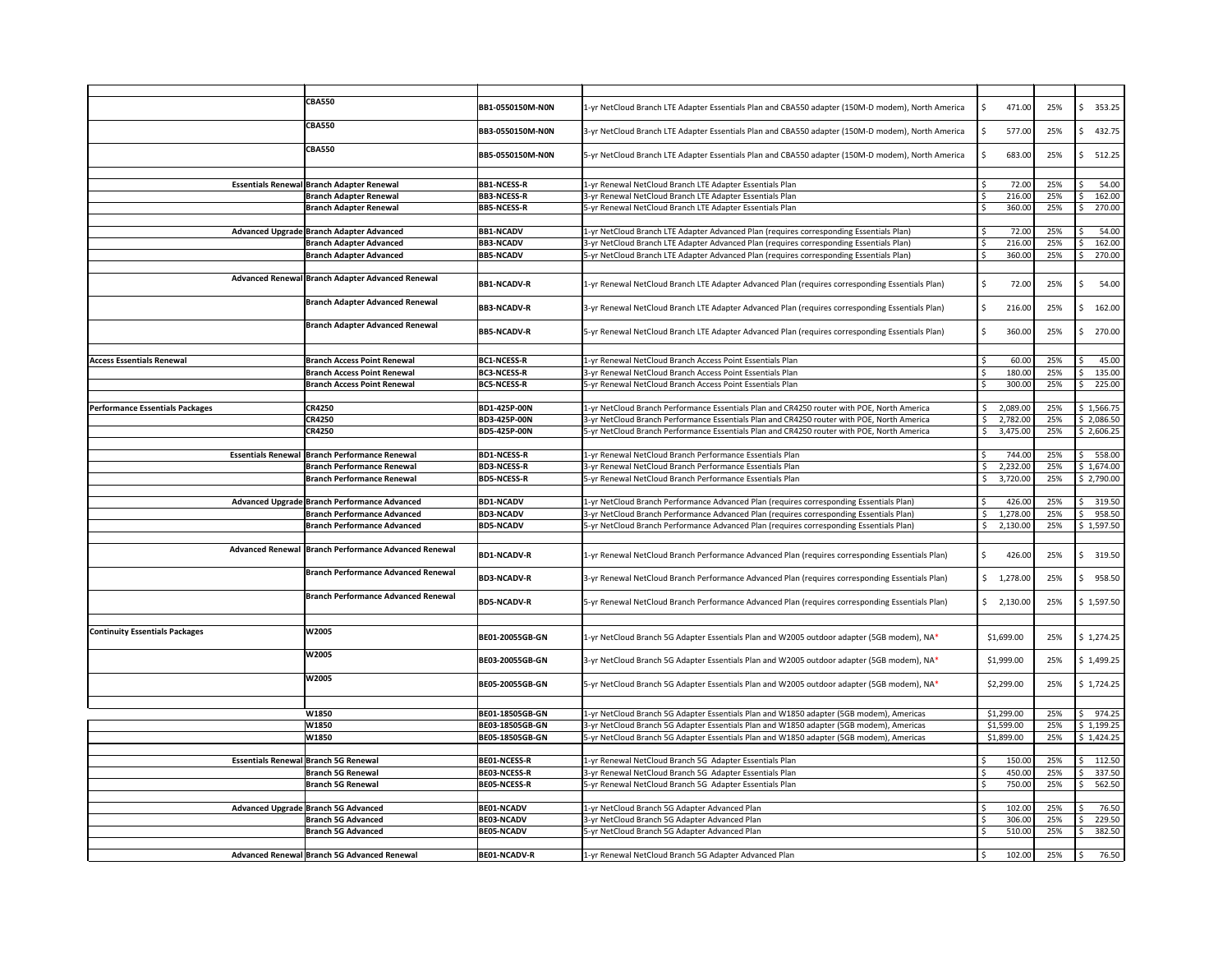|                                          | <b>Branch 5G Advanced Renewal</b>                     | <b>BE03-NCADV-R</b>    | 3-yr Renewal NetCloud Branch 5G Adapter Advanced Plan                                                                    | \$  | 306.00                   | 25% | $\zeta$<br>229.50 |
|------------------------------------------|-------------------------------------------------------|------------------------|--------------------------------------------------------------------------------------------------------------------------|-----|--------------------------|-----|-------------------|
|                                          | <b>Branch 5G Advanced Renewal</b>                     | <b>BE05-NCADV-R</b>    | 5-yr Renewal NetCloud Branch 5G Adapter Advanced Plan                                                                    | -\$ | 510.00                   | 25% | 382.50<br>-S      |
|                                          | E300                                                  | BF01-0300C18B-GN       | 1-yr NetCloud Enterprise Branch Essentials Plan and E300 router with WiFi (1200 Mbps modem), North                       |     | $\frac{1}{2}$ 1,663.00   | 25% | \$1,247.25        |
| <b>Enterprise Essentials Packages</b>    | E300                                                  | BF03-0300C18B-GN       | America<br>3-yr NetCloud Enterprise Branch Essentials Plan and E300 router with WiFi (1200 Mbps modem), North            |     | $\frac{1}{2}$ 2,229.00   | 25% | \$1,671.75        |
|                                          | E300                                                  | BF05-0300C18B-GN       | America<br>5-yr NetCloud Enterprise Branch Essentials Plan and E300 router with WiFi (1200 Mbps modem), North<br>America |     | $\frac{1}{2}$ , 2,795.00 | 25% | \$2,096.25        |
|                                          |                                                       |                        |                                                                                                                          |     |                          |     |                   |
|                                          | E300                                                  | BF01-0300C7C-GN        | 1-yr NetCloud Enterprise Branch Essentials Plan and E300 router with WiFi (300 Mbps modem), North<br>America             |     | $\frac{1}{2}$ 1,061.00   | 25% | 795.75            |
|                                          | E300                                                  | BF03-0300C7C-GN        | 3-yr NetCloud Enterprise Branch Essentials Plan and E300 router with WiFi (300 Mbps modem), North<br>America             |     | $\frac{1}{2}$ 1,627.00   | 25% | \$1,220.25        |
|                                          | E300                                                  | BF05-0300C7C-GN        | 5-yr NetCloud Enterprise Branch Essentials Plan and E300 router with WiFi (300 Mbps modem), North<br>America             |     | $\frac{1}{2}$ , 2,194.00 | 25% | \$1,645.50        |
|                                          | E3000                                                 | BF01-3000C18B-GN       | 1-yr NetCloud Enterprise Branch Essentials Plan and E3000 router with WiFi (1200 Mbps modem), North<br>America           |     | $\frac{1}{2}$ , 2,146.00 | 25% | \$1,609.50        |
|                                          | E3000                                                 | BF03-3000C18B-GN       | 3-yr NetCloud Enterprise Branch Essentials Plan and E3000 router with WiFi (1200 Mbps modem), North<br>America           |     | $\frac{1}{2}$ , 2,713.00 | 25% | \$2,034.75        |
|                                          | E3000                                                 | BF05-3000C18B-GN       | 5-yr NetCloud Enterprise Branch Essentials Plan and E3000 router with WiFi (1200 Mbps modem), North<br>America           |     | $\frac{1}{2}$ 3,279.00   | 25% | \$2,459.25        |
|                                          | E3000                                                 | BF01-30005GB-GN        | 1-yr NetCloud Enterprise Branch Essentials Plan and E3000 router with WiFi (5G modem), North America                     |     | \$2,299.00               | 25% | \$1,724.25        |
|                                          | E3000                                                 | <b>BF03-30005GB-GN</b> | 3-yr NetCloud Enterprise Branch Essentials Plan and E3000 router with WiFi (5G modem), North America                     |     | \$2,789.00               | 25% | \$2,091.75        |
|                                          | E3000                                                 | BF05-30005GB-GN        | 5-yr NetCloud Enterprise Branch Essentials Plan and E3000 router with WiFi (5G modem), North America                     |     | \$3,279.00               | 25% | \$2,459.25        |
|                                          | <b>Essentials Renewal Branch Enterprise Renewal</b>   | <b>BF01-NCESS-R</b>    | 1-yr Renewal NetCloud Enterprise Branch Essentials Plan                                                                  |     | 291.00                   | 25% | .S<br>218.25      |
|                                          | <b>Branch Enterprise Renewal</b>                      | <b>BF03-NCESS-R</b>    | 3-yr Renewal NetCloud Enterprise Branch Essentials Plan                                                                  |     | 873.00                   | 25% | 654.75            |
|                                          | <b>Branch Enterprise Renewal</b>                      | <b>BF05-NCESS-R</b>    | 5-yr Renewal NetCloud Enterprise Branch Essentials Plan                                                                  |     | 1,455.00                 | 25% | \$1,091.25        |
|                                          |                                                       |                        |                                                                                                                          |     |                          |     |                   |
|                                          | Advanced Upgrade Branch Enterprise Advanced           | <b>BF01-NCADV</b>      | 1-yr NetCloud Enterprise Branch Advanced Plan                                                                            |     | 240.00                   | 25% | 180.00            |
|                                          | <b>Branch Enterprise Advanced</b>                     | <b>BF03-NCADV</b>      | 3-yr NetCloud Enterprise Branch Advanced Plan                                                                            |     | 720.00                   | 25% | 540.00            |
|                                          | <b>Branch Enterprise Advanced</b>                     | <b>BF05-NCADV</b>      | 5-yr NetCloud Enterprise Branch Advanced Plan                                                                            |     | 1,200.00                 | 25% | 900.00<br>-S      |
|                                          |                                                       |                        |                                                                                                                          |     |                          |     |                   |
|                                          | Advanced Renewal   Branch Enterprise Advanced Renewal | <b>BF01-NCADV-R</b>    | 1-yr Renewal NetCloud Enterprise Branch Advanced Plan                                                                    |     | 240.00                   | 25% | 180.00            |
|                                          | <b>Branch Enterprise Advanced Renewal</b>             | <b>BF03-NCADV-R</b>    | 3-yr Renewal NetCloud Enterprise Branch Advanced Plan                                                                    |     | 720.00                   | 25% | 540.00            |
|                                          | <b>Branch Enterprise Advanced Renewal</b>             | <b>BF05-NCADV-R</b>    | 5-yr Renewal NetCloud Enterprise Branch Advanced Plan                                                                    |     | 1,200.00                 | 25% | 900.00            |
| <b>SOHO Essentials Packages</b>          | E100                                                  | BH03-0100C4D-NN        | 3-yr NetCloud SOHO Branch Essentials Plan, and E100 router with WiFi (150 Mbps modem), North America $\mid$ \$           |     | 754.00                   | 25% | 565.50<br>-S      |
|                                          | E100                                                  | BH05-0100C4D-NN        | 5-yr NetCloud SOHO Branch Essentials Plan, and E100 router with WiFi (150 Mbps modem), North America                     | -S  | 1,179.00                 | 25% | 884.25<br>-S      |
|                                          | E100                                                  | BH03-0100C7C-GN        | 3-yr NetCloud SOHO Branch Essentials Plan, and E100 router with WiFi (300 Mbps modem), North America                     | S   | 754.00                   | 25% | 565.50<br>S       |
|                                          | E100                                                  | BH05-0100C7C-GN        | 5-yr NetCloud SOHO Branch Essentials Plan, and E100 router with WiFi (300 Mbps modem), North America                     | S.  | 1,179.00                 | 25% | 884.25            |
|                                          | Essentials Renewal   Branch SOHO Renewal              | <b>BH01-NCESS-R</b>    | 1-yr Renewal NetCloud SOHO Branch Essentials Plan                                                                        |     | 198.00                   | 25% | 148.50            |
|                                          | <b>Branch SOHO Renewal</b>                            | <b>BH03-NCESS-R</b>    | 3-yr Renewal NetCloud SOHO Branch Essentials Plan                                                                        |     | 594.00                   | 25% | 445.50            |
|                                          | <b>Branch SOHO Renewal</b>                            | <b>BH05-NCESS-R</b>    | 5-yr Renewal NetCloud SOHO Branch Essentials Plan                                                                        | .\$ | 990.00                   | 25% | 742.50            |
|                                          | Advanced Upgrade Branch SOHO Advanced                 | <b>BH01-NCADV</b>      | 1-yr NetCloud SOHO Branch Advanced Plan                                                                                  |     | 132.00                   | 25% | 99.00             |
|                                          | <b>Branch SOHO Advanced</b>                           | <b>BH03-NCADV</b>      | 3-yr NetCloud SOHO Branch Advanced Plan                                                                                  |     | 396.00                   | 25% | 297.00            |
|                                          | <b>Branch SOHO Advanced</b>                           | <b>BH05-NCADV</b>      | 5-yr NetCloud SOHO Branch Advanced Plan                                                                                  |     | 660.00                   | 25% | 495.00            |
|                                          |                                                       |                        |                                                                                                                          |     |                          |     |                   |
|                                          | Advanced Renewal   Branch SOHO Advanced Renewal       | <b>BH01-NCADV-R</b>    | 1-yr Renewal NetCloud SOHO Branch Advanced Plan                                                                          |     | 132.00                   | 25% | 99.00             |
|                                          | <b>Branch SOHO Advanced Renewal</b>                   | <b>BH03-NCADV-R</b>    | 3-yr Renewal NetCloud SOHO Branch Advanced Plan                                                                          |     | 396.00                   | 25% | -c<br>297.00      |
|                                          | <b>Branch SOHO Advanced Renewal</b>                   | <b>BH05-NCADV-R</b>    | 5-yr Renewal NetCloud SOHO Branch Advanced Plan                                                                          |     | 660.00                   | 25% | \$<br>495.00      |
|                                          |                                                       |                        |                                                                                                                          |     |                          |     |                   |
| <b>Virtual Router Essentials Package</b> | <b>Virtual Router</b>                                 | <b>VA1-CVRESS</b>      | 1-yr NetCloud Essentials Plan for Cradlepoint Virtual Router                                                             |     | \$1,599.00               | 25% | \$1,199.25        |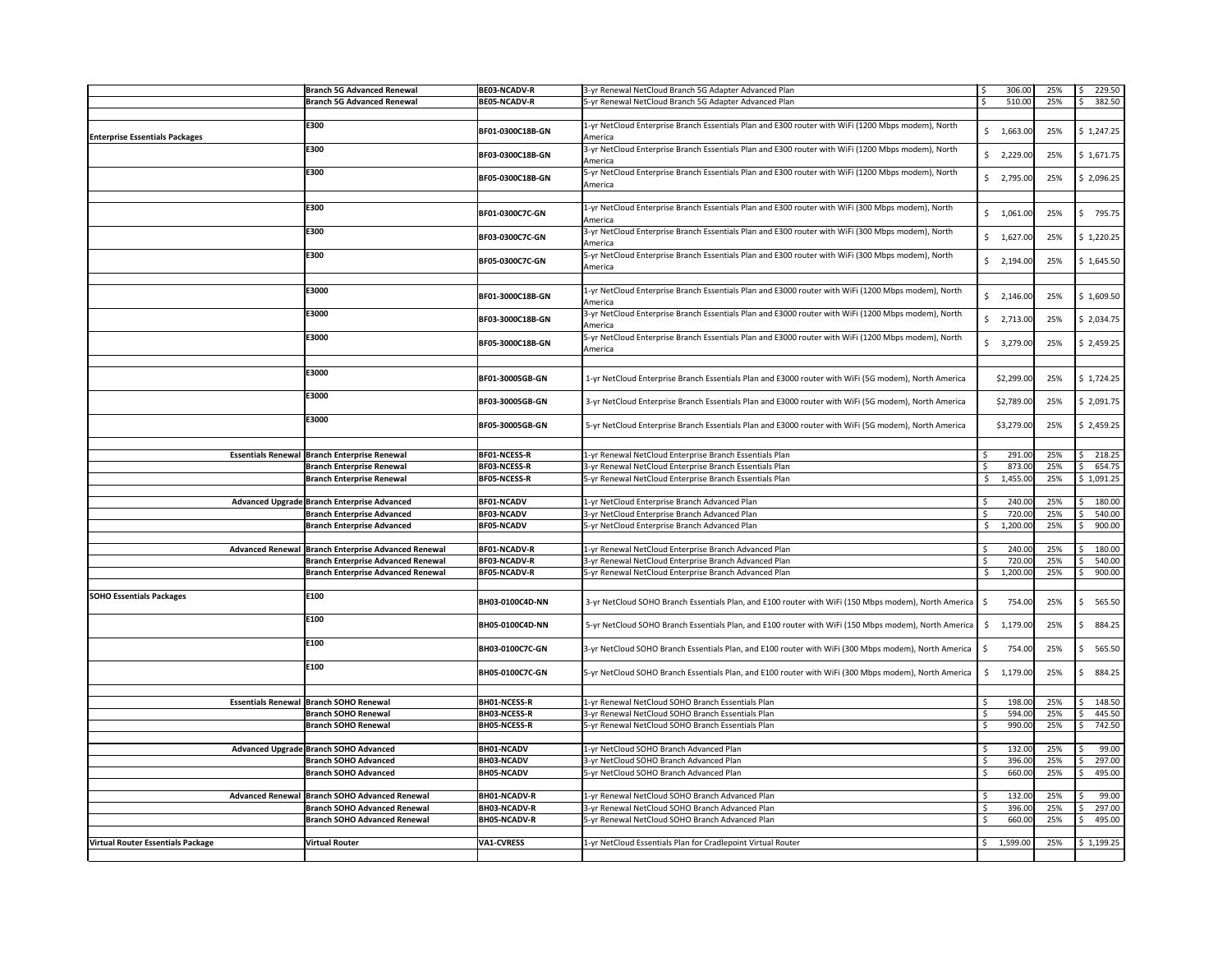|                                                                      | <b>Essentials Renewal Virtual Router Renewal</b> | <b>VA1-CVRESS-R</b> | 1-yr Renewal NetCloud Essentials Plan for Cradlepoint Virtual Router                                                                                     |                | \$1,599.00               | 25% | \$1,199.25      |
|----------------------------------------------------------------------|--------------------------------------------------|---------------------|----------------------------------------------------------------------------------------------------------------------------------------------------------|----------------|--------------------------|-----|-----------------|
| <b>Mobile Networking</b>                                             |                                                  |                     |                                                                                                                                                          |                |                          |     |                 |
| Mobile Essentials+Advanced Packages                                  | <b>IBR1700</b>                                   | MAA1-1700600M-NA    | 1-yr NetCloud Mobile Essentials Plan, Advanced Plan, and IBR1700 router with WiFi (600Mbps modem), no<br>AC power supply or antennas, North America      |                | \$1,757.00               | 25% | \$1,317.75      |
|                                                                      | <b>IBR1700</b>                                   | MAA3-1700600M-NA    | 3-yr NetCloud Mobile Essentials Plan, Advanced Plan, and IBR1700 router with WiFi (600Mbps modem), no<br>AC power supply or antennas, North America      | S.             | 2,359.00                 | 25% | \$1,769.25      |
|                                                                      | <b>IBR1700</b>                                   | MAA5-1700600M-NA    | 5-yr NetCloud Mobile Essentials Plan, Advanced Plan, and IBR1700 router with WiFi (600Mbps modem), no<br>AC power supply or antennas, North America      | Ŝ.             | 2,996.00                 | 25% | \$2,247.00      |
|                                                                      | <b>IBR1700</b>                                   | MAA1-1700120B-NA    | $ 1$ -yr NetCloud Mobile Essentials Plan, Advanced Plan, and IBR1700 router with WiFi (1200Mbps modem),<br>no AC power supply or antennas, North America |                | 2,040.00                 | 25% | \$1,530.00      |
|                                                                      | <b>IBR1700</b>                                   | MAA3-1700120B-NA    | 3-yr NetCloud Mobile Essentials Plan, Advanced Plan, and IBR1700 router with WiFi (1200Mbps modem),<br>no AC power supply or antennas, North America     | \$.            | 2,630.00                 | 25% | \$1,972.50      |
|                                                                      | <b>IBR1700</b>                                   | MAA5-1700120B-NA    | 5-yr NetCloud Mobile Essentials Plan, Advanced Plan, and IBR1700 router with WiFi (1200Mbps modem),<br>no AC power supply or antennas, North America     |                | \$3,256.00               | 25% | \$2,442.00      |
|                                                                      | <b>IBR900</b>                                    | MAA1-0900600M-NA    | 1-yr NetCloud Mobile Essentials Plan, Advanced Plan, and IBR900 router with WiFi (600Mbps modem), no<br>AC power supply or antennas, North America       |                | \$1,167.00               | 25% | 875.25          |
|                                                                      | <b>IBR900</b>                                    | MAA3-0900600M-NA    | 3-yr NetCloud Mobile Essentials Plan, Advanced Plan, and IBR900 router with WiFi (600Mbps modem), no<br>AC power supply or antennas, North America       |                | \$1,745.00               | 25% | \$1,308.75      |
|                                                                      | <b>IBR900</b>                                    | MAA5-0900600M-NA    | 5-yr NetCloud Mobile Essentials Plan, Advanced Plan, and IBR900 router with WiFi (600Mbps modem), no<br>AC power supply or antennas, North America       |                | \$2,335.00               | 25% | \$1,751.25      |
|                                                                      | <b>IBR900</b>                                    | MAA1-0900120B-NA    | 1-yr NetCloud Mobile Essentials Plan, Advanced Plan, and IBR900 router with WiFi (1000Mbps modem), no<br>AC power supply or antennas, North America      | S.             | 1,320.00                 | 25% | 990.00          |
|                                                                      | <b>IBR900</b>                                    | MAA3-0900120B-NA    | 3-yr NetCloud Mobile Essentials Plan, Advanced Plan, and IBR900 router with WiFi (1000Mbps modem), no<br>AC power supply or antennas, North America      |                | \$1,897.00               | 25% | \$1,422.75      |
|                                                                      | <b>IBR900</b>                                    | MAA5-0900120B-NA    | 5-yr NetCloud Mobile Essentials Plan, Advanced Plan, and IBR900 router with WiFi (1000Mbps modem), no<br>AC power supply or antennas, North America      | S.             | 2,489.00                 | 25% | \$1,866.75      |
| Essentials+Advanced Renewal Mobile Renewal                           |                                                  | <b>MAA1-NCEA-R</b>  | 1-yr Renewal NetCloud Mobile Essentials Plan and Advanced Plan                                                                                           |                | 354.00                   | 25% | 265.50          |
|                                                                      | <b>Mobile Renewal</b>                            | <b>MAA3-NCEA-R</b>  | 3-yr Renewal NetCloud Mobile Essentials Plan and Advanced Plan                                                                                           | ς.             | 1,062.00                 | 25% | \$<br>796.50    |
|                                                                      | <b>Mobile Renewal</b>                            | <b>MAA5-NCEA-R</b>  | 5-yr Renewal NetCloud Mobile Essentials Plan and Advanced Plan                                                                                           |                | \$1,770.00               | 25% | \$1,327.50      |
| Mobile Performance Networking Essentials+Advanced<br><b>Packages</b> | R1900                                            | MBA1-19005GB-GA     | 1-yr NetCloud Mobile Performance Essentials Plan, Advanced Plan, and R1900 router with WiFi (5G<br>modem), no AC power supply or antennas, Global        |                | $\frac{1}{2}$ , 2,199.00 | 25% | \$1,649.25      |
|                                                                      | R1900                                            | MBA3-19005GB-GA     | 3-yr NetCloud Mobile Performance Essentials Plan, Advanced Plan, and R1900 router with WiFi (5G<br>modem), no AC power supply or antennas, Global        |                | 3,099.00                 | 25% | \$2,324.25      |
|                                                                      | R1900                                            | MBA5-19005GB-GA     | 5-yr NetCloud Mobile Performance Essentials Plan, Advanced Plan, and R1900 router with WiFi (5G<br>modem), no AC power supply or antennas, Global        |                | \$3,999.00               | 25% | \$2,999.25      |
| <b>Essentials+Advanced Renewal</b>                                   | <b>Mobile Performance Renewal</b>                | <b>MBA1-NCEA-R</b>  | 1-yr Renewal NetCloud Mobile Performance Essentials Plan and Advanced Plan                                                                               |                | 450.00                   | 25% | 337.50          |
|                                                                      | <b>Mobile Performance Renewal</b>                | <b>MBA3-NCEA-R</b>  | 3-yr Renewal NetCloud Mobile Performance Essentials Plan and Advanced Plan                                                                               |                | 1,350.00                 | 25% | \$1,012.50      |
|                                                                      | <b>Mobile Performance Renewal</b>                | <b>MBA5-NCEA-R</b>  | 5-yr Renewal NetCloud Mobile Performance Essentials Plan and Advanced Plan                                                                               | \$             | 2,250.00                 | 25% | \$1,687.50      |
| <b>Mobile Essentials Packages</b>                                    | <b>IBR1700</b>                                   | MA1-1700600M-NNA    | 1-yr NetCloud Mobile Essentials Plan and IBR1700 router with WiFi (600Mbps modem), no AC power supply<br>or antennas, North America                      | $\mathsf{S}^-$ | 1,615.00                 | 25% | $ $ \$ 1,211.25 |
|                                                                      | <b>IBR1700</b>                                   | MA3-1700600M-NNA    | $ 3$ -yr NetCloud Mobile Essentials Plan and IBR1700 router with WiFi (600Mbps modem), no AC power supply<br>or antennas, North America                  |                | \$1,934.00               | 25% | \$1,450.50      |
|                                                                      | <b>IBR1700</b>                                   | MA5-1700600M-NNA    | 5-yr NetCloud Mobile Essentials Plan and IBR1700 router with WiFi (600Mbps modem), no AC power supply<br>or antennas, North America                      |                | 2,288.00                 | 25% | \$1,716.00      |
|                                                                      | <b>IBR1700</b>                                   | MA1-1700120B-NNA    | 1-yr NetCloud Mobile Essentials Plan and IBR1700 router with WiFi (1200Mbps modem), no AC power<br>supply or antennas, North America                     |                | \$1,899.00               | 25% | \$1,424.25      |
|                                                                      | <b>IBR1700</b>                                   | MA3-1700120B-NNA    | 3-yr NetCloud Mobile Essentials Plan and IBR1700 router with WiFi (1200Mbps modem), no AC power<br>supply or antennas, North America                     |                | \$2,205.00               | 25% | \$1,653.75      |
|                                                                      | <b>IBR1700</b>                                   | MA5-1700120B-NNA    | 5-yr NetCloud Mobile Essentials Plan and IBR1700 router with WiFi (1200Mbps modem), no AC power<br>supply or antennas, North America                     | $\mathsf{S}$   | 2,548.00                 | 25% | \$1,911.00      |
|                                                                      | <b>IBR900</b>                                    | MA1-0900600M-NNA    | 1-yr NetCloud Mobile Essentials Plan and IBR900 router with WiFi (600Mbps modem), no AC power supply<br>or antennas, North America                       | S.             | 1,025.00                 | 25% | 768.75<br>S     |
|                                                                      | <b>IBR900</b>                                    | MA3-0900600M-NNA    | $ 3$ -yr NetCloud Mobile Essentials Plan and IBR900 router with WiFi (600Mbps modem), no AC power supply<br>or antennas, North America                   |                | \$1,320.00               | 25% | 990.00          |
|                                                                      | <b>IBR900</b>                                    | MA5-0900600M-NNA    | 5-yr NetCloud Mobile Essentials Plan and IBR900 router with WiFi (600Mbps modem), no AC power supply<br>or antennas, North America                       | \$             | 1,627.00                 | 25% | \$1,220.25      |
|                                                                      | <b>IBR900</b>                                    | MA1-0900120B-NNA    | $ 1$ -yr NetCloud Mobile Essentials Plan and IBR900 router with WiFi (1000Mbps modem), no AC power supply<br>or antennas, North America                  |                | \$1,179.00               | 25% | 884.25<br>-S    |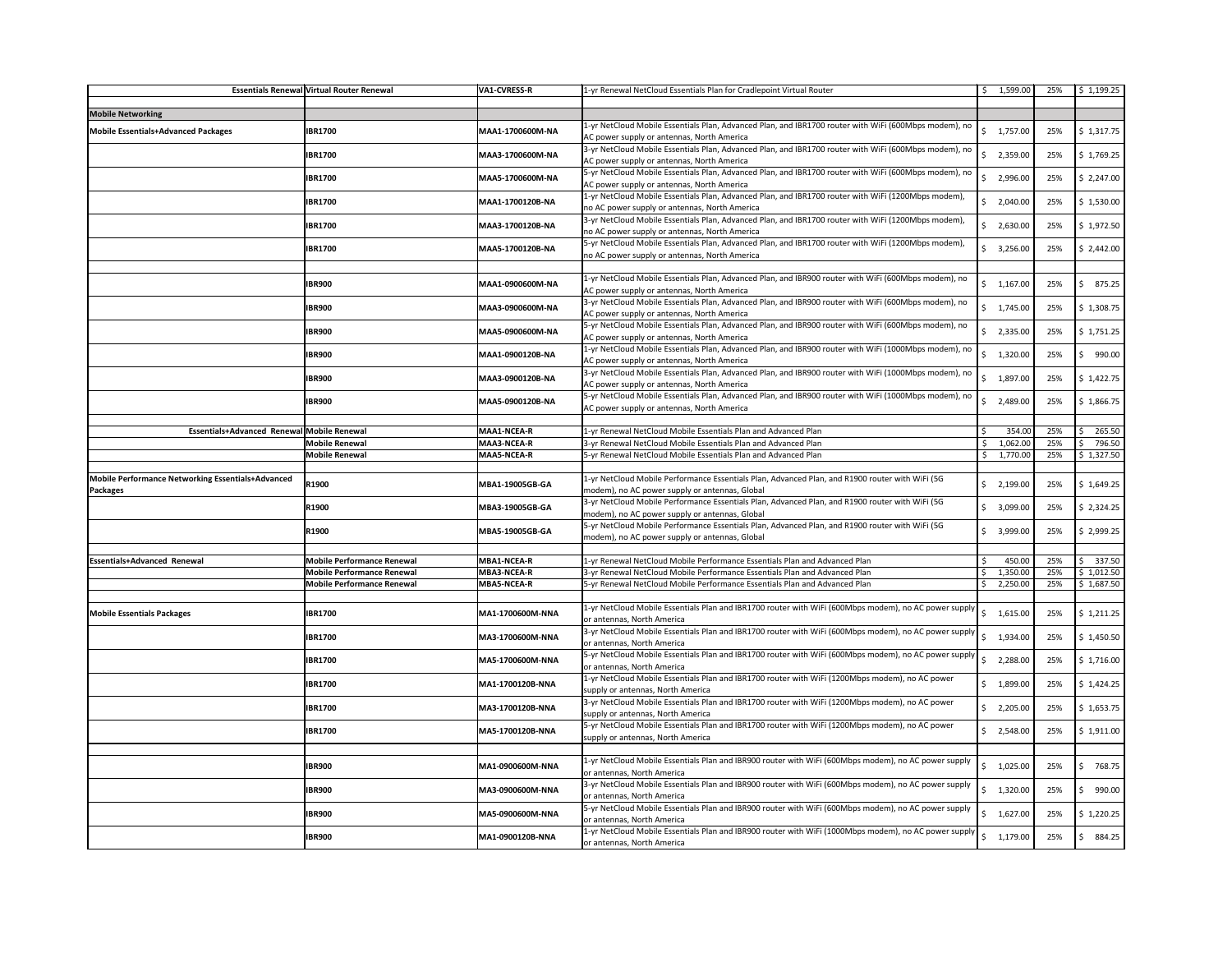|                                                          | <b>IBR900</b>                                                            | MA3-0900120B-NNA                | 3-yr NetCloud Mobile Essentials Plan and IBR900 router with WiFi (1000Mbps modem), no AC power supply<br>or antennas, North America                                                | $\mathsf{S}$       | 1,473.00           | 25%        | \$1,104.75             |
|----------------------------------------------------------|--------------------------------------------------------------------------|---------------------------------|------------------------------------------------------------------------------------------------------------------------------------------------------------------------------------|--------------------|--------------------|------------|------------------------|
|                                                          | <b>IBR900</b>                                                            | MA5-0900120B-NNA                | 5-yr NetCloud Mobile Essentials Plan and IBR900 router with WiFi (1000Mbps modem), no AC power supply<br>or antennas, North America                                                |                    | \$1,781.00         | 25%        | \$1,335.75             |
|                                                          | <b>IBR900</b>                                                            | MA1-0900NM-0NA                  | 1-yr NetCloud Mobile Essentials Plan and IBR900 router with WiFi (no modem), no AC power supply or<br>antennas, North America                                                      | Ŝ.                 | 648.00             | 25%        | 486.00<br>-S           |
|                                                          | <b>IBR900</b>                                                            | MA3-0900NM-0NA                  | 3-yr NetCloud Mobile Essentials Plan and IBR900 router with WiFi (no modem), no AC power supply or<br>antennas, North America                                                      | -Ś                 | 943.00             | 25%        | 707.25<br>-S           |
|                                                          | <b>IBR900</b>                                                            | MA5-0900NM-0NA                  | 5-yr NetCloud Mobile Essentials Plan and IBR900 router with WiFi (no modem), no AC power supply or<br>antennas, North America                                                      |                    | \$1,250.00         | 25%        | 937.50<br>-S           |
| <b>Essentials Renewal Mobile Renewal</b>                 |                                                                          | <b>MA1-NCESS-R</b>              | 1-yr Renewal NetCloud Mobile Essentials Plan                                                                                                                                       | -\$                | 213.00             | 25%        | 159.75                 |
|                                                          | <b>Mobile Renewal</b>                                                    | <b>MA3-NCESS-R</b>              | 3-yr Renewal NetCloud Mobile Essentials Plan                                                                                                                                       |                    | 639.00             | 25%        | 479.25                 |
|                                                          | <b>Mobile Renewal</b>                                                    | <b>MA5-NCESS-R</b>              | 5-yr Renewal NetCloud Mobile Essentials Plan                                                                                                                                       | \$                 | 1,065.00           | 25%        | 798.75                 |
| Advanced Upgrade Mobile Advanced                         |                                                                          | <b>MA1-NCADV</b>                | 1-yr NetCloud Mobile Advanced Plan (requires corresponding Essentials Plan)                                                                                                        | -Ś                 | 141.00             | 25%        | 105.75                 |
|                                                          | <b>Mobile Advanced</b>                                                   | <b>MA3-NCADV</b>                | 3-yr NetCloud Mobile Advanced Plan (requires corresponding Essentials Plan)                                                                                                        | $\mathsf{\hat{S}}$ | 423.00             | 25%        | 317.25                 |
|                                                          | <b>Mobile Advanced</b>                                                   | <b>MA5-NCADV</b>                | 5-yr NetCloud Mobile Advanced Plan (requires corresponding Essentials Plan)                                                                                                        | -\$                | 705.00             | 25%        | 528.75                 |
|                                                          | Advanced Renewal Mobile Advanced Renewal                                 | <b>MA1-NCADV-R</b>              | 1-yr Renewal NetCloud Mobile Advanced Plan (requires corresponding Essentials Plan)                                                                                                |                    | 141.00             | 25%        | 105.75                 |
|                                                          | <b>Mobile Advanced Renewal</b>                                           | <b>MA3-NCADV-R</b>              | 3-yr Renewal NetCloud Mobile Advanced Plan (requires corresponding Essentials Plan)                                                                                                | -\$                | 423.00             | 25%        | 317.25<br>-S           |
|                                                          | <b>Mobile Advanced Renewal</b>                                           | MA5-NCADV-R                     | 5-yr Renewal NetCloud Mobile Advanced Plan (requires corresponding Essentials Plan)                                                                                                | $\mathsf{\hat{S}}$ | 705.00             | 25%        | 528.75<br>-S           |
|                                                          |                                                                          |                                 |                                                                                                                                                                                    |                    |                    |            |                        |
| <b>Mobile Performance Networking Essentials Packages</b> | R1900                                                                    | MB01-19005GB-GA                 | 1-yr NetCloud Mobile Performance Essentials Plan and R1900 router with WiFi (5G modem), no AC power<br>supply or antennas, Global                                                  |                    | \$1,999.00         | 25%        | \$1,499.25             |
|                                                          | R1900                                                                    | MB03-19005GB-GA                 | 3-yr NetCloud Mobile Performance Essentials Plan and R1900 router with WiFi (5G modem), no AC power<br>supply or antennas, Global                                                  |                    | \$2,499.00         | 25%        | \$1,874.25             |
|                                                          | R1900                                                                    | MB05-19005GB-GA                 | 5-yr NetCloud Mobile Performance Essentials Plan and R1900 router with WiFi (5G modem), no AC power<br>supply or antennas, Global                                                  |                    | \$2,999.00         | 25%        | 52,249.25              |
|                                                          | <b>Essentials Renewal Mobile Performance Renewal</b>                     | MB01-NCESS-R                    | 1-yr Renewal NetCloud Mobile Performance Essentials Plan                                                                                                                           | -\$                | 246.00             | 25%        | Ś<br>184.50            |
|                                                          | <b>Mobile Performance Renewal</b>                                        | <b>MB03-NCESS-R</b>             | 3-yr Renewal NetCloud Mobile Performance Essentials Plan                                                                                                                           |                    | 738.00             | 25%        | 553.50                 |
|                                                          | <b>Mobile Performance Renewal</b>                                        | <b>MB05-NCESS-R</b>             | 5-yr Renewal NetCloud Mobile Performance Essentials Plan                                                                                                                           | \$                 | 1,230.00           | 25%        | 922.50                 |
|                                                          | Advanced Upgrade Mobile Performance Advanced                             | MB01-NCADV                      | 1-yr NetCloud Mobile Performance Advanced Plan (requires corresponding Essentials Plan)                                                                                            |                    | 204.00             | 25%        | 153.00                 |
|                                                          |                                                                          |                                 |                                                                                                                                                                                    |                    |                    |            |                        |
|                                                          | <b>Mobile Performance Advanced</b><br><b>Mobile Performance Advanced</b> | MB03-NCADV<br><b>MB05-NCADV</b> | 3-yr NetCloud Mobile Performance Advanced Plan (requires corresponding Essentials Plan)<br>5-yr NetCloud Mobile Performance Advanced Plan (requires corresponding Essentials Plan) | \$                 | 612.00<br>1,020.00 | 25%<br>25% | 459.00<br>765.00       |
|                                                          | Advanced Renewal Mobile Performance Advanced Renewal                     | MB01-NCADV-R                    | 1-yr Renewal NetCloud Mobile Performance Advanced Plan (requires corresponding Essentials Plan)                                                                                    | -\$                | 204.00             | 25%        | 153.00                 |
|                                                          | <b>Mobile Performance Advanced Renewal</b>                               | MB03-NCADV-R                    | 3-yr Renewal NetCloud Mobile Performance Advanced Plan (requires corresponding Essentials Plan)                                                                                    | \$                 | 612.00             | 25%        | 459.00<br>-S           |
|                                                          | <b>Mobile Performance Advanced Renewal</b>                               | <b>MB05-NCADV-R</b>             | 5-yr Renewal NetCloud Mobile Performance Advanced Plan (requires corresponding Essentials Plan)                                                                                    |                    | \$1,020.00         | 25%        | 765.00<br>-S           |
|                                                          |                                                                          |                                 |                                                                                                                                                                                    |                    |                    |            |                        |
| <b>IoT Networking</b>                                    |                                                                          |                                 |                                                                                                                                                                                    |                    |                    |            |                        |
| <b>IOT Essentials+Advanced Packages</b>                  | <b>IBR600C</b>                                                           | TBA3-600C150M-NN                | 3-yr NetCloud IoT Essentials Plan, Advanced Plan, and IBR600C router with WiFi (150 Mbps modem), North<br>America                                                                  | S,                 | 785.00             | 25%        | 588.75<br>-S           |
|                                                          | <b>IBR600C</b>                                                           | TBA5-600C150M-NN                | 5-yr NetCloud IoT Essentials Plan, Advanced Plan, and IBR600C router with WiFi (150 Mbps modem), North<br>America                                                                  |                    | 991.00             | 25%        | 743.25<br>-S           |
|                                                          | <b>IBR650C</b>                                                           | TBA3-650C150M-NN                | 3-yr NetCloud IoT Essentials Plan, Advanced Plan, and IBR650C router no WiFi (150 Mbps modem), North<br>America                                                                    | -\$                | 728.00             | 25%        | 546.00                 |
|                                                          | <b>IBR650C</b>                                                           | TBA5-650C150M-NN                | 5-yr NetCloud IoT Essentials Plan, Advanced Plan, and IBR650C router no WiFi (150 Mbps modem), North<br>America                                                                    | -S                 | 934.00             | 25%        | 700.50<br>-S           |
| Essentials+Advanced Renewal IOT Renewal                  |                                                                          | <b>TBA1-NCEA-R</b>              | 1-yr Renewal NetCloud IoT Essentials Plan and Advanced Plan                                                                                                                        |                    | 156.00             | 25%        | 117.00                 |
|                                                          | <b>IOT Renewal</b>                                                       | TBA3-NCEA-R                     | 3-yr Renewal NetCloud IoT Essentials Plan and Advanced Plan                                                                                                                        |                    | 468.00             | 25%        | 351.00                 |
|                                                          | <b>IOT Renewal</b>                                                       | <b>TBA5-NCEA-R</b>              | 5-yr Renewal NetCloud IoT Essentials Plan and Advanced Plan                                                                                                                        |                    | 780.00             | 25%        | 585.00                 |
| <b>Ruggedized IoT Essentials+Advanced Packages</b>       | <b>IBR900</b>                                                            | TCA3-0900600M-NN                | 3-yr NetCloud Ruggedized IoT Essentials Plan, Advanced Plan, and IBR900 router with WiFi (600Mbps<br>modem), with AC power supply and antennas, North America                      |                    | \$1,556.00         | 25%        | $\frac{1}{2}$ 1,167.00 |
|                                                          | <b>IBR900</b>                                                            | TCA5-0900600M-NN                | 5-yr NetCloud Ruggedized IoT Essentials Plan, Advanced Plan, and IBR900 router with WiFi (600Mbps<br>modem), with AC power supply and antennas, North America                      |                    | \$1,981.00         | 25%        | \$ 1,485.75            |
|                                                          |                                                                          |                                 |                                                                                                                                                                                    |                    |                    |            |                        |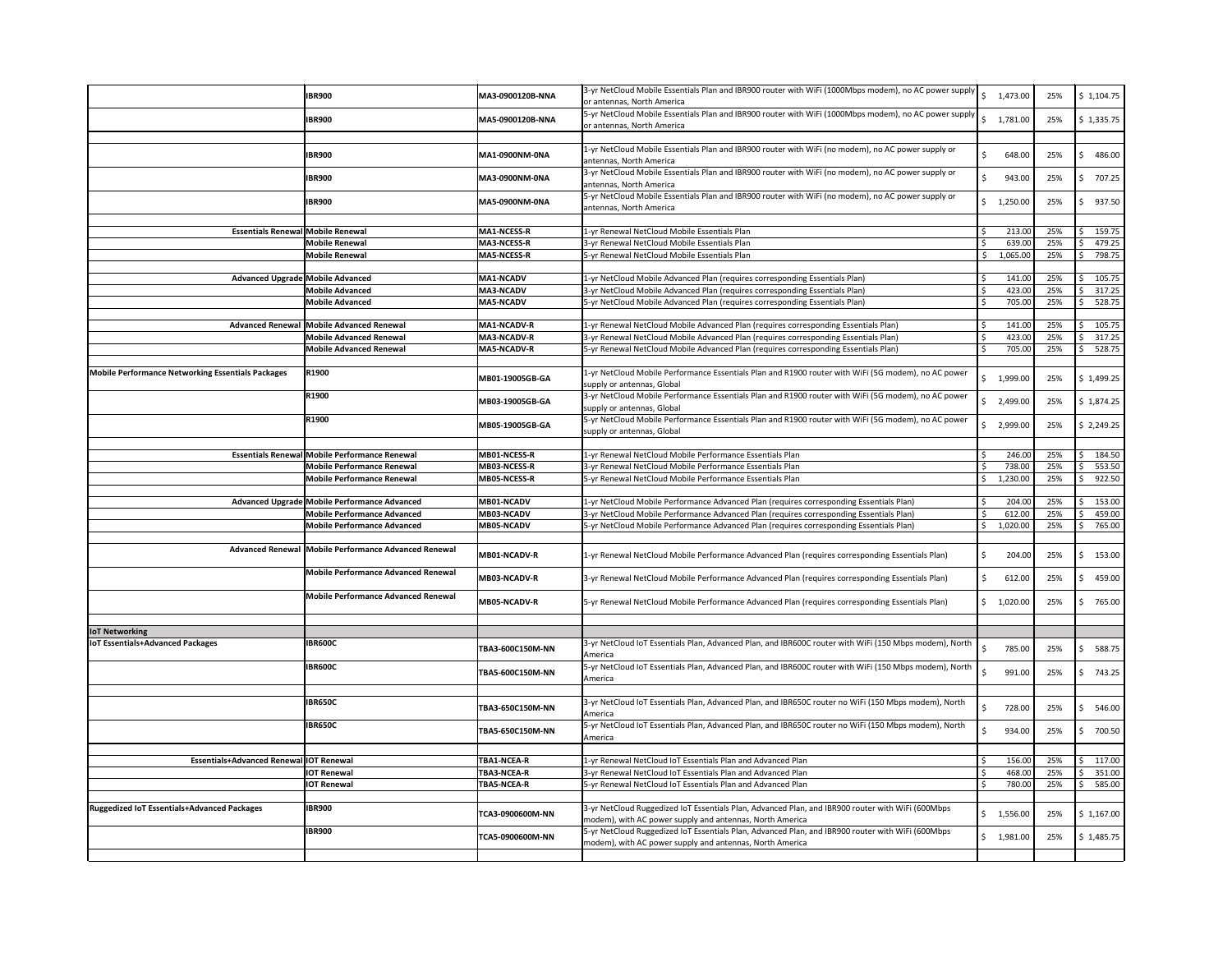|                                                              | <b>IBR900</b>                             | TCA3-0900120B-NN       | 3-yr NetCloud Ruggedized IoT Essentials Plan, Advanced Plan, and IBR900 router with WiFi (1000Mbps<br>modem), with AC power supply and antennas, North America | Ŝ.  | 1,710.00               | 25% | \$1,282.50  |
|--------------------------------------------------------------|-------------------------------------------|------------------------|----------------------------------------------------------------------------------------------------------------------------------------------------------------|-----|------------------------|-----|-------------|
|                                                              | <b>IBR900</b>                             |                        | 5-yr NetCloud Ruggedized IoT Essentials Plan, Advanced Plan, and IBR900 router with WiFi (1000Mbps                                                             |     |                        |     |             |
|                                                              |                                           | TCA5-0900120B-NN       | modem), with AC power supply and antennas, North America                                                                                                       |     | \$2,135.00             | 25% | \$1,601.25  |
|                                                              |                                           |                        |                                                                                                                                                                |     |                        |     |             |
| Essentials+Advanced Renewal Ruggedized IoT Renewal           |                                           | <b>TCA1-NCEA-R</b>     | 1-yr Renewal NetCloud Ruggedized IoT Essentials Plan and Advanced Plans                                                                                        |     | 210.00                 | 25% | 157.50      |
|                                                              | <b>Ruggedized IoT Renewal</b>             | <b>TCA3-NCEA-R</b>     | 3-yr Renewal NetCloud Ruggedized IoT Essentials Plan and Advanced Plans                                                                                        |     | 630.00                 | 25% | 472.50      |
|                                                              | <b>Ruggedized IoT Renewal</b>             | <b>TCA5-NCEA-R</b>     | 5-yr Renewal NetCloud Ruggedized IoT Essentials Plan and Advanced Plans                                                                                        |     | 1,050.00               | 25% | 787.50      |
|                                                              |                                           |                        |                                                                                                                                                                |     |                        |     |             |
| Private Cellular Networks Essentials+Advanced Packages  R500 |                                           |                        | 3-yr NetCloud IoT Essentials Plan, Advanced Plan for Private Cellular Networks, and R500 router with WiFi                                                      |     |                        |     |             |
|                                                              |                                           | <b>TDA3-0500C7C-NN</b> | (300Mbps modem), with AC power supply and antennas, North America                                                                                              |     | 831.00                 | 25% | 623.25<br>S |
|                                                              | <b>R500</b>                               |                        | 5-yr NetCloud IoT Essentials Plan, Advanced Plan for Private Cellular Networks, and R500 router with WiFi                                                      |     |                        |     |             |
|                                                              |                                           | <b>TDA5-0500C7C-NN</b> | (300Mbps modem), with AC power supply and antennas, North America                                                                                              |     | 968.00                 | 25% | 726.00      |
|                                                              |                                           |                        |                                                                                                                                                                |     |                        |     |             |
|                                                              | <b>IoT PCN Renewal</b>                    |                        | 1-yr Renewal NetCloud IoT Essentials Plan and Advanced Plan for Private Cellular Networks (requires                                                            |     |                        |     |             |
|                                                              |                                           | <b>TDA1-NCEA-R</b>     | corresponding Essentials packages)                                                                                                                             | -Ś  | 156.00                 | 25% | 117.00<br>S |
|                                                              | <b>IoT PCN Renewal</b>                    |                        | 3-yr Renewal NetCloud IoT Essentials Plan and Advanced Plan for Private Cellular Networks (requires                                                            |     |                        |     |             |
|                                                              |                                           | <b>TDA3-NCEA-R</b>     |                                                                                                                                                                | -Ś  | 468.00                 | 25% | 351.00      |
|                                                              |                                           |                        | corresponding Essentials packages)<br>5-yr Renewal NetCloud IoT Essentials Plan and Advanced Plan for Private Cellular Networks (requires                      |     |                        |     |             |
|                                                              | <b>IoT PCN Renewal</b>                    | <b>TDA5-NCEA-R</b>     |                                                                                                                                                                |     | 780.00                 | 25% | 585.00<br>Ś |
|                                                              |                                           |                        | corresponding Essentials packages)                                                                                                                             |     |                        |     |             |
|                                                              |                                           |                        |                                                                                                                                                                |     |                        |     |             |
| <b>IOT Essentials Packages</b>                               | <b>IBR600C</b>                            | TB3-600C150M-NNN       | 3-yr NetCloud IoT Essentials Plan and IBR600C router with WiFi (150 Mbps modem), North America                                                                 | -S  | 580.00                 | 25% | 435.00<br>S |
|                                                              |                                           |                        |                                                                                                                                                                |     |                        |     |             |
|                                                              | <b>IBR600C</b>                            | TB5-600C150M-NNN       | 5-yr NetCloud IoT Essentials Plan and IBR600C router with WiFi (150 Mbps modem), North America                                                                 | -Ŝ  | 649.00                 | 25% | 486.75<br>S |
|                                                              |                                           |                        |                                                                                                                                                                |     |                        |     |             |
|                                                              | <b>IBR200</b>                             | TB3-020010M-VNN        | 3-yr NetCloud IoT Gateway Essentials Plan and IBR200 router with WiFi (10 Mbps modem) for Verizon                                                              |     | 340.00                 | 25% | 255.00      |
|                                                              |                                           |                        |                                                                                                                                                                |     |                        |     |             |
|                                                              | <b>IBR200</b>                             | TB5-020010M-VNN        | 5-yr NetCloud IoT Gateway Essentials Plan and IBR200 router with WiFi (10 Mbps modem) for Verizon                                                              | -S  | 406.00                 | 25% | 304.50      |
|                                                              |                                           |                        |                                                                                                                                                                |     |                        |     |             |
|                                                              | <b>IBR200</b>                             | TB3-020010M-ANN        | 3-yr NetCloud IoT Gateway Essentials Plan and IBR200 router with WiFi (10 Mbps modem) for AT&T and                                                             |     | 340.00                 | 25% | 255.00<br>S |
|                                                              |                                           |                        | Generic                                                                                                                                                        |     |                        |     |             |
|                                                              | <b>IBR200</b>                             | TB5-020010M-ANN        | 5-yr NetCloud IoT Gateway Essentials Plan and IBR200 router with WiFi (10 Mbps modem) for AT&T and                                                             | Ŝ.  | 406.00                 | 25% | 304.50<br>S |
|                                                              |                                           |                        | Generic                                                                                                                                                        |     |                        |     |             |
|                                                              |                                           |                        |                                                                                                                                                                |     |                        |     |             |
|                                                              | <b>IBR650C</b>                            | TB3-650C150M-N0N       | 3-yr NetCloud IoT Essentials Plan and IBR650C router no WiFi (150 Mbps modem), North America                                                                   |     | 523.00                 | 25% | 392.25      |
|                                                              | <b>IBR650C</b>                            | TB5-650C150M-N0N       | 5-yr NetCloud IoT Essentials Plan and IBR650C router no WiFi (150 Mbps modem), North America                                                                   | -\$ | 592.00                 | 25% | 444.00      |
|                                                              |                                           |                        |                                                                                                                                                                |     |                        |     |             |
| <b>Essentials Renewal loT Renewal</b>                        |                                           | <b>TB1-NCESS-R</b>     | 1-yr Renewal NetCloud IoT Essentials Plan                                                                                                                      |     | 84.00                  | 25% | 63.00       |
|                                                              | <b>IoT Renewal</b>                        | <b>TB3-NCESS-R</b>     | 3-yr Renewal NetCloud IoT Essentials Plan                                                                                                                      |     | 252.00                 | 25% | 189.00      |
|                                                              | <b>IoT Renewal</b>                        | <b>TB5-NCESS-R</b>     | 5-yr Renewal NetCloud IoT Essentials Plan                                                                                                                      |     | 420.00                 | 25% | 315.00      |
|                                                              |                                           |                        |                                                                                                                                                                |     |                        |     |             |
| Advanced Upgrade   IoT Advanced                              |                                           | <b>TB1-NCADV</b>       | 1-yr NetCloud IoT Advanced Plan (requires corresponding Essentials Plan)                                                                                       |     | 72.00                  | 25% | 54.00       |
|                                                              | <b>IoT Advanced</b>                       | <b>TB3-NCADV</b>       | 3-yr NetCloud IoT Advanced Plan (requires corresponding Essentials Plan)                                                                                       | -Ś  | 216.00                 | 25% | 162.00      |
|                                                              | <b>IoT Advanced</b>                       | <b>TB5-NCADV</b>       | 5-yr NetCloud IoT Advanced Plan (requires corresponding Essentials Plan)                                                                                       | Ś   | 360.00                 | 25% | 270.00      |
|                                                              |                                           |                        |                                                                                                                                                                |     |                        |     |             |
|                                                              | Advanced Renewal loT Advanced Renewal     | <b>TB1-NCADV-R</b>     | 1-yr Renewal NetCloud IoT Advanced Plan (requires corresponding Essentials Plan)                                                                               |     | 72.00                  | 25% | 54.00       |
|                                                              | <b>IoT Advanced Renewal</b>               | <b>TB3-NCADV-R</b>     | 3-yr Renewal NetCloud IoT Advanced Plan (requires corresponding Essentials Plan)                                                                               |     | 216.00                 | 25% | 162.00      |
|                                                              | <b>IoT Advanced Renewal</b>               | <b>TB5-NCADV-R</b>     | 5-yr Renewal NetCloud IoT Advanced Plan (requires corresponding Essentials Plan)                                                                               | -Ś  | 360.00                 | 25% | 270.00      |
|                                                              |                                           |                        |                                                                                                                                                                |     |                        |     |             |
| <b>Ruggedized IoT Essentials Packages</b>                    | <b>IBR900</b>                             | TC03-0900600M-NN       | 3-yr NetCloud Ruggedized IoT Essentials Plan and IBR900 router with WiFi (600Mbps modem), with AC                                                              |     | $\frac{1}{2}$ 1,238.00 | 25% | 928.50<br>S |
|                                                              |                                           |                        | power supply and antennas, North America                                                                                                                       |     |                        |     |             |
|                                                              | <b>IBR900</b>                             | TC05-0900600M-NN       | 5-yr NetCloud Ruggedized IoT Essentials Plan and IBR900 router with WiFi (600Mbps modem), with AC                                                              |     | $\frac{1}{2}$ 1,450.00 | 25% | \$1,087.50  |
|                                                              |                                           |                        | power supply and antennas, North America                                                                                                                       |     |                        |     |             |
|                                                              | <b>IBR900</b>                             | TC03-0900120B-NN       | 3-yr NetCloud Ruggedized IoT Essentials Plan and IBR900 router with WiFi (1000Mbps modem), with AC                                                             |     | \$1,391.00             | 25% | \$1,043.25  |
|                                                              |                                           |                        | power supply and antennas, North America                                                                                                                       |     |                        |     |             |
|                                                              | <b>IBR900</b>                             | TC05-0900120B-NN       | 5-yr NetCloud Ruggedized IoT Essentials Plan and IBR900 router with WiFi (1000Mbps modem), with AC                                                             |     | $\frac{1}{9}$ 1,604.00 | 25% | \$1,203.00  |
|                                                              |                                           |                        | power supply and antennas, North America                                                                                                                       |     |                        |     |             |
|                                                              |                                           |                        |                                                                                                                                                                |     |                        |     |             |
|                                                              | Essentials Renewal Ruggedized IoT Renewal | TC01-NCESS-R           | 1-yr Renewal NetCloud Ruggedized IoT Essentials Plan                                                                                                           |     | 105.00                 | 25% | 78.75       |
|                                                              | <b>Ruggedized IoT Renewal</b>             | TC03-NCESS-R           | 3-yr Renewal NetCloud Ruggedized IoT Essentials Plan                                                                                                           | Ś   | 315.00                 | 25% | 236.25      |
|                                                              | <b>Ruggedized IoT Renewal</b>             | <b>TC05-NCESS-R</b>    | 5-yr Renewal NetCloud Ruggedized IoT Essentials Plan                                                                                                           |     | 525.00                 | 25% | 393.75      |
|                                                              |                                           |                        |                                                                                                                                                                |     |                        |     |             |
|                                                              | Advanced Upgrade Ruggedized IoT Advanced  | TC01-NCADV             | 1-yr NetCloud Ruggedized IoT Advanced Plan (requires corresponding Essentials Plan)                                                                            |     | 105.00                 | 25% | 78.75       |
|                                                              | <b>Ruggedized IoT Advanced</b>            | TC03-NCADV             | 3-yr NetCloud Ruggedized IoT Advanced Plan (requires corresponding Essentials Plan)                                                                            |     | 315.00                 | 25% | 236.25      |
|                                                              | <b>Ruggedized IoT Advanced</b>            | <b>TC05-NCADV</b>      | [5-yr NetCloud Ruggedized IoT Advanced Plan (requires corresponding Essentials Plan)                                                                           | \$  | 525.00                 | 25% | 393.75      |
|                                                              |                                           |                        |                                                                                                                                                                |     |                        |     |             |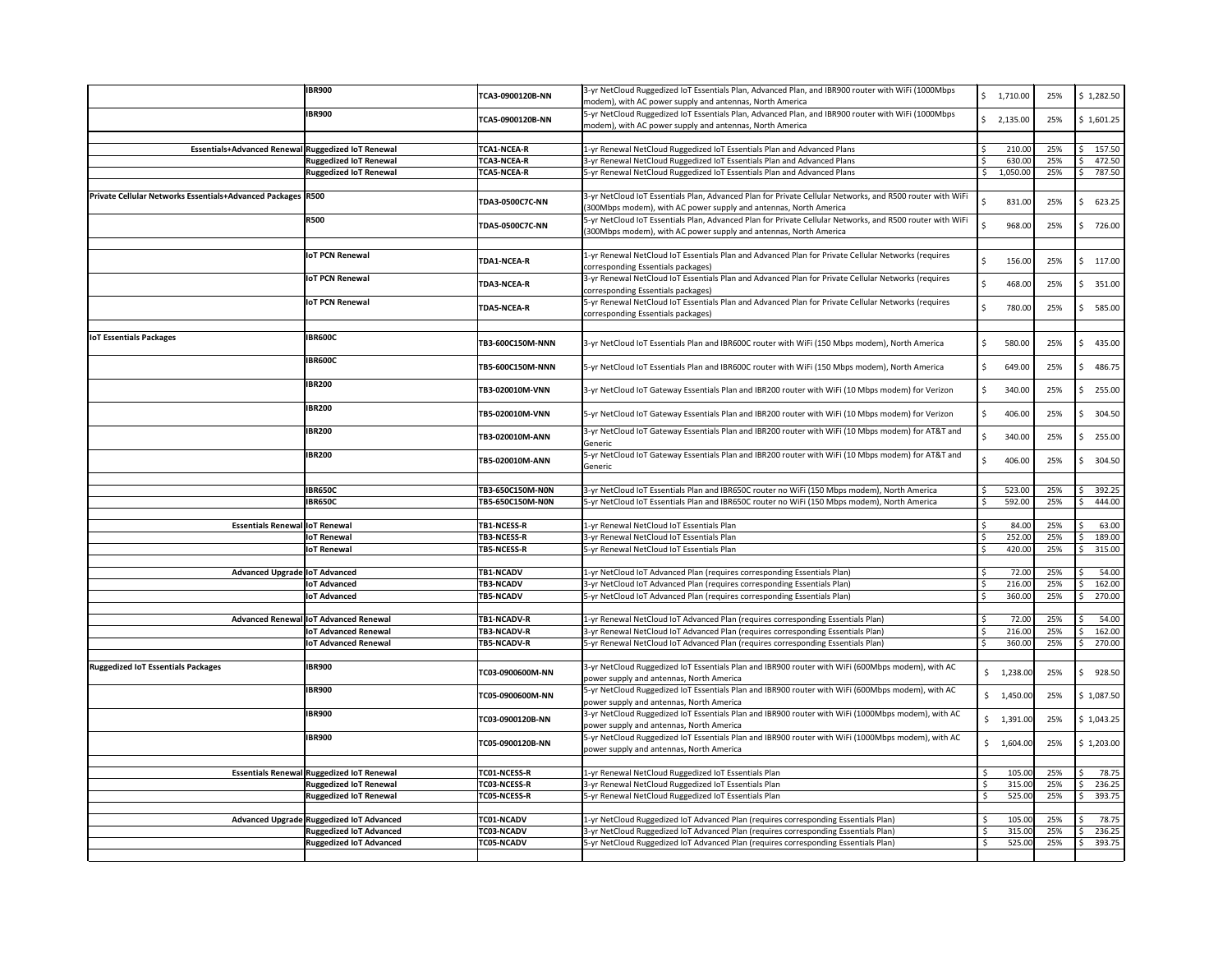|                                            | Advanced Renewal Ruggedized IoT Advanced Renewal | TC01-NCADV-R        | 1-yr Renewal NetCloud Ruggedized IoT Advanced Plan                                                                                                                                              |              | 105.00                | 25% | -S           | 78.75                  |
|--------------------------------------------|--------------------------------------------------|---------------------|-------------------------------------------------------------------------------------------------------------------------------------------------------------------------------------------------|--------------|-----------------------|-----|--------------|------------------------|
|                                            | <b>Ruggedized IoT Advanced Renewal</b>           | TC03-NCADV-R        | 3-yr Renewal NetCloud Ruggedized IoT Advanced Plan                                                                                                                                              |              | 315.00                | 25% |              | 236.25                 |
|                                            | <b>Ruggedized IoT Advanced Renewal</b>           | <b>TC05-NCADV-R</b> | 5-yr Renewal NetCloud Ruggedized IoT Advanced Plan                                                                                                                                              |              | 525.00                | 25% |              | 393.75                 |
| <b>Private Cellular Network Packages</b>   | <b>R500</b>                                      | TD03-0500C7C-NN     | 3-yr NetCloud IoT Essentials Plan for Private Cellular Networks, and R500 router with WiFi (300Mbps<br>modem), with AC power supply and antennas, North America                                 | \$           | 626.00                | 25% | <sub>S</sub> | 469.50                 |
|                                            | <b>R500</b>                                      | TD05-0500C7C-NN     | 5-yr NetCloud IoT Essentials Plan for Private Cellular Networks, and R500 router with WiFi (300Mbps<br>modem), with AC power supply and antennas, North America                                 | \$           | 790.00                | 25% |              | 592.50                 |
| <b>Essentials Renewal loT PCN Renewal</b>  |                                                  | TD01-NCESS-R        | 1-yr Renewal NetCloud IoT Essentials Plan for Private Cellular Networks                                                                                                                         |              | 84.00                 | 25% |              | 63.00                  |
|                                            | <b>IoT PCN Renewal</b>                           | TD03-NCESS-R        | 3-yr Renewal NetCloud IoT Essentials Plan for Private Cellular Networks                                                                                                                         |              | 252.00                | 25% |              | 189.00                 |
|                                            | <b>IoT PCN Renewal</b>                           | <b>TD05-NCESS-R</b> | 5-yr Renewal NetCloud IoT Essentials Plan for Private Cellular Networks                                                                                                                         | -Ś           | 420.00                | 25% | -S           | 315.00                 |
|                                            | Advanced Upgrade IoT PCN Advanced                | TD01-NCADV          | 1-yr NetCloud IoT Advanced Plan for Private Cellular Networks (requires corresponding Essentials<br>packages)                                                                                   | \$           | 72.00                 | 25% |              | 54.00                  |
|                                            | <b>IoT PCN Advanced</b>                          | TD03-NCADV          | 3-yr NetCloud IoT Advanced Plan for Private Cellular Networks (requires corresponding Essentials<br>packages)                                                                                   | \$.          | 216.00                | 25% |              | 162.00                 |
|                                            | <b>IoT PCN Advanced</b>                          | TD05-NCADV          | 5-yr NetCloud IoT Advanced Plan for Private Cellular Networks (requires corresponding Essentials<br>packages)                                                                                   | S.           | 360.00                | 25% | Ś            | 270.00                 |
|                                            | Advanced Renewal loT PCN Advanced Renewal        | TD01-NCADV-R        | 1-yr Renewal NetCloud IoT Advanced Plan for Private Cellular Networks (requires corresponding Essentials<br>packages)                                                                           | \$           | 72.00                 | 25% |              | 54.00                  |
|                                            | <b>IoT PCN Advanced Renewal</b>                  | TD03-NCADV-R        | 3-yr Renewal NetCloud IoT Advanced Plan for Private Cellular Networks (requires corresponding Essentials<br>packages)                                                                           |              | 216.00                | 25% | Ś            | 162.00                 |
|                                            | <b>IoT PCN Advanced Renewal</b>                  | TD05-NCADV-R        | 5-yr Renewal NetCloud IoT Advanced Plan for Private Cellular Networks (requires corresponding Essentials<br>packages)                                                                           | S.           | 360.00                | 25% | S            | 270.00                 |
| <b>Public Sector Only</b>                  |                                                  |                     |                                                                                                                                                                                                 |              |                       |     |              |                        |
| <b>FIPS Mobile Routers</b>                 | <b>IBR1700 FIPS</b>                              | MA1-170F600M-XFA    | 1-yr NetCloud Mobile FIPS Essentials Plan, Advanced Plan, and IBR1700 FIPS router with WiFi (600Mbps<br>modem), no AC power supply or antennas, North America                                   |              | \$1,875.00            | 25% |              | \$1,406.25             |
|                                            | <b>IBR1700 FIPS</b>                              | MA3-170F600M-XFA    | 3-yr NetCloud Mobile FIPS Essentials Plan, Advanced Plan, and IBR1700 FIPS router with WiFi (600Mbps<br>modem), no AC power supply or antennas, North America                                   | S.           | 2,465.00              | 25% |              | \$1,848.75             |
|                                            | <b>IBR1700 FIPS</b>                              | MA5-170F600M-XFA    | 5-yr NetCloud Mobile FIPS Essentials Plan, Advanced Plan, and IBR1700 FIPS router with WiFi (600Mbps<br>modem), no AC power supply or antennas, North America                                   |              | \$3,055.00            | 25% |              | $ $ \$ 2,291.25        |
|                                            | <b>IBR1700 FIPS</b>                              | MA1-170F120B-XFA    | 1-yr NetCloud Mobile FIPS Essentials Plan, Advanced Plan, and IBR1700 FIPS router with WiFi (1200Mbps<br>modem), no AC power supply or antennas, North America                                  |              | \$2,158.00            | 25% |              | $\frac{1}{2}$ 1,618.50 |
|                                            | <b>IBR1700 FIPS</b>                              | MA3-170F120B-XFA    | 3-yr NetCloud Mobile FIPS Essentials Plan, Advanced Plan, and IBR1700 FIPS router with WiFi (1200Mbps<br>modem), no AC power supply or antennas, North America                                  |              | $\frac{2}{7}$ ,748.00 | 25% |              | \$2,061.00             |
|                                            | <b>IBR1700 FIPS</b>                              | MA5-170F120B-XFA    | 5-yr NetCloud Mobile FIPS Essentials Plan, Advanced Plan, and IBR1700 FIPS router with WiFi (1200Mbps<br>modem), no AC power supply or antennas, North America                                  |              | \$3,338.00            | 25% |              | \$2,503.50             |
|                                            | <b>IBR900 FIPS</b>                               | MA1-900F600M-XFA    | 1-yr NetCloud Mobile FIPS Essentials Plan, Advanced Plan, and IBR900 FIPS router with WiFi (600Mbps<br>modem), no AC power supply or antennas, North America                                    |              | \$1,285.00            | 25% | -S           | 963.75                 |
|                                            | <b>IBR900 FIPS</b>                               | MA3-900F600M-XFA    | 3-yr NetCloud Mobile FIPS Essentials Plan, Advanced Plan, and IBR900 FIPS router with WiFi (600Mbps<br>modem), no AC power supply or antennas, North America                                    |              | \$1,875.00            | 25% |              | \$1,406.25             |
|                                            | <b>IBR900 FIPS</b>                               | MA5-900F600M-XFA    | 5-yr NetCloud Mobile FIPS Essentials Plan, Advanced Plan, and IBR900 FIPS router with WiFi (600Mbps<br>modem), no AC power supply or antennas, North America                                    |              | \$2,465.00            | 25% |              | \$1,848.75             |
|                                            | <b>IBR900 FIPS</b>                               | MA1-900F120B-XFA    | 1-yr NetCloud Mobile FIPS Essentials Plan, Advanced Plan, and IBR900 FIPS router with WiFi (1000Mbps<br>modem), no AC power supply or antennas, North America                                   |              | \$1,450.00            | 25% |              | \$1,087.50             |
|                                            | <b>IBR900 FIPS</b>                               | MA3-900F120B-XFA    | 3-yr NetCloud Mobile FIPS Essentials Plan, Advanced Plan, and IBR900 FIPS router with WiFi (1000Mbps<br>modem), no AC power supply or antennas, North America                                   | \$.          | 2,040.00              | 25% |              | 5 1,530.00             |
|                                            | <b>IBR900 FIPS</b>                               | MA5-900F120B-XFA    | 5-yr NetCloud Mobile FIPS Essentials Plan, Advanced Plan, and IBR900 FIPS router with WiFi (1000Mbps<br>modem), no AC power supply or antennas, North America                                   |              | $\frac{2,630.00}{2}$  | 25% |              | \$1,972.50             |
| <b>Public Sector - FIPS Mobile Routers</b> | <b>IBR1700 FIPS</b>                              | MAX5-170F120B-F0    | 5-yr NetCloud Mobile FIPS Essentials Plan, Advanced Plan, and IBR1700 FIPS router with dual 1200Mbps<br>modem, high temp AC power supply, antennas, Verizon & AT&T SIMs inserted, North America |              | \$4,435.00            | 25% |              | \$3,326.25             |
|                                            | <b>IBR1700 FIPS</b>                              | MAX5-900F120B-F0    | 5-yr NetCloud Mobile FIPS Essentials Plan, Advanced Plan, and IBR900 FIPS router with 1200Mbps modem,<br>high temp AC power supply, antennas, Verizon & AT&T SIMs inserted, North America       | $\mathsf{S}$ | 2,843.00              | 25% |              | \$2,132.25             |
| Essentials+Advanced Renewal FIPS Renewal   |                                                  | <b>MA1-NCESSF-R</b> | 1-yr Renewal NetCloud Mobile FIPS Essentials and Advanced Plan, FIPS Only                                                                                                                       |              | 354.00                | 25% |              | 265.50                 |
|                                            | <b>FIPS Renewal</b>                              | <b>MA3-NCESSF-R</b> | 3-yr Renewal NetCloud Mobile FIPS Essentials and Advanced Plan, FIPS Only                                                                                                                       | $\epsilon$   | \$1,062.00            | 25% | $\epsilon$   | \$796.50               |
|                                            | <b>FIPS Renewal</b>                              | <b>MA5-NCESSF-R</b> | 5-yr Renewal NetCloud Mobile FIPS Essentials and Advanced Plan, FIPS Only                                                                                                                       |              | \$1,770.00            | 25% |              | \$1,327.50             |
| <b>Accessories</b><br>Modems               | Modem                                            | BB-MC400-1200M-B    | LTE Advanced Pro (1200Mbps) modem upgrade for LTE Branch Adapter. Includes CBA850 door and 4 white<br>antennas                                                                                  | $\zeta$      | 708.00                | 25% | -S           | 531.00                 |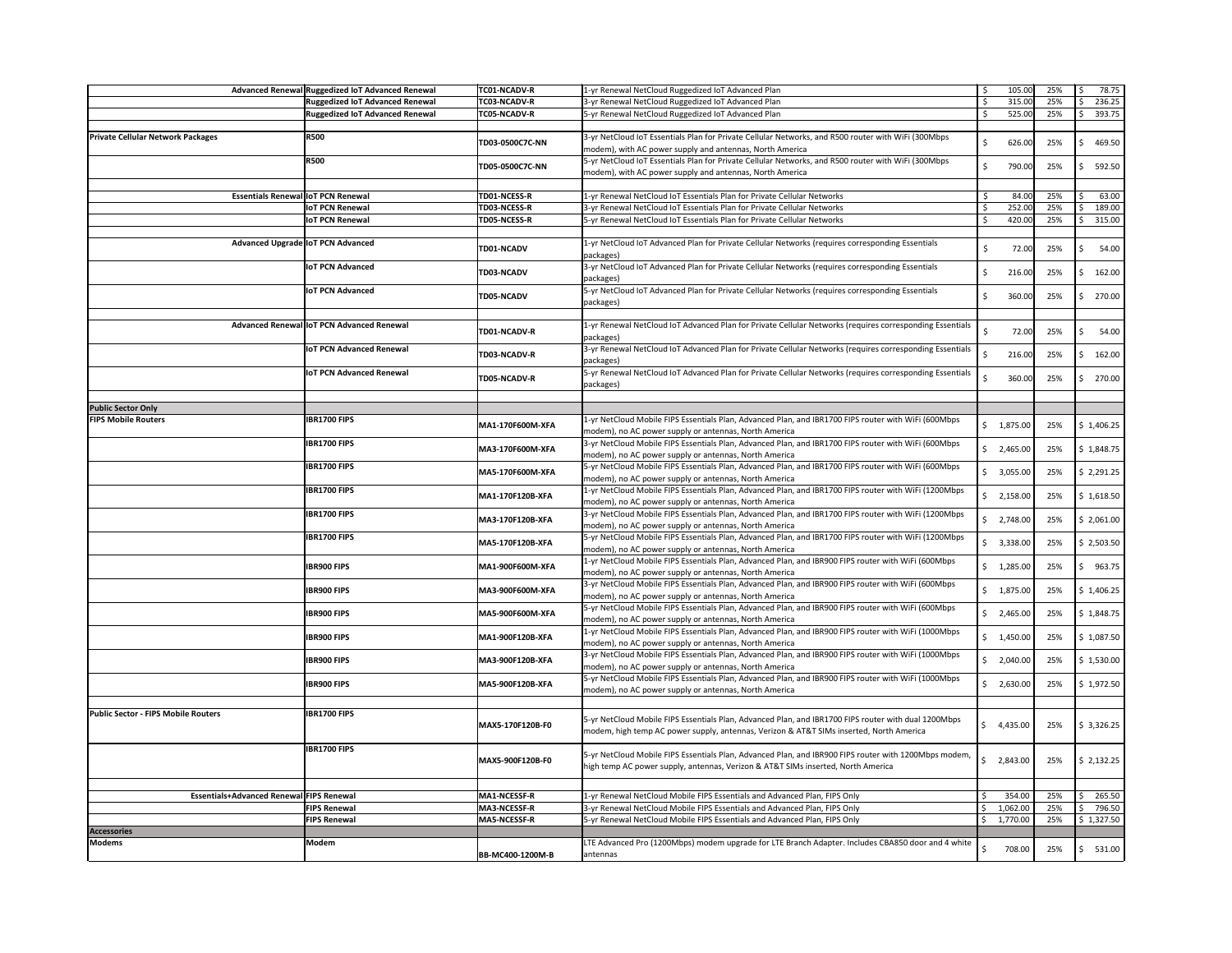|                              | Modem                   |                  | LTE Advanced Pro (1200Mbps) modem upgrade for Mobile. Includes IBR1700 & COR Dock doors, no                   | Ś. | 708.00 | 25% | S  | 531.00 |
|------------------------------|-------------------------|------------------|---------------------------------------------------------------------------------------------------------------|----|--------|-----|----|--------|
|                              | <b>Modem</b>            | MA-MC400-1200M-B | antennas<br>LTE Advanced Pro (1200Mbps) modem upgrade for E300/E3000 Enterprise Branch Routers with doors & 4 |    |        |     |    |        |
|                              |                         | BF-MC400-1200M-B | charcoal antennas                                                                                             | S  | 708.00 | 25% |    | 531.00 |
|                              | <b>Modem</b>            | BF-MC20-BT       | Bluetooth Low Energy 5.1(BLE) Module for E300/E3000 Enterprise Branch Routers                                 |    | 118.00 | 25% |    | 88.50  |
| SIM-in-Box                   | <b>SIM</b>              | 170594-000       | SIM, Verizon 2FF triple punch, for Verizon Retail or VPP accounts                                             |    | 10.00  | 25% |    | 7.50   |
|                              | <b>SIM</b>              | 170594-002       | SIM, Verizon ruggedized 4FF only, for Verizon Retail or VPP accounts                                          |    | 10.00  | 25% |    | 7.50   |
|                              | <b>SIM</b>              |                  | SIM, ATT 2FF, 4FF Triple punch, ATT Retail, or ATT APEX (Partner Exchange) rate plans, not compatible with    |    |        |     |    |        |
|                              |                         | 170752-001       | ATT IoT/Jasper or FirstNet platform based accounts                                                            |    | 10.00  | 25% |    | 7.50   |
|                              | <b>SIM</b>              | 170753-000       | SIM, T-Mobile 2FF, Retail Triple Punch SIM SKU ZZZ260R060                                                     |    | 10.00  | 25% |    | 7.50   |
|                              | <b>SIM</b>              | 170638-001       | SIM, Sprint 2FF only, SIMGLW106Q Retail                                                                       |    | 10.00  | 25% |    | 7.50   |
|                              | <b>SIM</b>              | 170840-000       | SIM, ATT FirstNet 2FF, 4FF Triple punch, FirstNet platform based accounts                                     |    | 10.00  | 25% |    | 7.50   |
|                              | <b>SIM</b>              |                  | SIM insertion of 1 SIM per NetCloud package, must be combined with one of the following; 170594-000,          |    |        |     |    |        |
|                              |                         | SIMINSERT_01     | 170594-002, 170752-000, 170752-001, 170753-000, 170840-000, or 170638-001                                     |    | 10.00  | 25% |    | 7.50   |
|                              | <b>SIM</b>              |                  | SIM insertion of 2 SIM per NetCloud package, must be combined with two of the following; 170594-000,          |    |        |     |    |        |
|                              |                         | SIMINSERT 02     | 170594-002, 170752-000, 170752-001, 170753-000, 170840-000, or 170638-001                                     | \$ | 15.00  | 25% |    | 11.25  |
| Antennas                     | Antenna                 | 170659-001       | Cellular Antenna, White, 700MHz - 2.7GHz, SMA, 210mm, used with CBA850LP6 & CBA850LP4                         | \$ | 14.99  | 25% |    | 11.24  |
|                              |                         |                  |                                                                                                               |    |        |     |    |        |
|                              | Antenna                 | 170704-002       | Cellular Antenna, Black mini, 600MHz - 6GHz, SMA, 140mm, used with 600M, 150M, 10M modems                     |    | 12.99  | 25% |    | 9.74   |
|                              | Antenna                 | 107061-001       | Cellular Antenna, White, 600MHz- 6GHz, SMA, 180mm used with CBA850-1200M-B, W2000                             |    | 14.99  | 25% |    | 11.24  |
|                              | Antenna                 | 170765-000       | Cellular Antenna, White mini, 600MHz - 4.2GHZ, SMA, 145mm, used with CBA550, L950                             |    | 12.99  | 25% |    | 9.74   |
|                              |                         |                  | Cellular Antenna, Charcoal, 600MHz - 6GHz, SMA, 152mm, used with E300 and E3000 (on all modems                |    |        |     |    |        |
|                              | Antenna                 | 170801-000       | including MC400s)                                                                                             | \$ | 14.99  | 25% |    | 11.24  |
|                              | Antenna                 | 170836-000       | WiFi Antenna, Charcoal, Dual-band 2.4/5GHz, RPSMA, 194mm, used with E3000                                     |    | 14.99  | 25% |    | 11.24  |
| <b>Power Supplies/Cables</b> | <b>Power Supply</b>     | 170635-000       | Power Supply, vehicle, 12V, 2x2, 2M, used with IBR600C/IBR650C, IBR900                                        |    | 24.99  | 25% |    | 18.74  |
|                              | <b>Power Supply</b>     | 170677-002       | Power Supply, 12V Barrel 1.8M (North America Type A); Used with AER1600/AER1650/CBA850                        |    | 29.99  | 25% |    | 22.49  |
|                              |                         |                  | Power Supply, 12V Small 2x2 1.5M (North America Type A); Used with IBR1700, IBR900/IBR950,                    |    |        |     |    |        |
|                              | <b>Power Supply</b>     | 170716-000       | IBR600C/IBR650C, IBR200, E300                                                                                 |    | 24.99  | 25% |    | 18.74  |
|                              |                         |                  | Power Supply, 12V Small 2x2 1.5M (North America-United Kingdom-Europe-Australia Types A-G-C-I); Used          |    |        |     |    |        |
|                              | <b>Power Supply</b>     | 170717-000       | with IBR1700, IBR900/IBR950, IBR600C/IBR650C, IBR200, E300                                                    |    | 24.99  | 25% |    | 18.74  |
|                              |                         |                  | Power Supply, 12V, Small 2x2 (C7 line cord not include), -30C to 70C; Used with R1900, IBR1700,               |    |        |     |    |        |
|                              | <b>Power Supply</b>     | 170869-000       | IBR900/IBR950                                                                                                 |    | 44.99  | 25% | -S | 33.74  |
|                              |                         | 170870-000       |                                                                                                               |    | 99.99  | 25% |    | 74.99  |
|                              | <b>Power Supply</b>     |                  | Power Supply, 12V, Small 2x3(C7 line cord not include), -30C to 70C; Used with RX30-POE, RX30-MC              |    |        |     |    |        |
|                              | <b>PoE Injector</b>     | 170732-001       | PoE Injector, 48V w/1.8M (North America Type B) C5 Line Cord; Used with CBA850, CBA550, AP22, L950            |    | 39.99  | 25% |    | 29.99  |
|                              | <b>PoE Injector</b>     | 170877-000       | PoE Injector, 48V w/1.8M (North America Type B) C13 Line Cord; Used with W1850                                |    | 49.99  | 25% |    | 37.49  |
|                              | <b>Power Supply</b>     | 170751-000       | Power Supply, 54V, Large 2x2, 2M, No C13 Line Cord; used with AER2200, E3000                                  |    | 149.99 | 25% |    | 112.49 |
|                              | <b>Power Supply</b>     | 170862-000       | Power Supply, 12V Barrel 1.8M (North America) Type A; Used with W1850                                         |    | 29.99  | 25% |    | 22.49  |
|                              | <b>PoE Injector</b>     | 170827-000       | PoE Injector, 56V No C13 Line Cord; Used with W2000, W2005, W4005, W1850                                      |    | 249.99 | 25% |    | 187.49 |
|                              | Cable                   | 170758-000       | DAT-Int Cable, OBDII-M/F W/ DB9-DB9 Black 4.6M; Used with IBR1700                                             |    | 249.00 | 25% |    | 186.75 |
|                              |                         |                  |                                                                                                               |    |        |     |    |        |
|                              | Cable                   | 170585-001       | GPIO Cable, Small 2x2 Black 3M 22AWG; Used with IBR1700, IBR900, IBR600C/IBR650C, IBR200, R1900               |    | 14.49  | 25% |    | 10.87  |
|                              |                         |                  | Line Cord, 125V C7 1.8M (North America Type A); Used with 170623-000, 170624-000, 170648-000, 170648-         |    |        |     |    |        |
|                              | Cable                   | 170623-001       | 001, 170785-000                                                                                               |    | 9.99   | 25% |    | 7.49   |
|                              | Cable                   | 170663-000       | Rollover Serial Cable, RJ45-RJ45 Gray 2.1M; Used with CBA850, W2000, W1850                                    |    | 9.99   | 25% |    | 7.49   |
|                              | Cable                   | 170663-001       | Rollover Serial Cable, RJ45-RJ45 Gray 4.3M; Used with CBA850, W2000, W1850                                    |    | 13.99  | 25% |    | 10.49  |
|                              | Cable                   | 170671-001       | Line Cord, 125V C13 1.8M (North America Type B); used with CR4250, 170671-000/170751-000                      |    | 9.99   | 25% |    | 7.49   |
|                              | Cable                   | 170676-000       | GPIO Cable, DB9 Black 3M; Used with IBR1700, and product w/USB port w/adapter                                 |    | 17.99  | 25% |    | 13.49  |
|                              | Cable                   | 170680-001       | GPIO Cable, SATA W/ Lock Black 1.7M; Used with IBR600C/IBR650C, IBR900/IBR950                                 |    | 49.99  | 25% |    | 37.49  |
|                              | Cable                   | 170712-000       | GPIO Cable, 2X10 Black 2.3M; Used with COR Extensibility Dock, IBR1700                                        |    | 49.99  | 25% |    | 37.49  |
|                              | Cable                   | 170864-000       | GPIO Cable, Small 2x2MPP Black 3M 20AWG; Used with R1900                                                      |    | 19.99  | 25% |    | 14.99  |
|                              | Cable                   | 170858-000       | GPIO Cable, Small 2x3MPP Black 3M 18AWG; Used with RX30-POE, RX30-MC                                          |    | 19.99  | 25% |    | 14.99  |
|                              |                         | 170871-000       |                                                                                                               |    | 19.99  | 25% |    | 14.99  |
|                              | Cable                   |                  | Rail Safe GPIO Cable, Small 2x2 Black 3M 20AWG; IBR1700, IBR900, IBR600C/IBR650C, IBR200, R1900               |    |        |     |    |        |
|                              | Cable                   | 170872-000       | Rail Safe GPIO Cable, Small 2x3 Black 3M 18AWG; Used with RX30POE, RX30-MC                                    |    | 39.99  | 25% |    | 29.99  |
|                              | Cable                   | 170767-000       | COR Extensibility Cable, SATA-DB9 Black 305mm; Used with IBR900/IBR950, IBR600C/IBR650C                       |    | 79.99  | 25% |    | 59.99  |
|                              | <b>Battery</b>          | 170848-000       | Battery, 7.2V, 10000mAh: Used with E100, E110                                                                 |    | 149.00 | 25% |    | 111.75 |
|                              |                         |                  |                                                                                                               |    |        |     |    |        |
| Miscellaneous                | <b>Mounting Bracket</b> | 170656-002       | Din Rail Mounting Bracket, used with IBR900/IBR950, IBR600C/IBR650C, IBR200                                   |    | 29.99  | 25% |    | 22.49  |
|                              | <b>Mounting Bracket</b> | 170666-000       | Wall or Ceiling Mounting Bracket, used with CBA850                                                            |    | 44.99  | 25% |    | 33.74  |
|                              | <b>Mounting Bracket</b> | 170876-000       | Ceiling Mount Bracket; Used with W1850                                                                        |    | 44.99  | 25% | ¢  | 33.74  |
|                              | Adapter                 |                  | Small 2x2 Power to Barrel Adapter, 152mm; Used with IBR1700, IBR900/IBR950, IBR600C/IBR650C, E300,            |    | 7.99   | 25% |    | 5.99   |
|                              |                         | 170665-000       | IBR200, R1900                                                                                                 |    |        |     |    |        |
|                              | Adapter                 | 170662-000       | Rollover Adapter for RJ45 Ethernet M/F                                                                        | \$ | 11.99  | 25% | -S | 8.99   |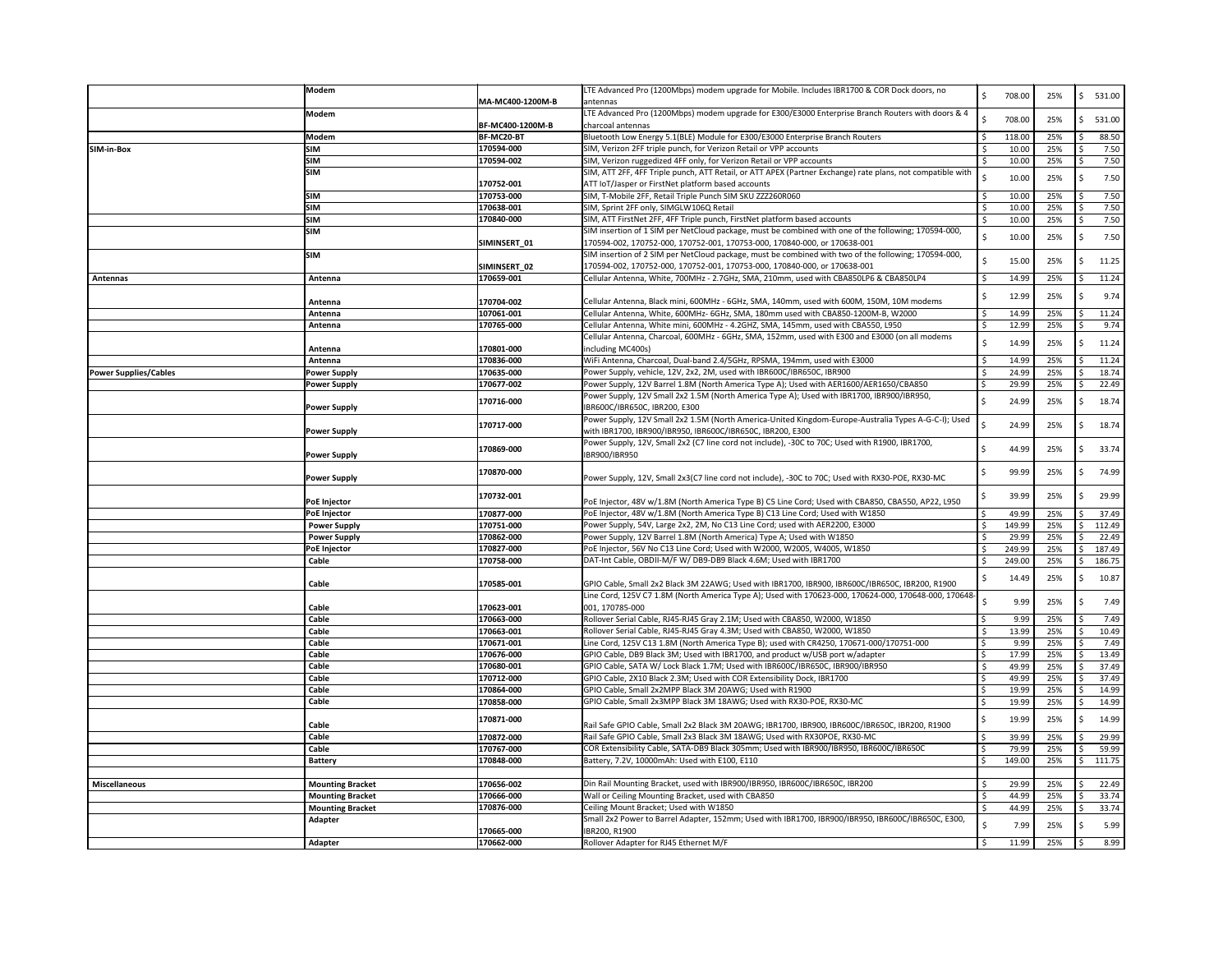|                                                              | <b>Mag Mount</b>                                 |                                      |                                                                                                                                                                          | \$      | 14.99            | 25%        | 11.24<br>S       |
|--------------------------------------------------------------|--------------------------------------------------|--------------------------------------|--------------------------------------------------------------------------------------------------------------------------------------------------------------------------|---------|------------------|------------|------------------|
|                                                              |                                                  | 170718-000                           | Mag Mount Kit; Used with IBR900, IBR600C/IBR650C, COR Extensibility Dock, IBR200, R1900, R500-PLTE                                                                       |         |                  |            |                  |
|                                                              | <b>Dock</b>                                      | 170700-000                           | COR Extensiblity Dock, used with IBR900/IBR950, IBR600C/IBR650C                                                                                                          |         | 179.99           | 25%        | 134.99           |
|                                                              | <b>Rack Mount</b>                                | 170750-001                           | Rack Mount Kit; Used with IBR1700                                                                                                                                        | -\$     | 34.99            | 25%        | 26.24            |
|                                                              | <b>Rack Mount</b>                                | 170764-000                           | Rack Mount Kit; Used with CR4250                                                                                                                                         |         | 69.99            | 25%        | 52.49            |
|                                                              | <b>Captive Modem</b>                             | 170900-001                           | LTE Captive Modem Accessory, Indoor, CBA550-150M-D (150Mbps modem), Americas; Used with R1900,<br>IBR1700, E300, and E3000                                               |         | 339.00           | 25%        | 254.25           |
|                                                              | <b>Captive Modem</b>                             |                                      | LTE Captive Modem Accessory, Indoor, CBA850-1200M-B (1200Mbps modem), Americas; Used with R1900,                                                                         |         |                  |            |                  |
|                                                              |                                                  | 170900-003                           | IBR1700, E300, and E3000                                                                                                                                                 |         | 779.00           | 25%        | 584.25           |
|                                                              | <b>Captive Modem</b>                             |                                      | LTE Captive Modem Accessory, Indoor, L950-C7A (300Mbps modem), Americas; Used with R1900, IBR1700,                                                                       |         |                  |            |                  |
|                                                              |                                                  | 170900-005                           | E300, and E3000                                                                                                                                                          |         | 619.00           | 25%        | 464.25<br>Ŝ.     |
|                                                              | <b>Captive Modem</b>                             |                                      | 5G Captive Modem Accessory, Outdoor, W2005-5GB (4.1Gbps modem), North America; Used with R1900,                                                                          |         |                  |            |                  |
|                                                              |                                                  | 170900-007                           | IBR1700, AER2200, E300, and E3000 *                                                                                                                                      |         | \$1,549.00       | 25%        | \$1,161.75       |
|                                                              | <b>Captive Modem</b>                             |                                      | 5G Captive Modem Accessory, Outdoor, High-Band, W4005-5GB (7.5Gbps modem), North America; Used                                                                           |         | \$3,747.00       | 25%        | \$2,810.25       |
|                                                              |                                                  | 170900-011                           | with R1900, IBR1700, AER2200, E300, and E3000 *                                                                                                                          |         |                  |            |                  |
|                                                              | <b>Captive Modem</b>                             |                                      | 5G Captive Modem Accessory, Indoor, W1850-5GB (4.1Gbps modem), Americas; Used with R1900,                                                                                |         | \$1,149.00       | 25%        | 861.75<br>Ś      |
|                                                              |                                                  | 170900-012                           | IBR1700, AER2200, E300, and E3000                                                                                                                                        |         |                  |            |                  |
|                                                              | <b>PoE Switch</b>                                | MB-RX30-POE                          | R1900 Managed Accessory - PoE Switch                                                                                                                                     | .\$     | 275.00           | 25%        | 206.25           |
|                                                              | Switch                                           | MB-RX30-MC                           | R1900 Managed Accessory - Modular Modem and Switch (modem sold separately)                                                                                               |         | 225.00           | 25%        | 168.75           |
| <b>Subscription Applications</b>                             |                                                  |                                      |                                                                                                                                                                          |         |                  |            |                  |
| <b>Feature Licenses</b>                                      | <b>NC-Load</b><br><b>Custom Config</b>           | <b>NC-LOAD</b><br>Cust-Config-001    | Factory Load NetCloud License file<br>Per unit charge for custom shipment configurations (cable swaps, FW loads, etc)                                                    | S,      | 32.00            | 25%<br>25% | 24.00            |
|                                                              |                                                  |                                      | Per unit charge for custom shipment configurations (Dual SIM Insertion, Activation Verification, Adding                                                                  |         | 6.00             |            | 4.50             |
|                                                              | <b>Custom Config</b>                             | Cust-Config-002                      | Devices to Group In NCM via Collaboration)                                                                                                                               | \$      | 25.00            | 25%        | 18.75            |
|                                                              | <b>Reinstatement Fee</b>                         | <b>RENSTMNTFEE</b>                   | NetCloud Reinstatement Fee - 10% of expired NetCloud subscription                                                                                                        |         | variable         |            |                  |
| <b>Standalone Services for Legacy Devices</b>                |                                                  |                                      |                                                                                                                                                                          |         |                  |            |                  |
| NetCloud Essentials+Advanced Renewal for                     | <b>Legacy Licenses</b>                           | <b>BAA1-NCEA-R</b>                   | 1-yr Renewal NetCloud Branch Essentials Plan and Advanced Plan                                                                                                           |         | 354.00           | 25%        | 265.50           |
| <b>Legacy Branch Devices</b>                                 | <b>Legacy Licenses</b>                           | <b>BAA3-NCEA-R</b>                   | 3-yr Renewal NetCloud Branch Essentials Plan and Advanced Plan                                                                                                           | Ŝ.      | 1,062.00         | 25%        | 796.50           |
|                                                              | <b>Legacy Licenses</b>                           | <b>BAA5-NCEA-R</b>                   | 5-yr Renewal NetCloud Branch Essentials Plan and Advanced Plan                                                                                                           |         | \$1,770.00       | 25%        | \$1,327.50       |
|                                                              |                                                  |                                      |                                                                                                                                                                          |         |                  |            |                  |
| <b>Essentials Renewal Legacy Licenses</b>                    |                                                  | <b>BA1-NCESS-R</b>                   | 1-yr Renewal NetCloud Branch Essentials Plan                                                                                                                             |         | 213.00           | 25%        | 159.75<br>\$     |
|                                                              | <b>Legacy Licenses</b>                           | <b>BA3-NCESS-R</b>                   | 3-yr Renewal NetCloud Branch Essentials Plan                                                                                                                             | S,      | 639.00           | 25%        | 479.25           |
|                                                              | <b>Legacy Licenses</b>                           | <b>BA5-NCESS-R</b>                   | 5-yr Renewal NetCloud Branch Essentials Plan                                                                                                                             |         | \$1,065.00       | 25%        | 798.75           |
|                                                              |                                                  |                                      |                                                                                                                                                                          |         |                  |            |                  |
| <b>Advanced Upgrade Legacy Licenses</b>                      |                                                  | <b>BA1-NCADV</b><br><b>BA3-NCADV</b> | 1-yr NetCloud Branch Advanced Plan (requires corresponding Essentials Plan)<br>3-yr NetCloud Branch Advanced Plan (requires corresponding Essentials Plan)               |         | 141.00<br>423.00 | 25%<br>25% | 105.75           |
|                                                              | <b>Legacy Licenses</b><br><b>Legacy Licenses</b> | <b>BA5-NCADV</b>                     | 5-yr NetCloud Branch Advanced Plan (requires corresponding Essentials Plan)                                                                                              |         | 705.00           | 25%        | 317.25<br>528.75 |
|                                                              |                                                  |                                      |                                                                                                                                                                          |         |                  |            |                  |
| Advanced Renewal Legacy Licenses                             |                                                  | <b>BA1-NCADV-R</b>                   | 1-yr Renewal NetCloud Branch Advanced Plan (requires corresponding Essentials Plan)                                                                                      |         | 141.00           | 25%        | 105.75           |
|                                                              | <b>Legacy Licenses</b>                           | <b>BA3-NCADV-R</b>                   | 3-yr Renewal NetCloud Branch Advanced Plan (requires corresponding Essentials Plan)                                                                                      |         | 423.00           | 25%        | 317.25           |
|                                                              | <b>Legacy Licenses</b>                           | <b>BA5-NCADV-R</b>                   | 5-yr Renewal NetCloud Branch Advanced Plan (requires corresponding Essentials Plan)                                                                                      | S,      | 705.00           | 25%        | 528.75           |
|                                                              |                                                  |                                      |                                                                                                                                                                          |         |                  |            |                  |
| <b>Essentials+Advanced Renewal Legacy Licenses</b>           |                                                  | <b>BA1-NCESSF-R</b>                  | 1-yr Renewal NetCloud Branch FIPS Essentials and Advanced Plan, FIPS Only                                                                                                | -S      | 354.00           | 25%        | 265.50           |
|                                                              | <b>Legacy Licenses</b>                           | <b>BA3-NCESSF-R</b>                  | 3-yr Renewal NetCloud Branch FIPS Essentials and Advanced Plan, FIPS Only                                                                                                | \$      | 1,062.00         | 25%        | 796.50           |
|                                                              | <b>Legacy Licenses</b>                           | <b>BA5-NCESSF-R</b>                  | 5-yr Renewal NetCloud Branch FIPS Essentials and Advanced Plan, FIPS Only                                                                                                | S.      | 1,770.00         | 25%        | \$1,327.50       |
|                                                              |                                                  |                                      |                                                                                                                                                                          |         |                  |            |                  |
| NetCloud Essentials Plan for<br><b>Legacy Branch devices</b> | <b>Legacy Licenses</b>                           | <b>BA1-NCESS</b><br><b>BA3-NCESS</b> | 1-yr NetCloud Branch Essentials Plan, supports AER16X0, AER2100 and AER31X0 series<br>3-yr NetCloud Branch Essentials Plan, supports AER16X0, AER2100 and AER31X0 series |         | 213.00<br>639.00 | 25%<br>25% | 159.75<br>479.25 |
|                                                              | <b>Legacy Licenses</b><br><b>Legacy Licenses</b> | <b>BA5-NCESS</b>                     | 5-yr NetCloud Branch Essentials Plan, supports AER16X0, AER2100 and AER31X0 series                                                                                       | \$      | 1,065.00         | 25%        | 798.75           |
|                                                              |                                                  |                                      |                                                                                                                                                                          |         |                  |            |                  |
| NetCloud Essentials Plan for                                 | <b>Legacy Licenses</b>                           | <b>BB1-NCESS</b>                     | 1-yr NetCloud Branch LTE Adapter Essentials Plan, supports CBA850 series                                                                                                 |         | 72.00            | 25%        | 54.00            |
| <b>Legacy Branch LTE Adapters</b>                            | <b>Legacy Licenses</b>                           | <b>BB3-NCESS</b>                     | 3-yr NetCloud Branch LTE Adapter Essentials Plan, supports CBA850 series                                                                                                 |         | 216.00           | 25%        | 162.00           |
|                                                              | <b>Legacy Licenses</b>                           | <b>BB5-NCESS</b>                     | 5-yr NetCloud Branch LTE Adapter Essentials Plan, supports CBA850 series                                                                                                 | S,      | 360.00           | 25%        | 270.00           |
|                                                              |                                                  |                                      |                                                                                                                                                                          |         |                  |            |                  |
| NetCloud Essentials Plan for                                 | <b>Legacy Licenses</b>                           | <b>MA1-NCESS</b>                     | 1-yr NetCloud Mobile Essentials Plan, supports IBR900 and IBR11X0 series                                                                                                 |         | 213.00           | 25%        | 159.75           |
| <b>Legacy Mobile devices</b>                                 | <b>Legacy Licenses</b>                           | <b>MA3-NCESS</b>                     | 3-yr NetCloud Mobile Essentials Plan, supports IBR900 and IBR11X0 series                                                                                                 |         | 639.00           | 25%        | 479.25           |
|                                                              | <b>Legacy Licenses</b>                           | <b>MA5-NCESS</b>                     | 5-yr NetCloud Mobile Essentials Plan, supports IBR900 and IBR11X0 series                                                                                                 | \$      | 1,065.00         | 25%        | 798.75           |
|                                                              |                                                  |                                      |                                                                                                                                                                          |         |                  |            |                  |
| NetCloud Essentials Plan for                                 | <b>Legacy Licenses</b>                           | <b>TA1-NCESS</b>                     | 1-yr NetCloud IoT Essentials Plan, supports IBR350, IBR6X0, MBR1200 series                                                                                               |         | 42.00            | 25%<br>25% | 31.50            |
| <b>Legacy IoT devices</b>                                    | <b>Legacy Licenses</b><br><b>Legacy Licenses</b> | <b>TA3-NCESS</b><br><b>TA5-NCESS</b> | 3-yr NetCloud IoT Essentials Plan, supports IBR350, IBR6X0, MBR1200 series<br>5-yr NetCloud IoT Essentials Plan, supports IBR350, IBR6X0, MBR1200 series                 |         | 126.00<br>210.00 | 25%        | 94.50<br>157.50  |
|                                                              |                                                  |                                      |                                                                                                                                                                          |         |                  |            |                  |
| <b>Essentials Renewal IoT Renewal</b>                        |                                                  | <b>TA1-NCESS-R</b>                   | 1-yr Renewal NetCloud IoT Essentials Plan                                                                                                                                | $\zeta$ | 42.00            | 25%        | 31.50            |
|                                                              | <b>IoT Renewal</b>                               | <b>TA3-NCESS-R</b>                   | 3-yr Renewal NetCloud IoT Essentials Plan                                                                                                                                |         | 126.00           | 25%        | 94.50            |
|                                                              | <b>IoT Renewal</b>                               | <b>TA5-NCESS-R</b>                   | 5-yr Renewal NetCloud IoT Essentials Plan                                                                                                                                | S,      | 210.00           | 25%        | 157.50           |
|                                                              |                                                  |                                      |                                                                                                                                                                          |         |                  |            |                  |
|                                                              |                                                  |                                      |                                                                                                                                                                          |         |                  |            |                  |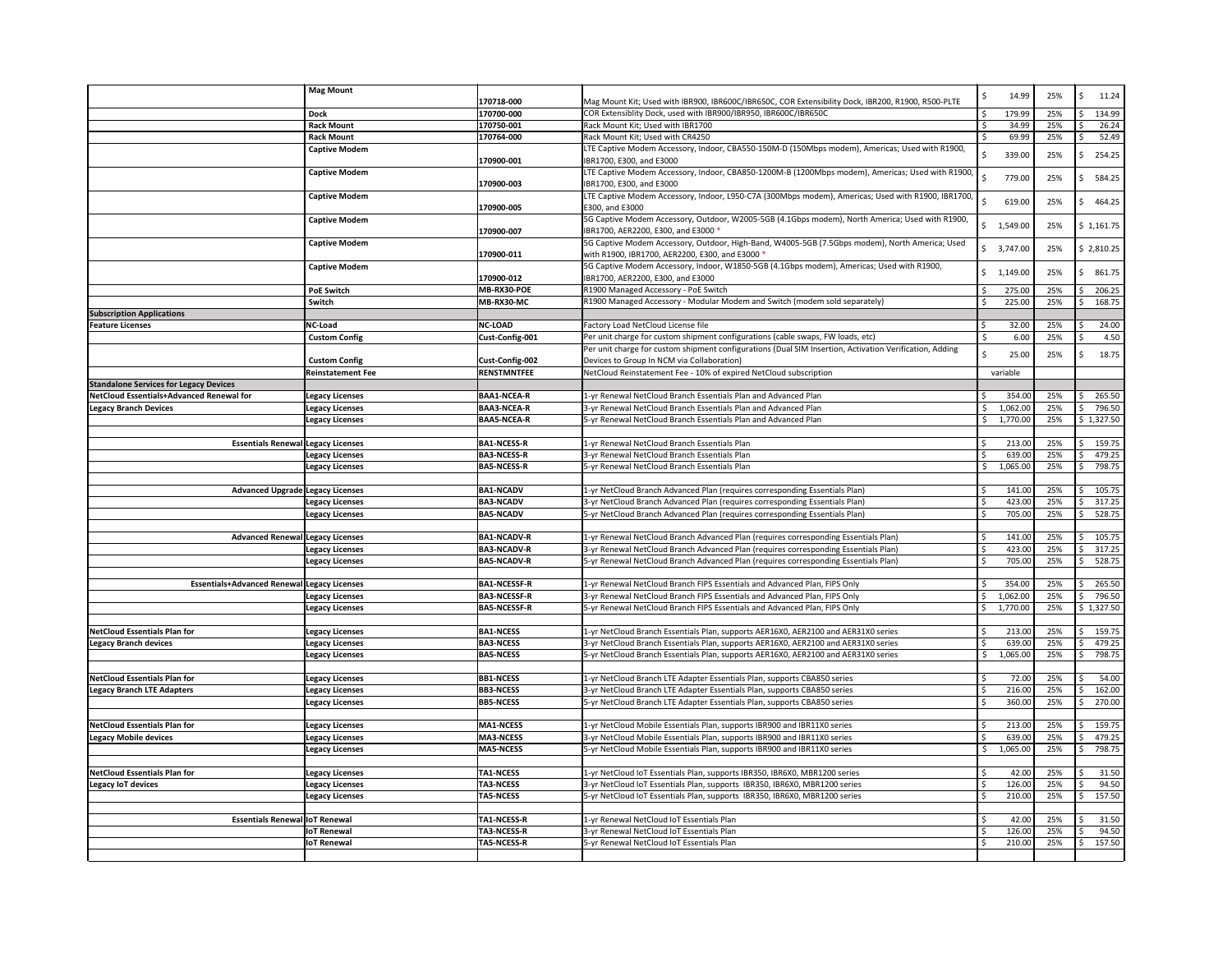|                                                             | Advanced Renewal IoT Advanced Renewal | TA1-NCADV-R         | 1-yr Renewal NetCloud IoT Advanced Plan (requires corresponding Essentials Plan)                            | 72.00        | 25% | 54.00    |
|-------------------------------------------------------------|---------------------------------------|---------------------|-------------------------------------------------------------------------------------------------------------|--------------|-----|----------|
|                                                             | <b>IoT Advanced Renewal</b>           | <b>TA3-NCADV-R</b>  | 3-yr Renewal NetCloud IoT Advanced Plan (requires corresponding Essentials Plan)                            | 216.00       | 25% | 162.00   |
|                                                             | <b>IoT Advanced Renewal</b>           | <b>TA5-NCADV-R</b>  | 5-yr Renewal NetCloud IoT Advanced Plan (requires corresponding Essentials Plan)                            | Ŝ.<br>360.00 | 25% | 270.00   |
|                                                             |                                       |                     |                                                                                                             |              |     |          |
|                                                             |                                       |                     |                                                                                                             |              |     |          |
| NetCloud Extension Plan for EOS Branch Devices              |                                       | <b>BA01-NCESS-L</b> | 1-yr NetCloud Extension for Branch Plan, supports MBR1400                                                   | 240.00       | 25% | 180.00   |
| NetCloud Extension Plan for EOS Branc LTE Adapter           |                                       | <b>BB01-NCESS-L</b> | 1-yr NetCloud Extension for Branch LTE Adapter Plan, supports CBA750B                                       | 84.00        | 25% | 63.00    |
| NetCloud Extension Advanced Plan for EOS Branch LTE Adapter |                                       | <b>BB01-NCADV-L</b> | 1-yr NetCloud Branch LTE Adapter Advanced Extension Plan, supports CBA750B (requires corresponding          | 81.00        | 25% | 60.75    |
|                                                             |                                       |                     | <b>Essentials Plan)</b>                                                                                     |              |     |          |
|                                                             |                                       |                     |                                                                                                             |              |     |          |
|                                                             |                                       |                     | *Restricted SKU. Reseller must have 5G Specialization to purchase. Program information can be found         |              |     |          |
| <b>NOTES:</b>                                               |                                       |                     | https://connect.cradlepoint.com/s/article/Cradlepoint-Partner-Specialization-Program                        |              |     |          |
|                                                             |                                       |                     |                                                                                                             |              |     |          |
|                                                             |                                       |                     |                                                                                                             |              |     |          |
| <b>Antennas</b>                                             |                                       |                     |                                                                                                             |              |     |          |
| Panorama                                                    |                                       |                     |                                                                                                             |              |     |          |
|                                                             |                                       | LGMM-EXT-R          | Panorama FOAM PAD Panorama FOR CP DOME ANTENNA                                                              | \$38.00      | 25% | \$28.50  |
|                                                             |                                       | LP-IN2382           | Panorama 4X LTE ONLY DOME                                                                                   | \$303.52     | 25% | \$227.64 |
|                                                             |                                       | LG-IN2293-B         | Panorama 9IN1 DOME BLK 4LTE 4WIFI 1GPS                                                                      | \$513.14     | 25% | \$384.86 |
|                                                             |                                       |                     | High performance 4x4 MiMo 4G/5G LTE cellular and GPS/GNSS antenna covering 617-960/1710-6000MHz.            |              |     |          |
|                                                             |                                       | LG-IN2444-B         |                                                                                                             | \$420.22     | 25% | \$315.17 |
|                                                             |                                       |                     | Low profile antenna with 5 functions in 1,                                                                  |              |     |          |
|                                                             |                                       |                     | Kits with extension cables, black housing. Pairs with Branch E3000, AER2200; mobile IBR1700                 |              |     |          |
|                                                             |                                       |                     | High performance 4x4 MiMo 4G/5G LTE cellular and GPS/GNSS antenna covering 617-960/1710-6000MHz.            |              |     |          |
|                                                             |                                       | LG-IN2444-W         | Low profile antenna with 5 functions in 1,                                                                  | \$420.22     | 25% | \$315.17 |
|                                                             |                                       |                     | Kits with extension cables, white housing. Pairs with Branch E3000, AER2200; mobile IBR1700                 |              |     |          |
|                                                             |                                       |                     | High performance 4x4 MiMo 4G/5G LTE cellular, Dual Band WiFi, and GPS/GNSS active antenna covering          |              |     |          |
|                                                             |                                       | LG-IN2446-B         | 617-960/1710-6000MHz. Low profile antenna with 9 functions in 1, Kits with extension cables, black          | \$605.48     | 25% | \$454.11 |
|                                                             |                                       |                     |                                                                                                             |              |     |          |
|                                                             |                                       |                     | housing. Pairs with Branch E3000; mobile IBR1700                                                            |              |     |          |
|                                                             |                                       |                     | High performance 4x4 MiMo 4G/5G LTE cellular, Dual Band WiFi, and GPS/GNSS active antenna covering          |              |     |          |
|                                                             |                                       | LG-IN2446-W         | 617-960/1710-6000MHz. Low profile antenna with 9 functions in 1, Kits with extension cables, white          | \$605.48     | 25% | \$454.11 |
|                                                             |                                       |                     | housing. Pairs with Branch E3000; mobile IBR1700                                                            |              |     |          |
|                                                             |                                       |                     | 4x4 MiMo Dual Band WiFi antenna covering 2.4-2.5/4.9-6 GHz. Ultra low profile housing, meets IP69K and      |              |     |          |
|                                                             |                                       | LPM4-24-58-5RPSP    | IK10, 5m Flame Retardant CS32 cables with Reverse Polarity SMA Plugs, black housing. Pairs with Branch      | \$176.40     | 25% | \$132.30 |
|                                                             |                                       |                     | E3000                                                                                                       |              |     |          |
|                                                             |                                       |                     | 4x4 MiMo Dual Band WiFi antenna covering 2.4-2.5/4.9-6 GHz. Ultra low profile housing, meets IP69K and      |              |     |          |
|                                                             |                                       |                     |                                                                                                             |              |     |          |
|                                                             |                                       | LPM4W-24-58-5RPSP   | IK10, 5m Flame Retardant CS32 cables with Reverse Polarity SMA Plugs, white housing. Pairs with Branch      | \$176.40     | 25% | \$132.30 |
|                                                             |                                       |                     | E3000                                                                                                       |              |     |          |
|                                                             |                                       |                     | 4x4 MiMo Dual Band WiFi and GPS/GNSS antenna covering 2.4-2.5/4.9-6GHz. Ultra low profile, Meets            |              |     |          |
|                                                             |                                       | LGM4-24-58-5RPSP    | IP69K and IK10, 5m Flame Retardant CS32 cables with Reverse Polarity SMA Plugs, black housing. Pairs with   | \$201.60     | 25% | \$151.20 |
|                                                             |                                       |                     | E3000                                                                                                       |              |     |          |
|                                                             |                                       |                     | 4x4 MiMo Dual Band WiFi and GPS/GNSS antenna covering 2.4-2.5/4.9-6GHz. Ultra low profile, Meets            |              |     |          |
|                                                             |                                       | LGM4W-24-58-5RPSP   | IP69K and IK10, 5m Flame Retardant CS32 cables with Reverse Polarity SMA Plugs, white housing. Pairs        | \$201.60     | 25% | \$151.20 |
|                                                             |                                       |                     | with E3000                                                                                                  |              |     |          |
|                                                             |                                       |                     |                                                                                                             |              |     |          |
|                                                             |                                       |                     | High performance 2x2 4G/5G MiMo LTE and GPS/GNSS active antenna covering 617-960/1710-6000MHz.              |              |     |          |
|                                                             |                                       | LG-IN2456-B         | Low profile antenna with 3 functions in 1, Kits with extension cables available for a range of LTE routers. | \$310.74     | 25% | \$233.06 |
|                                                             |                                       |                     | Black housing. Pairs with Branch AER2200, AER1600, CBA 850; mobile IBR900; IOT IBR600 series                |              |     |          |
|                                                             |                                       |                     |                                                                                                             |              |     |          |
|                                                             |                                       |                     |                                                                                                             |              |     |          |
|                                                             |                                       |                     | High performance 2x2 4G/5G MiMo LTE and GPS/GNSS active antenna covering 617-960/1710-6000MHz.              |              |     |          |
|                                                             |                                       | LG-IN2456-W         | Low profile antenna with 3 functions in 1, Kits with extension cables available for a range of LTE routers. | \$310.74     | 25% | \$233.06 |
|                                                             |                                       |                     | White housing. Pairs with Branch AER2200, AER1600, CBA 850; mobile IBR900; IOT IBR600 series                |              |     |          |
|                                                             |                                       |                     |                                                                                                             |              |     |          |
|                                                             |                                       | LP-IN2443-B         | High performance 4x4 4G/5G MiMo LTE antenna covering 617-960/1710-6000MHz. Low profile, black               | \$395.46     | 25% | \$296.60 |
|                                                             |                                       |                     | housing. Pairs with Branch AER2200; mobile IBR1700 series                                                   |              |     |          |
|                                                             |                                       | LP-IN2443-W         | High performance 4x4 4G/5G MiMo LTE antenna covering 617-960/1710-6000MHz. Low profile, white               | \$395.46     | 25% | \$296.60 |
|                                                             |                                       |                     | housing. Pairs with Branch AER2200; mobile IBR1700 series                                                   |              |     |          |
|                                                             |                                       |                     | High performance 2x2 4G/5G MiMo LTE antenna covering 617-960/1710-6000MHz. Low profile, black               |              |     |          |
|                                                             |                                       | LP-IN2455-B         | housing. Pairs with Branch AER2200, AER1600, CBA 850; IOT IBR600C, IBR200 series                            | \$260.28     | 25% | \$195.21 |
|                                                             |                                       |                     | High performance 2x2 4G/5G MiMo LTE antenna covering 617-960/1710-6000MHz. Low profile, white               |              |     |          |
|                                                             |                                       | LP-IN2455-W         | housing. Pairs with Branch AER2200, AER1600, CBA 850; IOT IBR600C, IBR200 series                            | \$260.28     | 25% | \$195.21 |
|                                                             |                                       |                     |                                                                                                             |              |     |          |
|                                                             |                                       |                     | High performance 4x4 MiMo 4G/5G LTE cellular, 2x2 MiMo Dual Band WiFi and GPS/GNSS active antenna           |              |     |          |
|                                                             |                                       | LG-IN2445-B         | covering 617-960/1710-6000MHz. Low profile antenna with 7 functions in 1, black housing. Pairs with         | \$520.70     | 25% | \$390.53 |
|                                                             |                                       |                     | IBR1700 series                                                                                              |              |     |          |
|                                                             |                                       |                     | High performance 4x4 MiMo 4G/5G LTE cellular, 2x2 MiMo Dual Band WiFi and GPS/GNSS active antenna           |              |     |          |
|                                                             |                                       | LG-IN2445-W         | covering 617-960/1710-6000MHz. Low profile antenna with 7 functions in 1, white housing. Pairs with         | \$520.70     | 25% | \$390.53 |
|                                                             |                                       |                     | IBR1700 series                                                                                              |              |     |          |
|                                                             |                                       | LG-IN2447           | Panorama 11-in 1 5G Dome - Blk                                                                              | \$690.26     | 25% | \$517.70 |
|                                                             |                                       |                     |                                                                                                             |              |     |          |
|                                                             |                                       | LGIN2447-W          | Panorama 11-in 1 5G Dome - Wht                                                                              | \$690.26     | 25% | \$517.70 |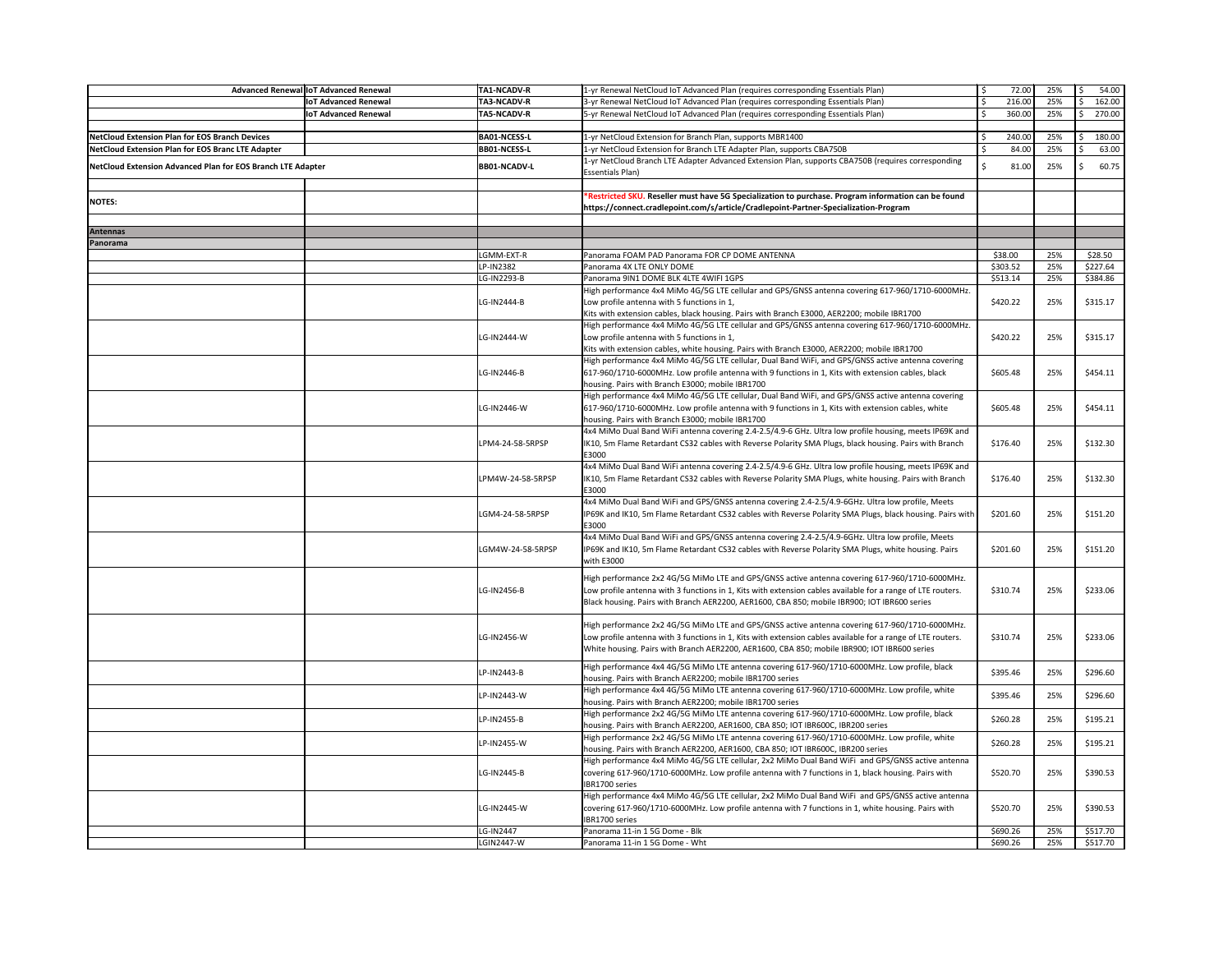|                                                                                      | LG-IN2448-B        | High performance 2x2 MiMo 4G/5G LTE cellular, 6x6 MiMo Dual Band WiFi and GPS/GNSS active antenna<br>covering 617-960/1710-6000MHz. Low profile antenna with 9 functions in 1, black housing. Pairs with                                      | \$545.58 | 25% | \$409.19 |
|--------------------------------------------------------------------------------------|--------------------|-----------------------------------------------------------------------------------------------------------------------------------------------------------------------------------------------------------------------------------------------|----------|-----|----------|
|                                                                                      |                    | IBR900 series                                                                                                                                                                                                                                 |          |     |          |
|                                                                                      | LG-IN2448-W        | High performance 2x2 MiMo 4G/5G LTE cellular, 6x6 MiMo Dual Band WiFi and GPS/GNSS active antenna<br>covering 617-960/1710-6000MHz. Low profile antenna with 9 functions in 1, white housing. Pairs with<br>IBR900 series                     | \$545.58 | 25% | \$409.19 |
|                                                                                      | LG-IN2457-B        | High performance 2x2 MiMo 4G/5G LTE cellular, 2x2 MiMo Dual Band WiFi and GPS/GNSS active antenna<br>covering 617-960/1710-6000MHz. Low profile antenna with 5 functions in 1, black housing. Pairs with<br>mobile IBR900; IOT IBR600C series | \$387.02 | 25% | \$290.27 |
|                                                                                      | LG-IN2457-W        | High performance 2x2 MiMo 4G/5G LTE cellular, 2x2 MiMo Dual Band WiFi and GPS/GNSS active antenna<br>covering 617-960/1710-6000MHz. Low profile antenna with 5 functions in 1, white housing. Pairs with<br>mobile IBR900; IOT IBR600C series | \$387.02 | 25% | \$290.27 |
|                                                                                      | LG-IN2458-B        | High performance 2x2 MiMo 4G/5G LTE cellular, 6x6 MiMo Dual Band WiFi and GPS/GNSS active antenna<br>covering 617-960/1710-6000MHz. Low profile antenna with 9 functions in 1, black housing. Pairs with<br>mobile IBR900 series              | \$483.30 | 25% | \$362.48 |
|                                                                                      | LG-IN2458-W        | High performance 2x2 MiMo 4G/5G LTE cellular, 6x6 MiMo Dual Band WiFi and GPS/GNSS active antenna<br>covering 617-960/1710-6000MHz. Low profile antenna with 9 functions in 1, white housing. Pairs with<br>mobile IBR900 series              | \$483.30 | 25% | \$362.48 |
| <b>Taoglas</b>                                                                       |                    |                                                                                                                                                                                                                                               |          |     |          |
|                                                                                      | MA963.A.BIVW.002   | MA963 Guardian 4in1 4*5G/4G Wideband MIMO Adhesive Mount Antenna                                                                                                                                                                              | \$126.77 | 25% | \$95.08  |
|                                                                                      | MA931.A.LBICGH.008 | MA931 Guardian 6in1 Adhesive Mount 2*5G/4G MIMO(600-6000MHz) 3*Wi-Fi MIMO GNSS Antenna                                                                                                                                                        | \$138.20 | 25% | \$103.65 |
|                                                                                      | MA952.A.LBIVW.001  | MA952 Guardian 5in1 Adhesive Mount 4*5G/4G MIMO GNSS Antenna                                                                                                                                                                                  | \$129.69 | 25% | \$97.27  |
|                                                                                      | MA1509.AK.001      | MA1509 Synergy 9-in-1 Permanent Mount Antenna - GNSS, 4*5G/4G Cellular & 4*Wi-Fi                                                                                                                                                              | \$499.00 | 25% | \$374.25 |
|                                                                                      | MA912.W.A.BI.001   | MA912.W.A.BI.001 2in1 White Adhesive 4G LTE(1&2) 3000mm<br>Synergy 6-in-1 GNSS, 2*5G/4G & 3*Wi-Fi: 5m TGC-200 Braided Cable Assembly with SMA(M) for GNSS &                                                                                   | \$132.69 | 25% | \$99.52  |
|                                                                                      | MA1506.AK.001      | 5G/4G and RP-SMA(M) for Wi-Fi                                                                                                                                                                                                                 | \$438.65 | 25% | \$328.99 |
|                                                                                      | LMA101.A.BI.001    | Gemini LMA101 2*LTE 4G MIMO Magnetic Antenna                                                                                                                                                                                                  | \$68.01  | 25% | \$51.01  |
| <b>Parsec</b>                                                                        |                    |                                                                                                                                                                                                                                               |          |     |          |
|                                                                                      |                    | PRO2R; 2LTE, 1 FT cables, black radome SMA connector; 0.6" Bolt Length, low profile; IP67, 5G, CAT18, 600                                                                                                                                     |          |     |          |
| <b>PRO R (Rottweiler Series) 600MHz - 6GHz</b><br>Frequency Range 617 MHz - 5925 MHz | PRO2R2L01BS        | MHz - 6 GHz antenna for mobile and fixed applications. Pairs with Cradlepoint 1200 M Modems.                                                                                                                                                  | \$209.00 | 25% | \$156.75 |
|                                                                                      | PRO2R2L01B         | PRO2R; 2LTE, 1 FT cables, black radome SMA connector, 1.25" Bolt Length, low profile; IP67, 5G, CAT18,<br>600 MHz - 6 GHz antenna for mobile and fixed applications. Pairs with Cradlepoint 1200 M Modems.                                    | \$209.00 | 25% | \$156.75 |
|                                                                                      |                    |                                                                                                                                                                                                                                               |          |     |          |
|                                                                                      | PRO2R2L01WS        | PRO2R; 2LTE, 1 FT cables, white radome SMA connector; 0.6" Bolt Length, low profile, IP67, 5G, CAT18, 600<br>MHz - 6 GHz antenna for mobile and fixed applications. Pairs with Cradlepoint 1200 M Modems.                                     | \$209.00 | 25% | \$156.75 |
|                                                                                      | PRO2R2L01W         | PRO2R; 2LTE, 1 FT cables, white radome SMA connector, 1.25" Bolt Length, low profile, IP67, 5G, CAT18,<br>600 MHz - 6 GHz antenna for mobile and fixed applications. Pairs with Cradlepoint 1200 M Modems.                                    | \$209.00 | 25% | \$156.75 |
|                                                                                      | PRO2R2L15BS        | PRO2R; 2LTE, 15 FT cables, black radome SMA connector; 0.6" Bolt Length, low profile, IP67, 5G, CAT18, 600<br>MHz - 6 GHz antenna for mobile and fixed applications. Pairs with Cradlepoint 1200 M Modems.                                    | \$209.00 | 25% | \$156.75 |
|                                                                                      | PRO2R2L15B         | PRO2R; 2LTE, 15 FT cables, black radome SMA connector, 1.25" Bolt Length, low profile; IP67, 5G, CAT18,<br>600 MHz - 6 GHz antenna for mobile and fixed applications. Pairs with Cradlepoint 1200 M Modems.                                   | \$209.00 | 25% | \$156.75 |
|                                                                                      | PRO2R2L15WS        | PRO2R; 2LTE, 15 FT cables, white radome SMA connector; 0.6" Bolt Length, low profile; IP67, 5G, CAT18,<br>600 MHz - 6 GHz antenna for mobile and fixed applications. Pairs with Cradlepoint 1200 M Modems.                                    | \$209.00 | 25% | \$156.75 |
|                                                                                      | PRO2R2L15W         | PRO2R; 2LTE, 15 FT cables, white radome SMA connector, 1.25" Bolt Length, low profile; IP67, 5G, CAT18,<br>600 MHz - 6 GHz antenna for mobile and fixed applications. Pairs with Cradlepoint 1200 M Modems.                                   | \$209.00 | 25% | \$156.75 |
|                                                                                      | PRO3R2LG01BS       | PRO3R; 2LTE GPS 1 FT cables, black radome SMA connector; 0.6" Bolt Length, low profile; IP67, 5G, CAT18,<br>600 MHz - 6 GHz antenna for mobile and fixed applications. Pairs with Cradlepoint 1200 M Modems.                                  | \$239.00 | 25% | \$179.25 |
|                                                                                      | PRO3R2LG01B        | PRO3R; 2LTE GPS 1 FT cables, black radome SMA connector, 1.25" Bolt Length, low profile; IP67, 5G,<br>CAT18, 600 MHz - 6 GHz antenna for mobile and fixed applications. Pairs with Cradlepoint 1200 M<br>Modems.                              | \$239.00 | 25% | \$179.25 |
|                                                                                      | PRO3R2LG01WS       | PRO3R; 2LTE GPS, 1 FT cables, white radome SMA connector; 0.6" Bolt Length, low profile; IP67, 5G,<br>CAT18, 600 MHz - 6 GHz antenna for mobile and fixed applications. Pairs with Cradlepoint 1200 M<br>Modems.                              | \$239.00 | 25% | \$179.25 |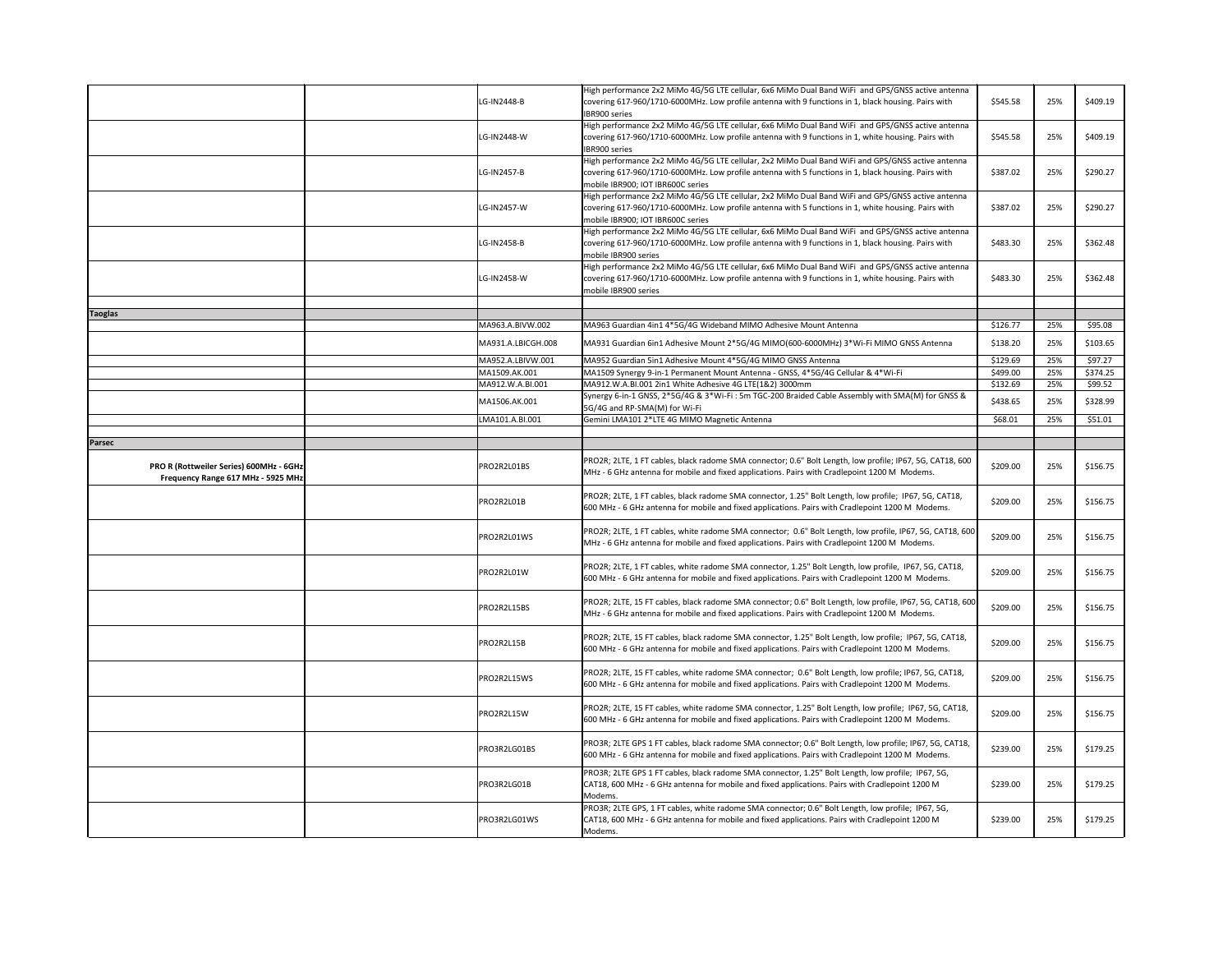| PRO3R2LG01W    | PRO3R; 2LTE GPS, 1 FT cables, white radome SMA connector, 1.25" Bolt Length, low profile; IP67, 5G,<br>CAT18, 600 MHz - 6 GHz antenna for mobile and fixed applications. Pairs with Cradlepoint 1200 M                        | \$239.00     | 25% | \$179.25 |
|----------------|-------------------------------------------------------------------------------------------------------------------------------------------------------------------------------------------------------------------------------|--------------|-----|----------|
| PRO3R2LG15BS   | Modems.<br>PRO3R; 2LTE GPS, 15 FT cables, black radome SMA connector; 0.6" Bolt Length, low profile; IP67, 5G,<br>CAT18, 600 MHz - 6 GHz antenna for mobile and fixed applications. Pairs with Cradlepoint 1200 M             | \$239.00     | 25% | \$179.25 |
| PRO3R2LG15B    | Modems.<br>PRO3R; 2LTE GPS, 15 FT cables, black radome SMA connector, 1.25" Bolt Length, low profile, IP67, 5G,<br>CAT18, 600 MHz - 6 GHz antenna for mobile and fixed applications. Pairs with Cradlepoint 1200 M<br>Modems. | \$239.00     | 25% | \$179.25 |
| PRO3R2LG15WS   | PRO3R; 2LTE GPS, 15 FT cables, white radome SMA connector; 0.6" Bolt Length, low profile; IP67, 5G,<br>CAT18, 600 MHz - 6 GHz antenna for mobile and fixed applications. Pairs with Cradlepoint 1200 M<br>Modems.             | \$239.00     | 25% | \$179.25 |
| PRO3R2LG15W    | PRO3R; 2LTE GPS, 15 FT cables, white radome SMA connector, 1.25" Bolt Length, low profile; IP67, 5G,<br>CAT18, 600 MHz - 6 GHz antenna for mobile and fixed applications. Pairs with Cradlepoint 1200 M<br>Modems.            | \$239.00     | 25% | \$179.25 |
| PRO4R2L2W01BS  | PRO4R; 2LTE 2WIFI 1 FT cables, black radome SMA connector; 0.6" Bolt Length, low profile; IP67, 5G,<br>CAT18, 600 MHz - 6 GHz antenna for mobile and fixed applications. Pairs with Cradlepoint 1200 M<br>Modems.             | \$249.00     | 25% | \$186.75 |
| PRO4R2L2W01B   | PRO4R; 2LTE 2WIFI 1 FT cables, black radome SMA connector, 1.25" Bolt Length, low profile; IP67, 5G,<br>CAT18, 600 MHz - 6 GHz antenna for mobile and fixed applications. Pairs with Cradlepoint 1200 M<br>Modems.            | \$249.00     | 25% | \$186.75 |
| PRO4R2L2W01WS  | PRO4R; 2LTE 2WIFI, 1 FT cables, white radome SMA connector; 0.6" Bolt Length, low profile; IP67, 5G,<br>CAT18, 600 MHz - 6 GHz antenna for mobile and fixed applications. Pairs with Cradlepoint 1200 M<br>Modems.            | \$249.00     | 25% | \$186.75 |
| PRO4R2L2W01W   | PRO4R; 2LTE 2WIFI, 1 FT cables, white radome SMA connector, 1.25" Bolt Length, low profile; IP67, 5G,<br>CAT18, 600 MHz - 6 GHz antenna for mobile and fixed applications. Pairs with Cradlepoint 1200 M<br>Modems.           | \$249.00     | 25% | \$186.75 |
| PRO4R2L2W15BS  | PRO4R; 2LTE 2WIFI, 15 FT cables, black radome SMA connector; 0.6" Bolt Length, low profile; IP67, 5G,<br>CAT18, 600 MHz - 6 GHz antenna for mobile and fixed applications. Pairs with Cradlepoint 1200 M<br>Modems.           | \$249.00     | 25% | \$186.75 |
| PRO4R2L2W15B   | PRO4R; 2LTE 2WIFI, 15 FT cables, black radome SMA connector, 1.25" Bolt Length, low profile; IP67, 5G,<br>CAT18, 600 MHz - 6 GHz antenna for mobile and fixed applications. Pairs with Cradlepoint 1200 M<br>Modems.          | \$249.00     | 25% | \$186.75 |
| PRO4R2L2W15WS  | PRO4R; 2LTE 2WIFI, 15 FT cables, white radome SMA connector; 0.6" Bolt Length, low profile; IP67, 5G,<br>CAT18, 600 MHz - 6 GHz antenna for mobile and fixed applications. Pairs with Cradlepoint 1200 M<br>Modems.           | \$249.00     | 25% | \$186.75 |
| PRO4R2L2W15W   | PRO4R; 2LTE 2WIFI, 15 FT cables, white radome SMA connector, 1.25" Bolt Length, low profile; IP67, 5G,<br>CAT18, 600 MHz - 6 GHz antenna for mobile and fixed applications. Pairs with Cradlepoint 1200 M<br>Modems.          | \$249.00     | 25% | \$186.75 |
| PRO5R2L2WG01BS | PRO5R; 2LTE 2WIFI GPS 1 FT cables, black radome SMA connector; 0.6" Bolt Length, low profile; IP67, 5G,<br>CAT18, 600 MHz - 6 GHz antenna for mobile and fixed applications. Pairs with Cradlepoint 1200 M<br>Modems.         | \$289.00     | 25% | \$216.75 |
| PRO5R2L2WG01B  | PRO5R; 2LTE 2WIFI GPS 1 FT cables, black radome SMA connector, 1.25" Bolt Length, low profile; IP67, 5G,<br>CAT18, 600 MHz - 6 GHz antenna for mobile and fixed applications. Pairs with Cradlepoint 1200 M<br>Modems.        | \$289.00     | 25% | \$216.75 |
| PRO5R2L2WG01WS | PRO5R; 2LTE 2WIFI GPS, 1 FT cables, white radome SMA connector; 0.6" Bolt Length, low profile; IP67, 5G,<br>CAT18, 600 MHz - 6 GHz antenna for mobile and fixed applications. Pairs with Cradlepoint 1200 M<br>Modems.        | \$289.00     | 25% | \$216.75 |
| PRO5R2L2WG01W  | PRO5R; 2LTE 2WIFI GPS, 1 FT cables, white radome SMA connector, 1.25" Bolt Length, low profile; IP67,<br>5G, CAT18, 600 MHz - 6 GHz antenna for mobile and fixed applications. Pairs with Cradlepoint 1200 M<br>Modems.       | \$289.00     | 25% | \$216.75 |
| PRO5R2L2WG15BS | PRO5R; 2LTE 2WIFI GPS 15 FT cables, black radome SMA connector; 0.6" Bolt Length, low profile; IP67, 5G,<br>CAT18, 600 MHz - 6 GHz antenna for mobile and fixed applications. Pairs with Cradlepoint 1200 M<br>Modems.        | S.<br>289.00 | 25% | \$216.75 |
| PRO5R2L2WG15B  | PRO5R; 2LTE 2WIFI GPS 15 FT cables, black radome SMA connector, 1.25" Bolt Length, low profile; IP67,<br>5G, CAT18, 600 MHz - 6 GHz antenna for mobile and fixed applications. Pairs with Cradlepoint 1200 M<br>Modems.       | 289.00       | 25% | \$216.75 |
| PRO5R2L2WG15WS | PRO5R; 2LTE 2WIFI GPS, 15 FT cables, white radome SMA connector; 0.6" Bolt Length, low profile; IP67, 5G,<br>CAT18, 600 MHz - 6 GHz antenna for mobile and fixed applications. Pairs with Cradlepoint 1200 M<br>Modems.       | 289.00       | 25% | \$216.75 |
| PRO5R2L2WG15W  | PRO5R; 2LTE 2WIFI GPS, 15 FT cables, white radome SMA connector, 1.25" Bolt Length, low profile; IP67,<br>5G, CAT18, 600 MHz - 6 GHz antenna for mobile and fixed applications. Pairs with Cradlepoint 1200 M<br>Modems.      | 289.00<br>S. | 25% | \$216.75 |
| PRO6R2L3WG01BS | PRO6R; 2LTE 3WIFI GPS 1 FT cables, black radome SMA connector; 0.6" Bolt Length, low profile; IP67, 5G,<br>CAT18, 600 MHz - 6 GHz antenna for mobile and fixed applications. Pairs with Cradlepoint 1200 M<br>Modems.         | \$<br>299.00 | 25% | \$224.25 |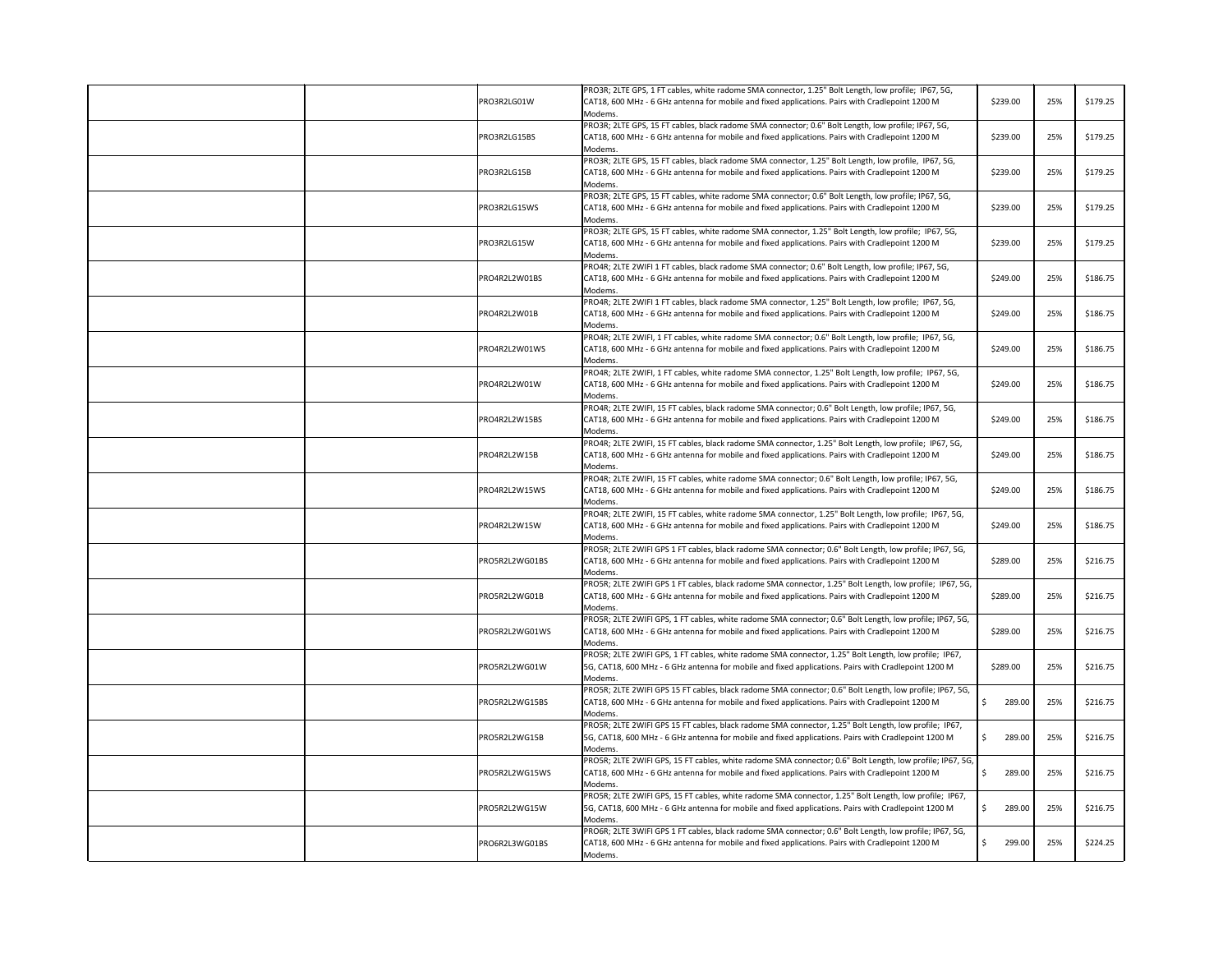|                                                                      | PRO6R2L3WG01B  | PRO6R; 2LTE 3WIFI GPS 1 FT cables, black radome SMA connector, 1.25" Bolt Length, low profile; IP67, 5G,<br>CAT18, 600 MHz - 6 GHz antenna for mobile and fixed applications. Pairs with Cradlepoint 1200 M  | 299.00<br>-S | 25% | \$224.25 |
|----------------------------------------------------------------------|----------------|--------------------------------------------------------------------------------------------------------------------------------------------------------------------------------------------------------------|--------------|-----|----------|
|                                                                      |                | Modems.                                                                                                                                                                                                      |              |     |          |
|                                                                      | PRO6R2L3WG01WS | PRO6R; 2LTE 3WIFI GPS 1 FT cables, white radome SMA connector; 0.6" Bolt Length, low profile; IP67, 5G,<br>CAT18, 600 MHz - 6 GHz antenna for mobile and fixed applications. Pairs with Cradlepoint 1200 M   | 299.00       | 25% | \$224.25 |
|                                                                      |                | Modems.                                                                                                                                                                                                      |              |     |          |
|                                                                      |                | PRO6R; 2LTE 3WIFI GPS 1 FT cables, white radome SMA connector, 1.25" Bolt Length, low profile; IP67, 5G,                                                                                                     |              |     |          |
|                                                                      | PRO6R2L3WG01W  | CAT18, 600 MHz - 6 GHz antenna for mobile and fixed applications. Pairs with Cradlepoint 1200 M<br>Modems.                                                                                                   | 299.00<br>-S | 25% | \$224.25 |
|                                                                      |                | PRO6R; 2LTE 3WIFI GPS 15 FT cables, black radome SMA connector; 0.6" Bolt Length, low profile; IP67, 5G,                                                                                                     |              |     |          |
|                                                                      | PRO6R2L3WG15BS | CAT18, 600 MHz - 6 GHz antenna for mobile and fixed applications. Pairs with Cradlepoint 1200 M                                                                                                              | 299.00       | 25% | \$224.25 |
|                                                                      |                | Modems.                                                                                                                                                                                                      |              |     |          |
|                                                                      | PRO6R2L3WG15B  | PRO6R; 2LTE 3WIFI GPS 15 FT cables, black radome SMA connector, 1.25" Bolt Length, low profile; IP67,<br>5G, CAT18, 600 MHz - 6 GHz antenna for mobile and fixed applications. Pairs with Cradlepoint 1200 M | 299.00       | 25% | \$224.25 |
|                                                                      |                | Modems.                                                                                                                                                                                                      |              |     |          |
|                                                                      |                | PRO6R; 2LTE 3WIFI GPS, 15 FT cables, white radome SMA connector; 0.6" Bolt Length, low profile; IP67, 5G,                                                                                                    |              |     |          |
|                                                                      | PRO6R2L3WG15WS | CAT18, 600 MHz - 6 GHz antenna for mobile and fixed applications. Pairs with Cradlepoint 1200 M                                                                                                              | 299.00       | 25% | \$224.25 |
|                                                                      |                | Modems.<br>PRO6R; 2LTE 3WIFI GPS, 15 FT cables, white radome SMA connector, 1.25" Bolt Length, low profile; IP67,                                                                                            |              |     |          |
|                                                                      | PRO6R2L3WG15W  | 5G, CAT18, 600 MHz - 6 GHz antenna for mobile and fixed applications. Pairs with Cradlepoint 1200 M                                                                                                          | 299.00       | 25% | \$224.25 |
|                                                                      |                | Modems.                                                                                                                                                                                                      |              |     |          |
| <b>PRO D (Doberman Series)</b><br>Frequency Range 617 MHz - 5925 MHz | PRO2D2L01BS    | PRO2D; 2LTE 1 FT cables, black radome, SMA connector; 0.6" Bolt Length; IP67, 5G, CAT18, 600 MHz - 6<br>GHz antenna for mobile and fixed applications. Pairs with Cradlepoint 1200 M Modems.                 | \$295.00     | 25% | \$221.25 |
|                                                                      |                | PRO2D; 2LTE 1 FT cables, black radome, SMA connector, 1.25 " Bolt length, IP67, 5G, CAT18, 600 MHz - 6                                                                                                       |              |     |          |
|                                                                      | PRO2D2L01B     | GHz antenna for mobile and fixed applications. Pairs with Cradlepoint 1200 M Modems.                                                                                                                         | \$295.00     | 25% | \$221.25 |
|                                                                      | PRO2D2L01WS    | PRO2D; 2LTE 1 FT cables, white radome, SMA connector; 0.6" Bolt Length IP67, 5G, CAT18, 600 MHz - 6                                                                                                          | \$295.00     | 25% | \$221.25 |
|                                                                      |                | GHz antenna for mobile and fixed applications. Pairs with Cradlepoint 1200 M Modems.                                                                                                                         |              |     |          |
|                                                                      | PRO2D2L01W     | PRO2D; 2LTE 1 FT cables, white radome, SMA connector, 1.25" Bolt Length, IP67, 5G, CAT18, 600 MHz - 6<br>GHz antenna for mobile and fixed applications. Pairs with Cradlepoint 1200 M Modems.                | \$295.00     | 25% | \$221.25 |
|                                                                      | PRO2D2L15BS    | PRO2D; 2LTE 15 FT cables, black radome, SMA connector; 0.6" Bolt Length IP67, 5G, CAT18, 600 MHz - 6                                                                                                         | \$295.00     | 25% | \$221.25 |
|                                                                      |                | GHz antenna for mobile and fixed applications. Pairs with Cradlepoint 1200 M Modems.                                                                                                                         |              |     |          |
|                                                                      | PRO2D2L15B     | PRO2D; 2LTE 15 FT cables, black radome, SMA connector, 1.25" Bolt Length, IP67, 5G, CAT18, 600 MHz - 6<br>GHz antenna for mobile and fixed applications. Pairs with Cradlepoint 1200 M Modems.               | \$295.00     | 25% | \$221.25 |
|                                                                      | PRO2D2L15WS    | PRO2D; 2LTE 15 FT cables, white radome, SMA connector; 0.6" Bolt Length IP67, 5G, CAT18, 600 MHz - 6<br>GHz antenna for mobile and fixed applications. Pairs with Cradlepoint 1200 M Modems.                 | \$295.00     | 25% | \$221.25 |
|                                                                      | PRO2D2L15W     | PRO2D; 2LTE 15 FT cables, white radome, SMA connector, 1.25" Bolt Length, IP67, 5G, CAT18, 600 MHz - 6<br>GHz antenna for mobile and fixed applications. Pairs with Cradlepoint 1200 M Modems.               | \$295.00     | 25% | \$221.25 |
|                                                                      | PRO3D2LG01BS   | PRO3D; 2LTE GPS 1 FT cables, black radome, SMA connector; 0.6" Bolt Length IP67, 5G, CAT18, 600 MHz -<br>6 GHz antenna for mobile and fixed applications. Pairs with Cradlepoint 1200 M Modems.              | \$305.00     | 25% | \$228.75 |
|                                                                      | PRO3D2LG01B    | - PRO3D; 2LTE GPS 1 FT cables, black radome, SMA connector, 1.25" Bolt Length, IP67, 5G, CAT18, 600 MHz<br>6 GHz antenna for mobile and fixed applications. Pairs with Cradlepoint 1200 M Modems.            | \$305.00     | 25% | \$228.75 |
|                                                                      | PRO3D2LG01WS   | PRO3D; 2LTE GPS 1 FT cables, white radome, SMA connector; 0.6" Bolt Length IP67, 5G, CAT18, 600 MHz -<br>6 GHz antenna for mobile and fixed applications. Pairs with Cradlepoint 1200 M Modems.              | \$305.00     | 25% | \$228.75 |
|                                                                      | PRO3D2LG01W    | PRO3D; 2LTE GPS 1 FT cables, white radome, SMA connector, 1.25" Bolt Length, IP67, 5G, CAT18, 600 MHz<br>6 GHz antenna for mobile and fixed applications. Pairs with Cradlepoint 1200 M Modems.              | \$305.00     | 25% | \$228.75 |
|                                                                      | PRO3D2LG15BS   | - PRO3D; 2LTE GPS 15 FT cables, black radome, SMA connector; 0.6" Bolt Length IP67, 5G, CAT18, 600 MHz<br>6 GHz antenna for mobile and fixed applications. Pairs with Cradlepoint 1200 M Modems.             | \$305.00     | 25% | \$228.75 |
|                                                                      | PRO3D2LG15B    | PRO3D; 2LTE GPS 15 FT cables, black radome, SMA connector, 1.25" Bolt Length, IP67, 5G, CAT18, 600 MHz<br>- 6 GHz antenna for mobile and fixed applications. Pairs with Cradlepoint 1200 M Modems.           | \$305.00     | 25% | \$228.75 |
|                                                                      | PRO3D2LG15WS   | PRO3D; 2LTE GPS 15 FT cables, white radome, SMA connector; 0.6" Bolt Length IP67, 5G, CAT18, 600 MHz<br>6 GHz antenna for mobile and fixed applications. Pairs with Cradlepoint 1200 M Modems.               | \$305.00     | 25% | \$228.75 |
|                                                                      | PRO3D2LG15W    | PRO3D; 2LTE GPS 15 FT cables, white radome, SMA connector, 1.25" Bolt Length, IP67, 5G, CAT18, 600<br>MHz - 6 GHz antenna for mobile and fixed applications. Pairs with Cradlepoint 1200 M Modems.           | \$305.00     | 25% | \$228.75 |
|                                                                      | PRO4D2L2W01BS  | PRO4D; 2LTE 2WIFI 1 FT cables, black radome, SMA connector; 0.6" Bolt Length IP67, 5G, CAT18, 600 MHz -<br>6 GHz antenna for mobile and fixed applications. Pairs with Cradlepoint 1200 M Modems.            | \$329.00     | 25% | \$246.75 |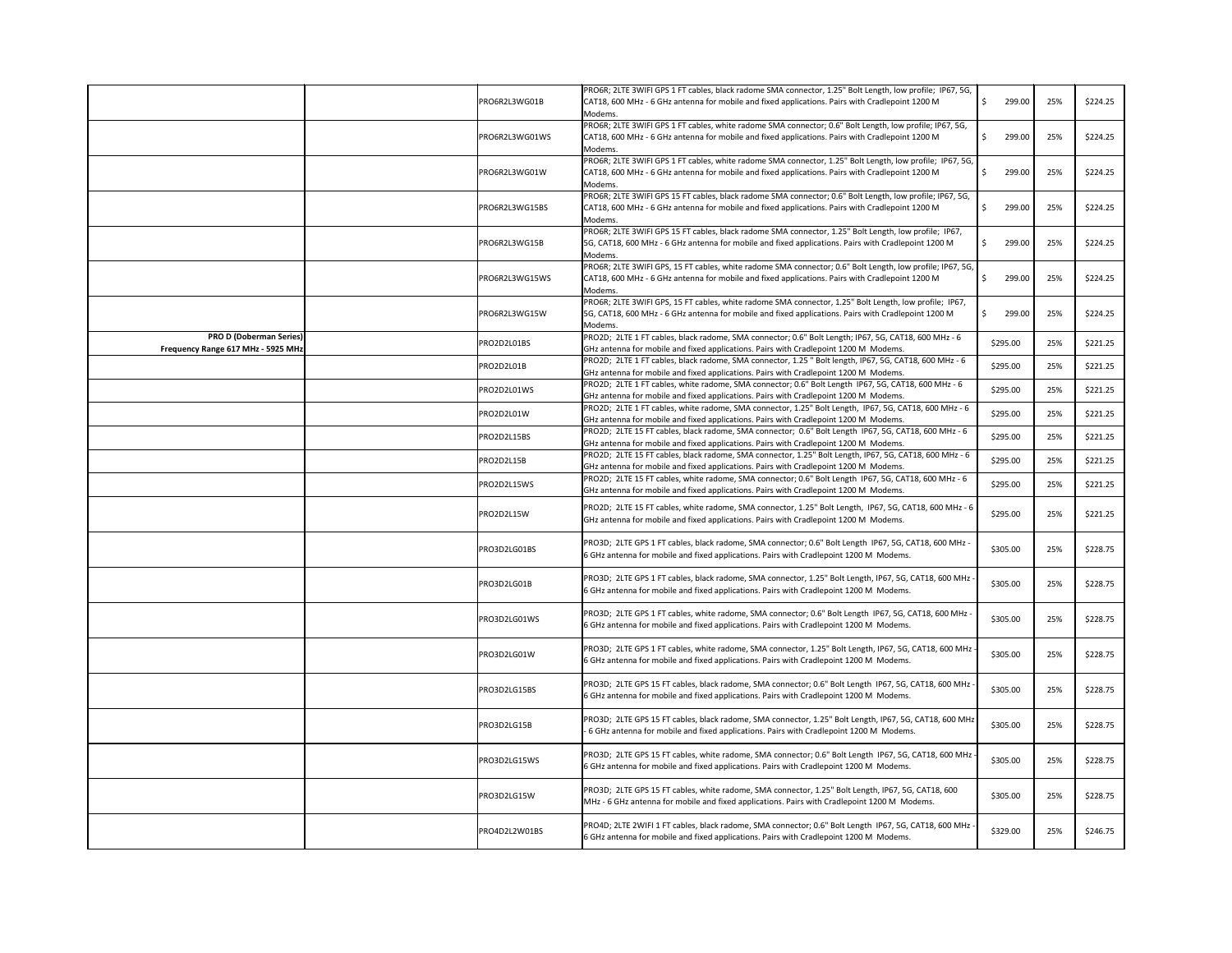| PRO4D2L2W01B   | PRO4D; 2LTE 2WIFI 1 FT cables, black radome, SMA connector, 1.25" Bolt Length, IP67, 5G, CAT18, 600 MHz<br>- 6 GHz antenna for mobile and fixed applications. Pairs with Cradlepoint 1200 M Modems.      | \$329.00 | 25% | \$246.75 |
|----------------|----------------------------------------------------------------------------------------------------------------------------------------------------------------------------------------------------------|----------|-----|----------|
| PRO4D2L2W01WS  | PRO4D; 2LTE 2WIFI 1 FT cables, white radome, SMA connector; 0.6" Bolt Length IP67, 5G, CAT18, 600 MHz<br>6 GHz antenna for mobile and fixed applications. Pairs with Cradlepoint 1200 M Modems.          | \$329.00 | 25% | \$246.75 |
| PRO4D2L2W01W   | PRO4D; 2LTE 2WIFI 1 FT cables, white radome, SMA connector, 1.25" Bolt Length, IP67, 5G, CAT18, 600<br>MHz - 6 GHz antenna for mobile and fixed applications. Pairs with Cradlepoint 1200 M Modems.      | \$329.00 | 25% | \$246.75 |
| PRO4D2L2W15BS  | PRO4D; 2LTE 2WIFI 15 FT cables, black radome, SMA connector; 0.6" Bolt Length IP67, 5G, CAT18, 600 MHz<br>- 6 GHz antenna for mobile and fixed applications. Pairs with Cradlepoint 1200 M Modems.       | \$329.00 | 25% | \$246.75 |
| PRO4D2L2W15B   | PRO4D; 2LTE 2WIFI 15 FT cables, black radome, SMA connector, 1.25" Bolt Length, IP67, 5G, CAT18, 600<br>MHz - 6 GHz antenna for mobile and fixed applications. Pairs with Cradlepoint 1200 M Modems.     | \$329.00 | 25% | \$246.75 |
| PRO4D2L2W15WS  | PRO4D; 2LTE 2WIFI 15 FT cables, white radome, SMA connector; 0.6" Bolt Length IP67, 5G, CAT18, 600<br>MHz - 6 GHz antenna for mobile and fixed applications. Pairs with Cradlepoint 1200 M Modems.       | \$329.00 | 25% | \$246.75 |
| PRO4D2L2W15W   | PRO4D; 2LTE 2WIFI 15 FT cables, white radome, SMA connector, 1.25" Bolt Length, IP67, 5G, CAT18, 600<br>MHz - 6 GHz antenna for mobile and fixed applications. Pairs with Cradlepoint 1200 M Modems.     | \$329.00 | 25% | \$246.75 |
| PRO5D2L2WG01BS | PRO5D; 2LTE 2WIFI GPS 1 FT cables, black radome, SMA connector; 0.6" Bolt Length IP67, 5G, CAT18, 600<br>MHz - 6 GHz antenna for mobile and fixed applications. Pairs with Cradlepoint 1200 M Modems.    | \$339.00 | 25% | \$254.25 |
| PRO5D2L2WG01B  | PRO5D; 2LTE 2WIFI GPS 1 FT cables, black radome, SMA connector, 1.25" Bolt Length, IP67, 5G, CAT18, 600<br>MHz - 6 GHz antenna for mobile and fixed applications. Pairs with Cradlepoint 1200 M Modems.  | \$339.00 | 25% | \$254.25 |
| PRO5D2L2WG01WS | PRO5D; 2LTE 2WIFI GPS 1 FT cables, white radome, SMA connector; 0.6" Bolt Length IP67, 5G, CAT18, 600<br>MHz - 6 GHz antenna for mobile and fixed applications. Pairs with Cradlepoint 1200 M Modems.    | \$339.00 | 25% | \$254.25 |
| PRO5D2L2WG01W  | PRO5D; 2LTE 2WIFI GPS 1 FT cables, white radome, SMA connector, 1.25" Bolt Length, IP67, 5G, CAT18, 600<br>MHz - 6 GHz antenna for mobile and fixed applications. Pairs with Cradlepoint 1200 M Modems.  | \$339.00 | 25% | \$254.25 |
| PRO5D2L2WG15BS | PRO5D; 2LTE 2WIFI GPS 15 FT cables, black radome, SMA connector; 0.6" Bolt Length IP67, 5G, CAT18, 600<br>MHz - 6 GHz antenna for mobile and fixed applications. Pairs with Cradlepoint 1200 M Modems.   | \$339.00 | 25% | \$254.25 |
| PRO5D2L2WG15B  | PRO5D; 2LTE 2WIFI GPS 15 FT cables, black radome, SMA connector, 1.25" Bolt Length, IP67, 5G, CAT18,<br>600 MHz - 6 GHz antenna for mobile and fixed applications. Pairs with Cradlepoint 1200 M Modems. | \$339.00 | 25% | \$254.25 |
| PRO5D2L2WG15WS | PRO5D; 2LTE 2WIFI GPS 15 FT cables, white radome, SMA connector; 0.6" Bolt Length IP67, 5G, CAT18, 600<br>MHz - 6 GHz antenna for mobile and fixed applications. Pairs with Cradlepoint 1200 M Modems.   | \$339.00 | 25% | \$254.25 |
| PRO5D2L2WG15W  | PRO5D; 2LTE 2WIFI GPS 15 FT cables, white radome, SMA connector, 1.25" Bolt Length, IP67, 5G, CAT18,<br>600 MHz - 6 GHz antenna for mobile and fixed applications. Pairs with Cradlepoint 1200 M Modems. | \$339.00 | 25% | \$254.25 |
| PRO6D2L3WG01BS | PRO6D; 2LTE 3WIFI GPS 1 FT cables, black radome, SMA connector; 0.6" Bolt Length IP67, 5G, CAT18, 600<br>MHz - 6 GHz antenna for mobile and fixed applications. Pairs with Cradlepoint 1200 M Modems.    | \$359.00 | 25% | \$269.25 |
| PRO6D2L3WG01B  | PRO6D; 2LTE 3WIFI GPS 1 FT cables, black radome, SMA connector, 1.25" Bolt Length, IP67, 5G, CAT18, 600<br>MHz - 6 GHz antenna for mobile and fixed applications. Pairs with Cradlepoint 1200 M Modems.  | \$359.00 | 25% | \$269.25 |
| PRO6D2L3WG01WS | PRO6D; 2LTE 3WIFI GPS 1 FT cables, white radome, SMA connector; 0.6" Bolt Length IP67, 5G, CAT18, 600<br>MHz - 6 GHz antenna for mobile and fixed applications. Pairs with Cradlepoint 1200 M Modems.    | \$359.00 | 25% | \$269.25 |
| PRO6D2L3WG01W  | PRO6D; 2LTE 3WIFI GPS 1 FT cables, white radome, SMA connector, 1.25" Bolt Length, IP67, 5G, CAT18, 600<br>MHz - 6 GHz antenna for mobile and fixed applications. Pairs with Cradlepoint 1200 M Modems.  | \$359.00 | 25% | \$269.25 |
| PRO6D2L3WG15BS | PRO6D; 2LTE 3WIFI GPS 15 FT cables, black radome, SMA connector; 0.6" Bolt Length IP67, 5G, CAT18, 600<br>MHz - 6 GHz antenna for mobile and fixed applications. Pairs with Cradlepoint 1200 M Modems.   | \$359.00 | 25% | \$269.25 |
| PRO6D2L3WG15B  | PRO6D; 2LTE 3WIFI GPS 15 FT cables, black radome, SMA connector, 1.25" Bolt Length, IP67, 5G, CAT18,<br>600 MHz - 6 GHz antenna for mobile and fixed applications. Pairs with Cradlepoint 1200 M Modems. | \$359.00 | 25% | \$269.25 |
| PRO6D2L3WG15WS | PRO6D; 2LTE 3WIFI GPS 15 FT cables, white radome, SMA connector; 0.6" Bolt Length IP67, 5G, CAT18, 600<br>MHz - 6 GHz antenna for mobile and fixed applications. Pairs with Cradlepoint 1200 M Modems.   | \$359.00 | 25% | \$269.25 |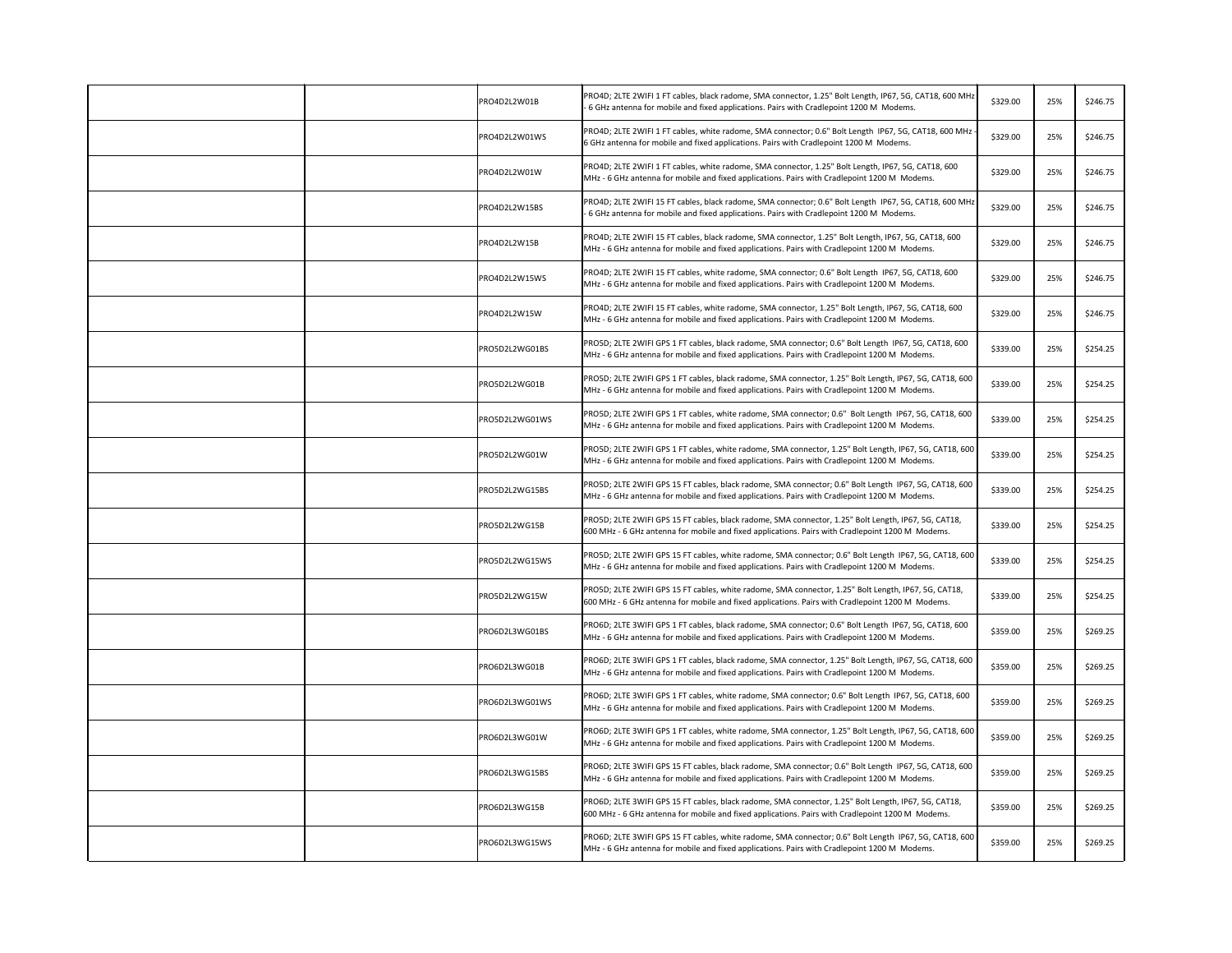|                                                                | PRO6D2L3WG15W  | PRO6D; 2LTE 3WIFI GPS 15 FT cables, white radome, SMA connector, 1.25" Bolt Length, IP67, 5G, CAT18,<br>600 MHz - 6 GHz antenna for mobile and fixed applications. Pairs with Cradlepoint 1200 M Modems.                                                                                | \$359.00 | 25% | \$269.25 |
|----------------------------------------------------------------|----------------|-----------------------------------------------------------------------------------------------------------------------------------------------------------------------------------------------------------------------------------------------------------------------------------------|----------|-----|----------|
| <b>PRO K (K9 Series)</b><br>Frequency Range 617 MHz - 5925 MHz | PRO4K4L01BS    | PRO4K; 4LTE, 1 FT cables, black radome, SMA connector, low profile, 0.6" Bolt Length; IP67, 5G, CAT18, 600<br>MHz - 6 GHz antenna for mobile and fixed applications. Pairs with Cradlepoint 1200 M Modems.                                                                              | \$439.00 | 25% | \$329.25 |
|                                                                | PRO4K4L01WS    | PRO4K; 4LTE, 1 FT cables, white radome, SMA connector, low profile, 0.6" Bolt Length; IP67, 5G, CAT18,<br>600 MHz - 6 GHz antenna for mobile and fixed applications. Pairs with Cradlepoint 1200 M Modems.                                                                              | \$439.00 | 25% | \$329.25 |
|                                                                | PRO4K4L15BS    | PRO4K; 4LTE, 15 FT cables, black radome, SMA connector, low profile, 0.6" Bolt Length; IP67, 5G, CAT18,<br>600 MHz - 6 GHz antenna for mobile and fixed applications. Pairs with Cradlepoint 1200 M Modems.                                                                             | \$439.00 | 25% | \$329.25 |
|                                                                | PRO4K4L15WS    | PRO4K; 4LTE, 15 FT cables, white radome, SMA connector, low profile, 0.6" Bolt Length, 1.25" Bolt Length;<br>IP67, 5G, CAT18, 600 MHz - 6 GHz antenna for mobile and fixed applications. Pairs with Cradlepoint 1200 M<br>Modems.                                                       | \$439.00 | 25% | \$329.25 |
|                                                                | PRO5K4LG01BS   | PRO5K; 4LTE GPS, 1 FT cables, black radome, SMA connector, low profile, 0.6" Bolt Length; IP67, 5G, CAT18,<br>600 MHz - 6 GHz antenna for mobile and fixed applications. Pairs with Cradlepoint 1200 M Modems.                                                                          | \$449.00 | 25% | \$336.75 |
|                                                                | PRO5K4LG01WS   | PRO5K; 4LTE GPS, 1 FT cables, white radome, SMA connector, low profile, 0.6" Bolt Length; IP67, 5G,<br>CAT18, 600 MHz - 6 GHz antenna for mobile and fixed applications. Pairs with Cradlepoint 1200 M<br>Modems.                                                                       | \$449.00 | 25% | \$336.75 |
|                                                                | PRO5K4LG15BS   | PRO5K; 4LTE GPS, 15 FT cables, black radome, SMA connector, low profile, 0.6" Bolt Length; IP67, 5G,<br>CAT18, 600 MHz - 6 GHz antenna for mobile and fixed applications. Pairs with Cradlepoint 1200 M<br>Modems.                                                                      | \$449.00 | 25% | \$336.75 |
|                                                                | PRO5K4LG15WS   | PRO5K; 4LTE GPS, 15 FT cables, white radome, SMA connector, low profile, 0.6" Bolt Length; IP67, 5G,<br>CAT18, 600 MHz - 6 GHz antenna for mobile and fixed applications. Pairs with Cradlepoint 1200 M<br>Modems.                                                                      | \$449.00 | 25% | \$336.75 |
|                                                                | PRO7K4L2WG01BS | PRO7K; 4LTE 2WIFI GPS, 1 FT cables, black radome, SMA connector, low profile, 0.6" Bolt Length; IP67, 5G,<br>CAT18, 600 MHz - 6 GHz antenna for mobile and fixed applications. Pairs with Cradlepoint 1200 M<br>Modems.                                                                 | \$499.00 | 25% | \$374.25 |
|                                                                | PRO7K4L2WG01WS | PRO7K; 4LTE 2WIFI GPS, 1 FT cables, white radome, SMA connector, low profile, 0.6" Bolt Length; IP67, 5G,<br>CAT18, 600 MHz - 6 GHz antenna for mobile and fixed applications. Pairs with Cradlepoint 1200 M<br>Modems.                                                                 | \$499.00 | 25% | \$374.25 |
|                                                                | PRO7K4L2WG15BS | PRO7K; 4LTE 2WIFI GPS, 15 FT cables, black radome, SMA connector, low profile, 0.6" Bolt Length; IP67,<br>5G, CAT18, 600 MHz - 6 GHz antenna for mobile and fixed applications. Pairs with Cradlepoint 1200 M<br>Modems.                                                                | \$499.00 | 25% | \$374.25 |
|                                                                | PRO7K4L2WG15WS | PRO7K; 4LTE 2WIFI GPS, 15 FT cables, white radome, SMA connector, low profile, 0.6" Bolt Length; IP67,<br>5G, CAT18, 600 MHz - 6 GHz antenna for mobile and fixed applications. Pairs with Cradlepoint 1200 M<br>Modems.                                                                | \$499.00 | 25% | \$374.25 |
|                                                                | PRO9K4L4WG01BS | PRO9K; 4LTE 4WIFI GPS, 1 FT cables, black radome, SMA connector, low profile, 0.6" Bolt Length; IP67, 5G,<br>CAT18, 600 MHz - 6 GHz antenna for mobile and fixed applications. Pairs with Cradlepoint 1200 M<br>Modems.                                                                 | \$569.00 | 25% | \$426.75 |
|                                                                | PRO9K4L4WG01WS | PRO9K; 4LTE 4WIFI GPS, 1 FT cables, white radome, SMA connector, low profile, 0.6" Bolt Length; IP67, 5G,<br>CAT18, 600 MHz - 6 GHz antenna for mobile and fixed applications. Pairs with Cradlepoint 1200 M<br>Modems.                                                                 | \$569.00 | 25% | \$426.75 |
|                                                                | PRO9K4L4WG15BS | PRO9K; 4LTE 4WIFI GPS, 15 FT cables, black radome, SMA connector, low profile, 0.6" Bolt Length; IP67,<br>5G, CAT18, 600 MHz - 6 GHz antenna for mobile and fixed applications. Pairs with Cradlepoint 1200 M<br>Modems.                                                                | \$569.00 | 25% | \$426.75 |
|                                                                | PRO9K4L4WG15WS | PRO9K; 4LTE 4WIFI GPS, 15 FT cables, white radome, SMA connector, low profile, 0.6" Bolt Length; IP67,<br>5G, CAT18, 600 MHz - 6 GHz antenna for mobile and fixed applications. Pairs with Cradlepoint 1200 M<br>Modems.                                                                | \$569.00 | 25% | \$426.75 |
| <b>PRO BS (Belgian Shepherd Series)</b>                        | PRO4BS4L01BS   | PRO4BS; 4LTE 1 FT cables, black radome, SMA connector; 0.6" Bolt Length; IP67, 5G, CAT18, 600 MHz - 6                                                                                                                                                                                   | \$439.00 | 25% | \$329.25 |
| Frequency Range 617 MHz - 5925 MHz                             | PRO4BS4L01B    | GHz antenna for mobile and fixed applications. Pairs with Cradlepoint 1200 M Modems.<br>PRO4BS; 4LTE 1 FT cables, black radome, SMA connector, 1.25" Bolt Length; IP67, 5G, CAT18, 600 MHz - 6<br>GHz antenna for mobile and fixed applications. Pairs with Cradlepoint 1200 M Modems.  | \$439.00 | 25% | \$329.25 |
|                                                                | PRO4BS4L01WS   | PRO4BS; 4LTE 1 FT cables, white radome, SMA connector; 0.6" Bolt Length; IP67, 5G, CAT18, 600 MHz - 6                                                                                                                                                                                   | \$439.00 | 25% | \$329.25 |
|                                                                | PRO4BS4L01W    | GHz antenna for mobile and fixed applications. Pairs with Cradlepoint 1200 M Modems.<br>PRO4BS; 4LTE 1 FT cables, white radome, SMA connector, 1.25" Bolt Length; IP67, 5G, CAT18, 600 MHz - 6<br>GHz antenna for mobile and fixed applications. Pairs with Cradlepoint 1200 M Modems.  | \$439.00 | 25% | \$329.25 |
|                                                                | PRO4BS4L15BS   | PRO4BS; 4LTE 15 FT cables, black radome, SMA connector; 0.6" Bolt Length; IP67, 5G, CAT18, 600 MHz - 6                                                                                                                                                                                  | \$439.00 | 25% | \$329.25 |
|                                                                | PRO4BS4L15B    | GHz antenna for mobile and fixed applications. Pairs with Cradlepoint 1200 M Modems.<br>PRO4BS; 4LTE 15 FT cables, black radome, SMA connector, 1.25" Bolt Length; IP67, 5G, CAT18, 600 MHz - 6<br>GHz antenna for mobile and fixed applications. Pairs with Cradlepoint 1200 M Modems. | \$439.00 | 25% | \$329.25 |
|                                                                | PRO4BS4L15WS   | PRO4BS; 4LTE 15 FT cables, white radome, SMA connector; 0.6" Bolt Length; IP67, 5G, CAT18, 600 MHz - 6<br>GHz antenna for mobile and fixed applications. Pairs with Cradlepoint 1200 M Modems.                                                                                          | \$439.00 | 25% | \$329.25 |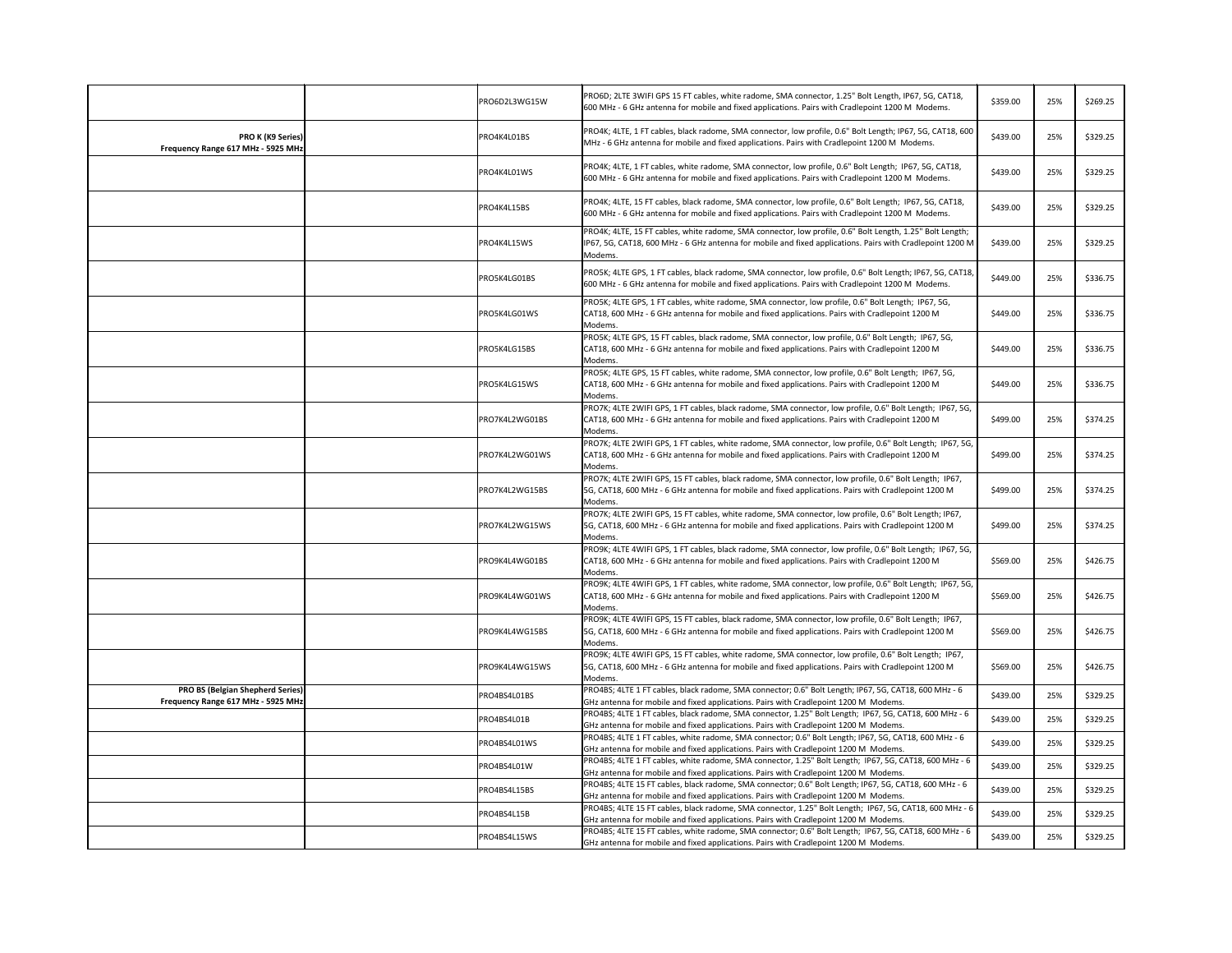| PRO4BS4L15W     | PRO4BS; 4LTE 15 FT cables, white radome, SMA connector, 1.25" Bolt Length; IP67, 5G, CAT18, 600 MHz - 6<br>\$439.00<br>GHz antenna for mobile and fixed applications. Pairs with Cradlepoint 1200 M Modems.           | 25% | \$329.25 |
|-----------------|-----------------------------------------------------------------------------------------------------------------------------------------------------------------------------------------------------------------------|-----|----------|
| PRO5BS4LG01BS   | PRO5BS; 4LTE GPS 1 FT cables, black radome, SMA connector; 0.6" Bolt Length; IP67, 5G, CAT18, 600 MHz -<br>\$449.00<br>6 GHz antenna for mobile and fixed applications. Pairs with Cradlepoint 1200 M Modems.         | 25% | \$336.75 |
| PRO5BS4LG01B    | PRO5BS; 4LTE GPS 1 FT cables, black radome, SMA connector, 1.25" Bolt Length; IP67, 5G, CAT18, 600 MHz<br>\$449.00<br>- 6 GHz antenna for mobile and fixed applications. Pairs with Cradlepoint 1200 M Modems.        | 25% | \$336.75 |
| PRO5BS4LG01WS   | PRO5BS; 4LTE GPS 1 FT cables, white radome, SMA connector; 0.6" Bolt Length; IP67, 5G, CAT18, 600 MHz -<br>\$449.00<br>6 GHz antenna for mobile and fixed applications. Pairs with Cradlepoint 1200 M Modems.         | 25% | \$336.75 |
| PRO5BS4LG01W    | PRO5BS; 4LTE GPS 1 FT cables, white radome, SMA connector, 1.25" Bolt Length; IP67, 5G, CAT18, 600 MHz<br>\$449.00<br>- 6 GHz antenna for mobile and fixed applications. Pairs with Cradlepoint 1200 M Modems.        | 25% | \$336.75 |
| PRO5BS4LG15BS   | PRO5BS; 4LTE GPS 15 FT cables, black radome, SMA connector; 0.6" Bolt Length; IP67, 5G, CAT18, 600 MHz<br>\$449.00<br>6 GHz antenna for mobile and fixed applications. Pairs with Cradlepoint 1200 M Modems.          | 25% | \$336.75 |
| PRO5BS4LG15B    | PRO5BS; 4LTE GPS 15 FT cables, black radome, SMA connector, 1.25" Bolt Length; IP67, 5G, CAT18, 600<br>\$449.00<br>MHz - 6 GHz antenna for mobile and fixed applications. Pairs with Cradlepoint 1200 M Modems.       | 25% | \$336.75 |
| PRO5BS4LG15WS   | PRO5BS; 4LTE GPS 15 FT cables, white radome, SMA connector; 0.6" Bolt Length; IP67, 5G, CAT18, 600 MHz<br>\$449.00<br>6 GHz antenna for mobile and fixed applications. Pairs with Cradlepoint 1200 M Modems.          | 25% | \$336.75 |
| PRO5BS4LG15W    | PRO5BS; 4LTE GPS 15 FT cables, white radome, SMA connector, 1.25" Bolt Length; IP67, 5G, CAT18, 600<br>\$449.00<br>MHz - 6 GHz antenna for mobile and fixed applications. Pairs with Cradlepoint 1200 M Modems.       | 25% | \$336.75 |
| PRO7BS4L2WG01BS | PRO7BS; 4LTE 2WIFI GPS 1 FT cables, black radome, SMA connector; 0.6" Bolt Length; IP67, 5G, CAT18, 600<br>\$529.00<br>MHz - 6 GHz antenna for mobile and fixed applications. Pairs with Cradlepoint 1200 M Modems.   | 25% | \$396.75 |
| PRO7BS4L2WG01B  | PRO7BS; 4LTE 2WIFI GPS 1 FT cables, black radome, SMA connector, 1.25" Bolt Length; IP67, 5G, CAT18,<br>\$529.00<br>600 MHz - 6 GHz antenna for mobile and fixed applications. Pairs with Cradlepoint 1200 M Modems.  | 25% | \$396.75 |
| PRO7BS4L2WG01WS | PRO7BS; 4LTE 2WIFI GPS 1 FT cables, white radome, SMA connector; 0.6" Bolt Length; IP67, 5G, CAT18, 600<br>\$529.00<br>MHz - 6 GHz antenna for mobile and fixed applications. Pairs with Cradlepoint 1200 M Modems.   | 25% | \$396.75 |
| PRO7BS4L2WG01W  | PRO7BS; 4LTE 2WIFI GPS 1 FT cables, white radome, SMA connector, 1.25" Bolt Length; IP67, 5G, CAT18,<br>\$529.00<br>600 MHz - 6 GHz antenna for mobile and fixed applications. Pairs with Cradlepoint 1200 M Modems.  | 25% | \$396.75 |
| PRO7BS4L2WG15BS | PRO7BS; 4LTE 2WIFI GPS 15 FT cables, black radome, SMA connector; 0.6" Bolt Length; IP67, 5G, CAT18,<br>\$529.00<br>600 MHz - 6 GHz antenna for mobile and fixed applications. Pairs with Cradlepoint 1200 M Modems.  | 25% | \$396.75 |
| PRO7BS4L2WG15B  | PRO7BS; 4LTE 2WIFI GPS 15 FT cables, black radome, SMA connector, 1.25" bolt; IP67, 5G, CAT18, 600 MHz<br>\$529.00<br>- 6 GHz antenna for mobile and fixed applications. Pairs with Cradlepoint 1200 M Modems.        | 25% | \$396.75 |
| PRO7BS4L2WG15WS | PRO7BS; 4LTE 2WIFI GPS 15 FT cables, white radome, SMA connector; 0.6" Bolt Length; IP67, 5G, CAT18,<br>\$529.00<br>600 MHz - 6 GHz antenna for mobile and fixed applications. Pairs with Cradlepoint 1200 M Modems.  | 25% | \$396.75 |
| PRO7BS4L2WG15W  | PRO7BS; 4LTE 2WIFI GPS 15 FT cables, white radome, SMA connector, 1.25" Bolt Length; IP67, 5G, CAT18,<br>\$529.00<br>600 MHz - 6 GHz antenna for mobile and fixed applications. Pairs with Cradlepoint 1200 M Modems. | 25% | \$396.75 |
| PRO9BS4L4WG01BS | PRO9BS; 4LTE 4WIFI GPS 1 FT cables, black radome, SMA connector; 0.6" Bolt Length; IP67, 5G, CAT18, 600<br>\$589.00<br>MHz - 6 GHz antenna for mobile and fixed applications. Pairs with Cradlepoint 1200 M Modems.   | 25% | \$441.75 |
| PRO9BS4L4WG01B  | PRO9BS; 4LTE 4WIFI GPS 1 FT cables, black radome, SMA connector, 1.25" Bolt Length; IP67, 5G, CAT18,<br>\$589.00<br>600 MHz - 6 GHz antenna for mobile and fixed applications. Pairs with Cradlepoint 1200 M Modems.  | 25% | \$441.75 |
| PRO9BS4L4WG01WS | PRO9BS; 4LTE 4WIFI GPS 1 FT cables, white radome, SMA connector; 0.6" Bolt Length; IP67, 5G, CAT18, 600<br>\$589.00<br>MHz - 6 GHz antenna for mobile and fixed applications. Pairs with Cradlepoint 1200 M Modems.   | 25% | \$441.75 |
| PRO9BS4L4WG01W  | PRO9BS; 4LTE 4WIFI GPS 1 FT cables, white radome, SMA connector, 1.25" Bolt Length; IP67, 5G, CAT18,<br>\$589.00<br>600 MHz - 6 GHz antenna for mobile and fixed applications. Pairs with Cradlepoint 1200 M Modems.  | 25% | \$441.75 |
| PRO9BS4L4WG15BS | PRO9BS; 4LTE 4WIFI GPS 15 FT cables, black radome, SMA connector; 0.6" Bolt Length; IP67, 5G, CAT18,<br>\$589.00<br>600 MHz - 6 GHz antenna for mobile and fixed applications. Pairs with Cradlepoint 1200 M Modems.  | 25% | \$441.75 |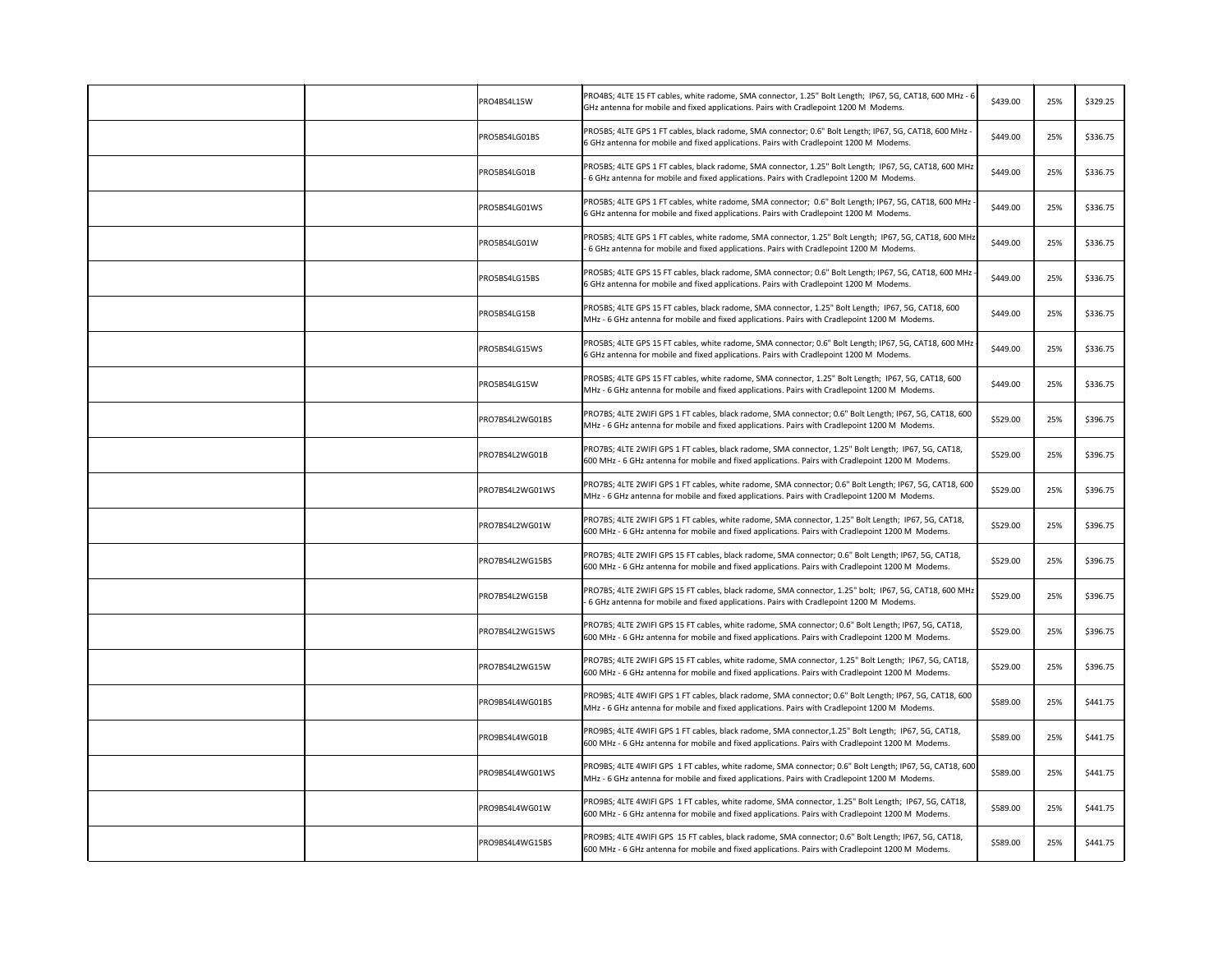|                                                                   | PRO9BS4L4WG15B   | PRO9BS; 4LTE 4WIFI GPS 15 FT cables, black radome, SMA connector, 1.25" Bolt Length; IP67, 5G, CAT18,<br>600 MHz - 6 GHz antenna for mobile and fixed applications. Pairs with Cradlepoint 1200 M Modems. | \$589.00 | 25% | \$441.75 |
|-------------------------------------------------------------------|------------------|-----------------------------------------------------------------------------------------------------------------------------------------------------------------------------------------------------------|----------|-----|----------|
|                                                                   | PRO9BS4L4WG15WS  | PRO9BS; 4LTE 4WIFI GPS 15 FT cables, white radome, SMA connector; 0.6" Bolt Length; IP67, 5G, CAT18,<br>600 MHz - 6 GHz antenna for mobile and fixed applications. Pairs with Cradlepoint 1200 M Modems.  | \$589.00 | 25% | \$441.75 |
|                                                                   | PRO9BS4L4WG15W   | PRO9BS; 4LTE 4WIFI GPS 15 FT cables, white radome, SMA connector, 1.25" Bolt Length; IP67, 5G, CAT18,<br>600 MHz - 6 GHz antenna for mobile and fixed applications. Pairs with Cradlepoint 1200 M Modems. | \$589.00 | 25% | \$441.75 |
| <b>Pro H (Husky Series)</b><br>Frequency Range 617 MHz - 5925 MHz | PRO4H4L01B       | PRO4H; 4LTE 1 FT cables, black radome, SMA connector, 2" Bolt Length; IP67, 5G, CAT18, 600 MHz - 6 GHz<br>antenna for mobile and fixed applications. Pairs with Cradlepoint 1200 M Modems.                | \$439.00 | 25% | \$329.25 |
|                                                                   | PRO4H4L01B-NF    | PRO4H; 4LTE 1 FT cables, black radome, N Female connector, 2" Bolt Length; IP67, 5G, CAT18, 600 MHz - 6<br>GHz antenna for mobile and fixed applications. Pairs with Cradlepoint 1200 M Modems.           | \$479.00 | 25% | \$359.25 |
|                                                                   | PRO4H4L01B-NM    | PRO4H; 4LTE 1 FT cables, black radome, N Male connector, 2" Bolt Length; IP67, 5G, CAT18, 600 MHz - 6<br>GHz antenna for mobile and fixed applications. Pairs with Cradlepoint 1200 M Modems.             | \$479.00 | 25% | \$359.25 |
|                                                                   | PRO4H4L01W       | PRO4H; 4LTE 1 FT cables, white radome, SMA connector, 2" Bolt Length; IP67, 5G, CAT18, 600 MHz - 6 GHz<br>antenna for mobile and fixed applications. Pairs with Cradlepoint 1200 M Modems.                | \$439.00 | 25% | \$329.25 |
|                                                                   | PRO4H4L01W-NF    | PRO4H; 4LTE 1 FT cables, white radome, N Female connector, 2" Bolt Length; IP67, 5G, CAT18, 600 MHz - 6<br>GHz antenna for mobile and fixed applications. Pairs with Cradlepoint 1200 M Modems.           | \$479.00 | 25% | \$359.25 |
|                                                                   | PRO4H4L01W-NM    | PRO4H; 4LTE 1 FT cables, white radome, N Male connector, 2" Bolt Length; IP67, 5G, CAT18, 600 MHz - 6<br>GHz antenna for mobile and fixed applications. Pairs with Cradlepoint 1200 M Modems.             | \$479.00 | 25% | \$359.25 |
|                                                                   | PRO4H4L15B       | PRO4H; 4LTE 15 FT cables, black radome, SMA connector, 2" Bolt Length; IP67, 5G, CAT18, 600 MHz - 6 GHz<br>antenna for mobile and fixed applications. Pairs with Cradlepoint 1200 M Modems.               | \$439.00 | 25% | \$329.25 |
|                                                                   | PRO4H4L15W       | PRO4H; 4LTE 15 FT cables, white radome, SMA connector, 2" Bolt Length; IP67, 5G, CAT18, 600 MHz - 6<br>GHz antenna for mobile and fixed applications. Pairs with Cradlepoint 1200 M Modems.               | \$439.00 | 25% | \$329.25 |
|                                                                   | PRO5H4LG01B      | PRO5H; 4LTE GPS 1 FT cables, black radome, SMA connector, 2" Bolt Length; IP67, 5G, CAT18, 600 MHz - 6<br>GHz antenna for mobile and fixed applications. Pairs with Cradlepoint 1200 M Modems.            | \$449.00 | 25% | \$336.75 |
|                                                                   | PRO5H4LG01B-NF   | PRO5H; 4LTE GPS 1 FT cables, black radome, N Female connector, 2" Bolt Length; IP67, 5G, CAT18, 600<br>MHz - 6 GHz antenna for mobile and fixed applications. Pairs with Cradlepoint 1200 M Modems.       | \$499.00 | 25% | \$374.25 |
|                                                                   | PRO5H4LG01B-NM   | PRO5H; 4LTE GPS 1 FT cables, black radome, N Male connector, 2" Bolt Length; IP67, 5G, CAT18, 600 MHz -<br>6 GHz antenna for mobile and fixed applications. Pairs with Cradlepoint 1200 M Modems.         | \$499.00 | 25% | \$374.25 |
|                                                                   | PRO5H4LG01W      | PRO5H; 4LTE GPS 1 FT cables, white radome, SMA connector, 2" Bolt Length; IP67, 5G, CAT18, 600 MHz - 6<br>GHz antenna for mobile and fixed applications. Pairs with Cradlepoint 1200 M Modems.            | \$449.00 | 25% | \$336.75 |
|                                                                   | PRO5H4LG01W-NF   | PRO5H; 4LTE GPS 1 FT cables, white radome, N Female connector, 2" Bolt Length; IP67, 5G, CAT18, 600<br>MHz - 6 GHz antenna for mobile and fixed applications. Pairs with Cradlepoint 1200 M Modems.       | \$499.00 | 25% | \$374.25 |
|                                                                   | PRO5H4LG01W-NM   | PRO5H; 4LTE GPS 1 FT cables, white radome, N Male connector, 2" Bolt Length; IP67, 5G, CAT18, 600 MHz ·<br>6 GHz antenna for mobile and fixed applications. Pairs with Cradlepoint 1200 M Modems.         | \$499.00 | 25% | \$374.25 |
|                                                                   | PRO5H4LG15B      | PRO5H; 4LTE GPS 15 FT cables, black radome, SMA connector, 2" Bolt Length; IP67, 5G, CAT18, 600 MHz - 6<br>GHz antenna for mobile and fixed applications. Pairs with Cradlepoint 1200 M Modems.           | \$449.00 | 25% | \$336.75 |
|                                                                   | PRO5H4LG15W      | PRO5H; 4LTE GPS 15 FT cables, white radome, SMA connector, 2" Bolt Length; IP67, 5G, CAT18, 600 MHz -<br>6 GHz antenna for mobile and fixed applications. Pairs with Cradlepoint 1200 M Modems.           | \$449.00 | 25% | \$336.75 |
|                                                                   | PRO7H2L4WG01B    | PRO7H; 2LTE 4WIFI GPS 1 FT cables, black radome, SMA connector, 2" Bolt Length; IP67, 5G, CAT18, 600<br>MHz - 6 GHz antenna for mobile and fixed applications. Pairs with Cradlepoint 1200 M Modems.      | \$459.00 | 25% | \$344.25 |
|                                                                   | PRO7H2L4WG01B-NF | PRO7H; 2LTE 4WIFI GPS 1 FT cables, black radome, N Female connector, 2" Bolt Length; IP67, 5G, CAT18,<br>600 MHz - 6 GHz antenna for mobile and fixed applications. Pairs with Cradlepoint 1200 M Modems. | \$529.00 | 25% | \$396.75 |
|                                                                   | PRO7H2L4WG01B-NM | PRO7H; 2LTE 4WIFI GPS 1 FT cables, black radome, N Male connector, 2" Bolt Length; IP67, 5G, CAT18, 600<br>MHz - 6 GHz antenna for mobile and fixed applications. Pairs with Cradlepoint 1200 M Modems.   | \$529.00 | 25% | \$396.75 |
|                                                                   | PRO7H2L4WG01W    | PRO7H; 2LTE 4WIFI GPS 1 FT cables, white radome, SMA connector, 2" Bolt Length; IP67, 5G, CAT18, 600<br>MHz - 6 GHz antenna for mobile and fixed applications. Pairs with Cradlepoint 1200 M Modems.      | \$459.00 | 25% | \$344.25 |
|                                                                   | PRO7H2L4WG01W-NF | PRO7H; 2LTE 4WIFI GPS 1 FT cables, white radome, N Female connector, 2" Bolt Length; IP67, 5G, CAT18,<br>600 MHz - 6 GHz antenna for mobile and fixed applications. Pairs with Cradlepoint 1200 M Modems. | \$529.00 | 25% | \$396.75 |
|                                                                   | PRO7H2L4WG01W-NM | PRO7H; 2LTE 4WIFI GPS 1 FT cables, white radome, N Male connector, 2" Bolt Length; IP67, 5G, CAT18, 600<br>MHz - 6 GHz antenna for mobile and fixed applications. Pairs with Cradlepoint 1200 M Modems.   | \$529.00 | 25% | \$396.75 |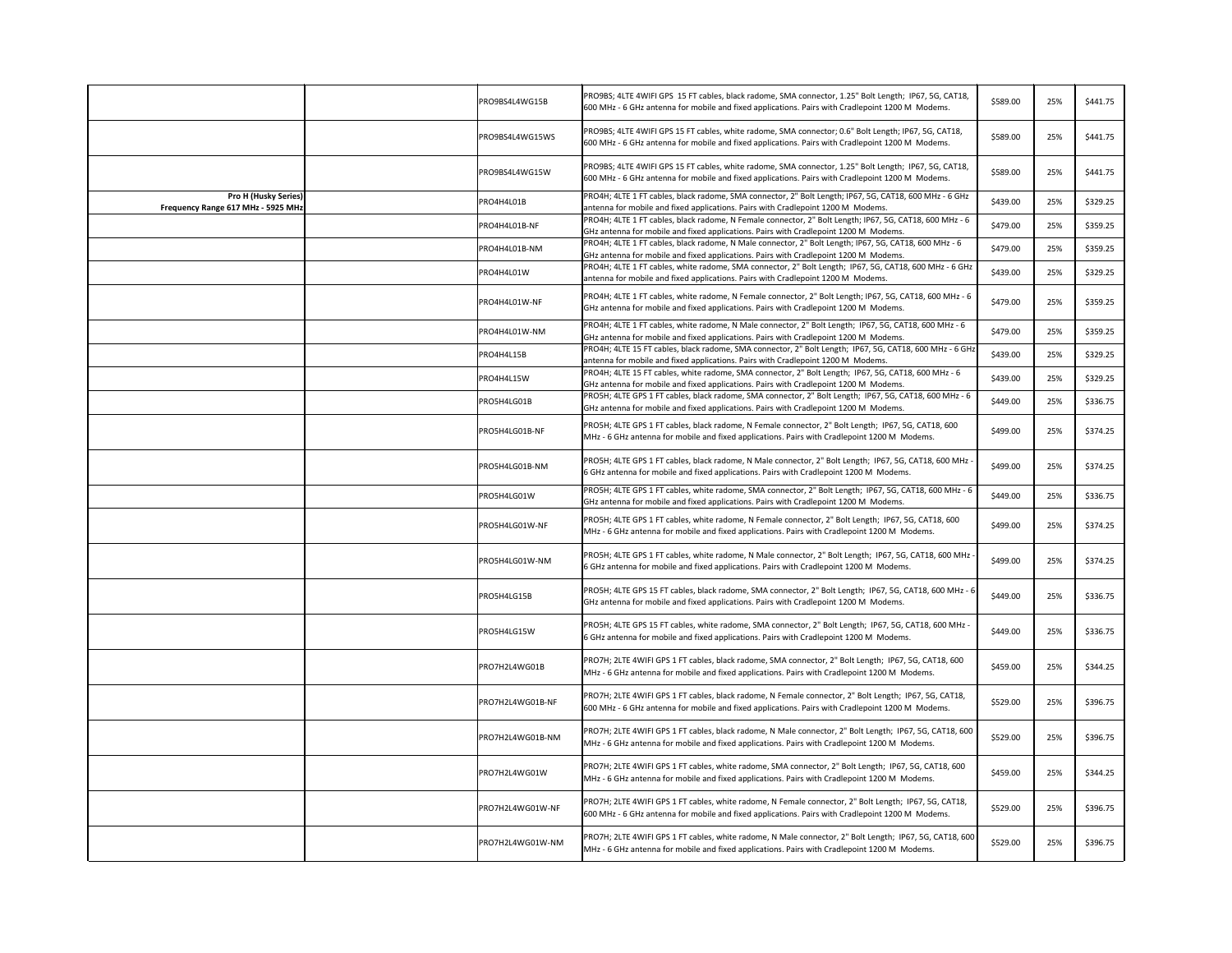|  | PRO7H2L4WG15B     | PRO7H; 2LTE 4WIFI GPS, 15 FT cables, black radome, SMA connector, 2" Bolt Length; IP67, 5G, CAT18, 600<br>MHz - 6 GHz antenna for mobile and fixed applications. Pairs with Cradlepoint 1200 M Modems.      | \$459.00 | 25% | \$344.25 |
|--|-------------------|-------------------------------------------------------------------------------------------------------------------------------------------------------------------------------------------------------------|----------|-----|----------|
|  | PRO7H2L4WG15W     | PRO7H; 2LTE 4WIFI GPS, 15 FT cables, white radome, SMA connector, 2" Bolt Length; IP67, 5G, CAT18, 600<br>MHz - 6 GHz antenna for mobile and fixed applications. Pairs with Cradlepoint 1200 M Modems.      | \$459.00 | 25% | \$344.25 |
|  | PRO7H4L2WG01B     | PRO7H; 4LTE 2WIFI GPS, 1 FT cables, black radome, SMA connector, 2" Bolt Length; IP67, 5G, CAT18, 600<br>MHz - 6 GHz antenna for mobile and fixed applications. Pairs with Cradlepoint 1200 M Modems.       | \$469.00 | 25% | \$351.75 |
|  | PRO7H4L2WG01B-NF  | PRO7H; 4LTE 2WIFI GPS, 1 FT cables, black radome, N Female connector, 2" Bolt Length; IP67, 5G, CAT18,<br>600 MHz - 6 GHz antenna for mobile and fixed applications. Pairs with Cradlepoint 1200 M Modems.  | \$539.00 | 25% | \$404.25 |
|  | PRO7H4L2WG01B-NM  | PRO7H; 4LTE 2WIFI GPS, 1 FT cables, black radome, N Male connector, 2" Bolt Length; IP67, 5G, CAT18, 600<br>MHz - 6 GHz antenna for mobile and fixed applications. Pairs with Cradlepoint 1200 M Modems.    | \$539.00 | 25% | \$404.25 |
|  | PRO7H4L2WG01W     | PRO7H; 4LTE 2WIFI GPS, 1 FT cables, white radome, SMA connector, 2" Bolt Length; IP67, 5G, CAT18, 600<br>MHz - 6 GHz antenna for mobile and fixed applications. Pairs with Cradlepoint 1200 M Modems.       | \$469.00 | 25% | \$351.75 |
|  | PRO7H4L2WG01W-NF  | PRO7H; 4LTE 2WIFI GPS, 1 FT cables, white radome, N Female connector, 2" Bolt Length; IP67, 5G, CAT18,<br>600 MHz - 6 GHz antenna for mobile and fixed applications. Pairs with Cradlepoint 1200 M Modems.  | \$539.00 | 25% | \$404.25 |
|  | PRO7H4L2WG01W-NM  | PRO7H; 4LTE 2WIFI GPS, 1 FT cables, white radome, N Male connector, 2" Bolt Length; IP67, 5G, CAT18,<br>600 MHz - 6 GHz antenna for mobile and fixed applications. Pairs with Cradlepoint 1200 M Modems.    | \$539.00 | 25% | \$404.25 |
|  | PRO7H4L2WG15B     | PRO7H; 4LTE 2WIFI GPS, 15 FT cables, black radome, SMA connector, 2" Bolt Length; IP67, 5G, CAT18, 600<br>MHz - 6 GHz antenna for mobile and fixed applications. Pairs with Cradlepoint 1200 M Modems.      | \$469.00 | 25% | \$351.75 |
|  | PRO7H4L2WG15W     | PRO7H; 4LTE 2WIFI GPS, 15 FT cables, white radome, SMA connector, 2" Bolt Length; IP67, 5G, CAT18, 600<br>MHz - 6 GHz antenna for mobile and fixed applications. Pairs with Cradlepoint 1200 M Modems.      | \$469.00 | 25% | \$351.75 |
|  | PRO9H4L4WG01B     | PRO9H; 4LTE 4WIFI GPS 1 FT cables, black radome, SMA connector, 2" Bolt Length; IP67, 5G, CAT18, 600<br>MHz - 6 GHz antenna for mobile and fixed applications. Pairs with Cradlepoint 1200 M Modems.        | \$549.00 | 25% | \$411.75 |
|  | PRO9H4L4WG01B-NF  | PRO9H; 4LTE 4WIFI GPS 1 FT cables, black radome, N Female connector, 2" Bolt Length; IP67, 5G, CAT18,<br>600 MHz - 6 GHz antenna for mobile and fixed applications. Pairs with Cradlepoint 1200 M Modems.   | \$639.00 | 25% | \$479.25 |
|  | PRO9H4L4WG01B-NM  | PRO9H; 4LTE 4WIFI GPS 1 FT cables, black radome, N Male connector, 2" Bolt Length; IP67, 5G, CAT18, 600<br>MHz - 6 GHz antenna for mobile and fixed applications. Pairs with Cradlepoint 1200 M Modems.     | \$639.00 | 25% | \$479.25 |
|  | PRO9H4L4WG01W     | PRO9H; 4LTE 4WIFI GPS 1 FT cables, white radome, SMA connector, 2" Bolt Length; IP67, 5G, CAT18, 600<br>MHz - 6 GHz antenna for mobile and fixed applications. Pairs with Cradlepoint 1200 M Modems.        | \$549.00 | 25% | \$411.75 |
|  | PRO9H4L4WG01W-NF  | PRO9H; 4LTE 4WIFI GPS 1 FT cables, white radome, N Female connector, 2" Bolt Length; IP67, 5G, CAT18,<br>600 MHz - 6 GHz antenna for mobile and fixed applications. Pairs with Cradlepoint 1200 M Modems.   | \$639.00 | 25% | \$479.25 |
|  | PRO9H4L4WG01W-NM  | PRO9H; 4LTE 4WIFI GPS 1 FT cables, white radome, N Male connector, 2" Bolt Length; IP67, 5G, CAT18,<br>600 MHz - 6 GHz antenna for mobile and fixed applications. Pairs with Cradlepoint 1200 M Modems.     | \$639.00 | 25% | \$479.25 |
|  | PRO9H4L4WG15B     | PRO9H; 4LTE 4WIFI GPS 15 FT cables, black radome, SMA connector, 2" Bolt Length; IP67, 5G, CAT18, 600<br>MHz - 6 GHz antenna for mobile and fixed applications. Pairs with Cradlepoint 1200 M Modems.       | \$549.00 | 25% | \$411.75 |
|  | PRO9H4L4WG15W     | PRO9H; 4LTE 4WIFI GPS 15 FT cables, white radome, SMA connector, 2" Bolt Length; IP67, 5G, CAT18, 600<br>MHz - 6 GHz antenna for mobile and fixed applications. Pairs with Cradlepoint 1200 M Modems.       | \$549.00 | 25% | \$411.75 |
|  | PRO11H4L6WG01B    | PRO11H; 4LTE 6WIFI GPS, 1 FT cables, black radome, SMA connector, 2" Bolt Length; IP67, 5G, CAT18, 600<br>MHz - 6 GHz antenna for mobile and fixed applications. Pairs with Cradlepoint 1200 M Modems.      | \$549.00 | 25% | \$411.75 |
|  | PRO11H4L6WG01B-NF | PRO11H; 4LTE 6WIFI GPS, 1 FT cables, black radome, N Female connector, 2" Bolt Length; IP67, 5G, CAT18,<br>600 MHz - 6 GHz antenna for mobile and fixed applications. Pairs with Cradlepoint 1200 M Modems. | \$699.00 | 25% | \$524.25 |
|  | PRO11H4L6WG01B-NM | PRO11H; 4LTE 6WIFI GPS, 1 FT cables, black radome, N Male connector, 2" Bolt Length; IP67, 5G, CAT18,<br>600 MHz - 6 GHz antenna for mobile and fixed applications. Pairs with Cradlepoint 1200 M Modems.   | \$699.00 | 25% | \$524.25 |
|  | PRO11H4L6WG01W    | PRO11H; 4LTE 6WIFI GPS, 1 FT cables, white radome, SMA connector, 2" Bolt Length; IP67, 5G, CAT18, 600<br>MHz - 6 GHz antenna for mobile and fixed applications. Pairs with Cradlepoint 1200 M Modems.      | \$589.00 | 25% | \$441.75 |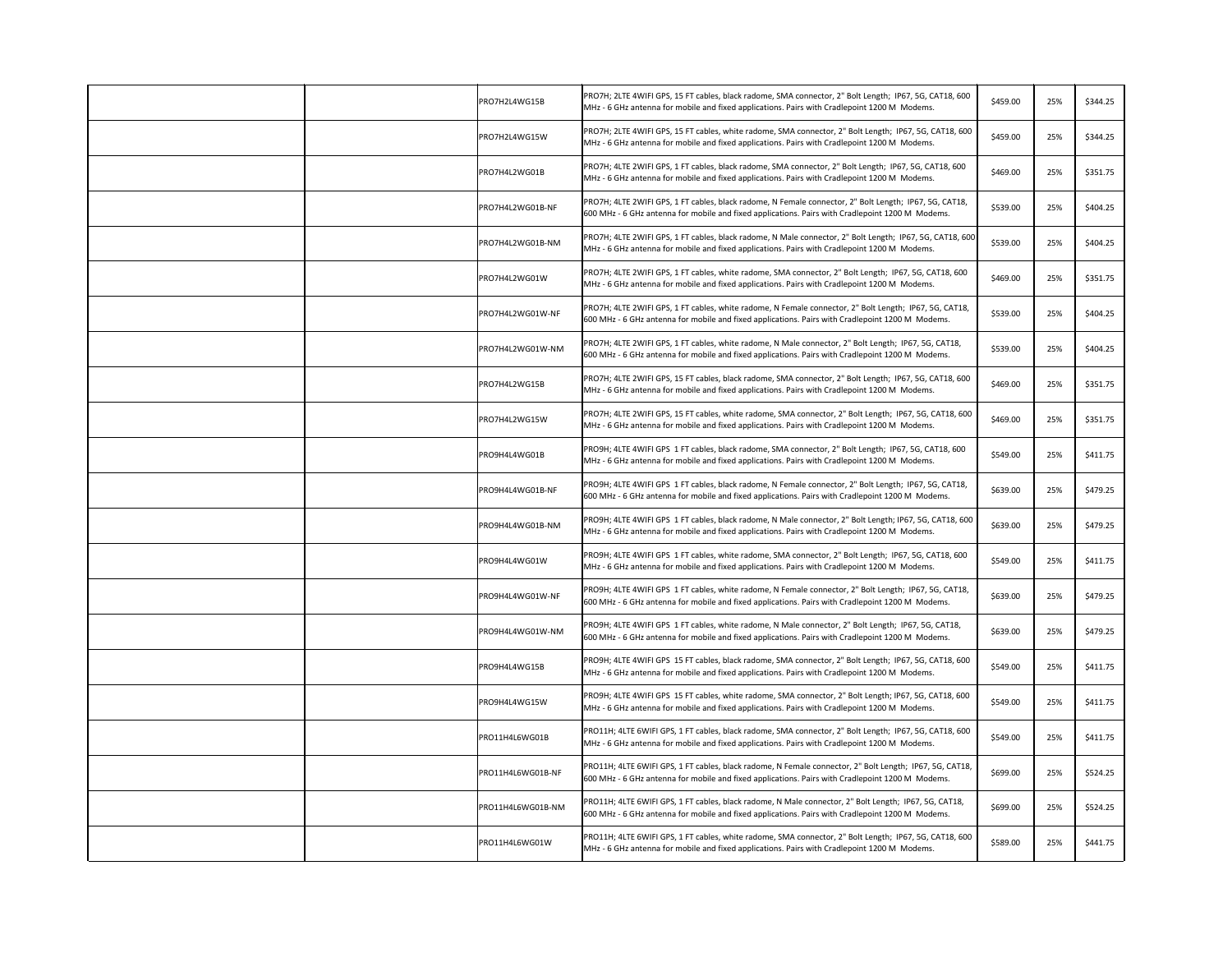|                                                                          | PRO11H4L6WG01W-NF | PRO11H; 4LTE 6WIFI GPS, 1 FT cables, white radome, N Female connector, 2" Bolt Length; IP67, 5G, CAT18,<br>600 MHz - 6 GHz antenna for mobile and fixed applications. Pairs with Cradlepoint 1200 M Modems.                                                 | \$699.00   | 25% | \$524.25   |
|--------------------------------------------------------------------------|-------------------|-------------------------------------------------------------------------------------------------------------------------------------------------------------------------------------------------------------------------------------------------------------|------------|-----|------------|
|                                                                          | PRO11H4L6WG01W-NM | PRO11H; 4LTE 6WIFI GPS, 1 FT cables, white radome, N Male connector, 2" Bolt Length; IP67, 5G, CAT18,<br>600 MHz - 6 GHz antenna for mobile and fixed applications. Pairs with Cradlepoint 1200 M Modems.                                                   | \$699.00   | 25% | \$524.25   |
|                                                                          | PRO11H4L6WG15B    | PRO11H; 4LTE 6WIFI GPS, 15 FT cables, black radome, SMA connector, 2" Bolt Length; IP67, 5G, CAT18, 600<br>MHz - 6 GHz antenna for mobile and fixed applications. Pairs with Cradlepoint 1200 M Modems.                                                     | \$589.00   | 25% | \$441.75   |
|                                                                          | PRO11H4L6WG15W    | PRO11H; 4LTE 6WIFI GPS, 15 FT cables, white radome, SMA connector, 2" Bolt Length; IP67, 5G, CAT18,<br>600 MHz - 6 GHz antenna for mobile and fixed applications. Pairs with Cradlepoint 1200 M Modems.                                                     | \$589.00   | 25% | \$441.75   |
| <b>Pro BD (Bulldog Series)</b><br>Frequency Range 617 MHz - 5925 MHz     | PRO4BD4L02        | Parsec Bulldog 4-in-1 5G antenna - 2 ft, ceiling mount, SMA. PRO4BD; 4LTE, 2 FT cables, ceiling mount SMA<br>connector; 5G, CAT18, 600 MHz - 6 GHz antenna for fixed applications. Pairs with Cradlepoint 1200 M<br>Modems.                                 | \$479.00   | 25% | \$359.25   |
|                                                                          | PRO4BD4L15        | Parsec Bulldog 4-in-1 5G antenna - 15 ft, ceiling mount, SMA. PRO4BD; 4LTE, 15 FT cables, ceiling mount<br>SMA connector; 5G, CAT18, 600 MHz - 6 GHz antenna for fixed applications. Pairs with Cradlepoint 1200 M<br>Modems.                               | \$559.00   | 25% | \$419.25   |
|                                                                          | PRO8BD4L4W02      | Parsec Bulldog 8-in-1 5G antenna - 2 ft, ceiling mount, SMA. PRO8BD; 4LTE 4 WIFI, 2 FT cables, ceiling<br>mount SMA connector; 5G, CAT18, 600 MHz - 6 GHz antenna for fixed applications. Pairs with Cradlepoint<br>1200 M Modems.                          | \$649.00   | 25% | \$486.75   |
|                                                                          | PRO8BD4L4W15      | Parsec Bulldog 8-in-1 5G antenna - 15 ft, ceiling mount, SMA. PRO8BD; 4LTE 4 WIFI, 15 FT cables, ceiling<br>mount SMA connector; 5G, CAT18, 600 MHz - 6 GHz antenna for fixed applications. Pairs with Cradlepoint<br>1200 M Modems.                        | \$809.00   | 25% | \$606.75   |
|                                                                          | PRO8BD8L02        | Parsec Bulldog 8-in-1 5G antenna - 2 ft, ceiling mount, SMA. PRO8BD; 8LTE (4 Active/4 Failover) 2 FT cables,<br>ceiling mount SMA connector; 5G, CAT18, 600 MHz - 6 GHz antenna for fixed applications. Pairs with<br>Cradlepoint 1200 M Modems.            | \$689.00   | 25% | \$516.75   |
|                                                                          | PRO8BD8L15        | Parsec Bulldog 8-in-1 5G antenna - 15 ft, ceiling mount, SMA. PRO8BD; 8LTE (4 Active/4 Failover) 15 FT<br>cables, ceiling mount SMA connector; 5G, CAT18, 600 MHz - 6 GHz antenna for fixed applications. Pairs with<br>Cradlepoint 1200 M Modems.          | \$869.00   | 25% | \$651.75   |
|                                                                          | PRO12BD8L4W02     | Parsec Bulldog 12-in-1 5G antenna - 2 ft, ceiling mount, SMA. PRO12BD; 8LTE (4 Active/4 Failover) 4 WIFI 2<br>FT cables, ceiling mount SMA connector; 5G, CAT18, 600 MHz - 6 GHz antenna for fixed applications. Pairs<br>with Cradlepoint 1200 M Modems.   | \$729.00   | 25% | \$546.75   |
|                                                                          | PRO12BD8L4W15     | Parsec Bulldog 12-in-1 5G antenna - 15 ft, ceiling mount, SMA. PRO12BD; 8LTE (4 Active/4 Failover) 4 WIFI<br>15 FT cables, ceiling mount SMA connector; 5G, CAT18, 600 MHz - 6 GHz antenna for fixed applications.<br>Pairs with Cradlepoint 1200 M Modems. | \$929.00   | 25% | \$696.75   |
| <b>PRO N (Newfoundland Series)</b><br>Frequency Range 617 MHz - 5925 MHz | PRO5N4LG          | Parsec Newfoundland 5-in-1 (4 LTE, GPS, NO WIFI) 5G antenna, case mount, SMA. PRO5N; 4 LTE, GPS;<br>Nanuk 950 case with antenna built into lid, IP67, 5G, CAT18, 600 MHz-6 GHz; Pairs with Cradlepoint 1200 M<br>Modems                                     | \$1,999.00 | 25% | \$1,499.25 |
|                                                                          | PRO6N4L2W         | Parsec Newfoundland 6-in-1 (4 LTE,2 WIFI) 5G antenna, case mount, SMA. PRO6N; 4 LTE, 2 WIFI; Nanuk 950<br>case with antenna built into lid, IP67, 5G, CAT18, 600 MHz-6 GHz; Pairs with Cradlepoint 1200 M Modems                                            | \$2,149.00 | 25% | \$1,611.75 |
|                                                                          | PRO7N4L2WG        | Parsec Newfoundland 7-in-1 (4 LTE, 2 WIFI, GPS) 5G antenna, case mount, SMA. PRO7N; 4 LTE, 2 WIFI, GPS;<br>Nanuk 950 case with antenna built into lid, IP67, 5G, CAT18, 600 MHz-6 GHz; Pairs with Cradlepoint 1200<br>M Modems                              | \$2,199.00 | 25% | \$1,649.25 |
|                                                                          | PRO9N4L4WG        | Parsec Newfoundland 9-in-1 5G antenna, case mount, SMA. PRO9N; 4 LTE, 4 WIFI, GPS, Nanuk 950 case<br>with antenna built into lid, IP67, 5G, CAT18, 600 MHz-6 GHz; Pairs with Cradlepoint 1200 M Modems                                                      | \$2,299.00 | 25% | \$1,724.25 |
|                                                                          | PRO9N8LG          | Parsec Newfoundland 9-in-1 (8 LTE, GPS) 5G antenna, case mount, SMA. PRO9N; 8 LTE (4 Active/4 Failover),<br>GPS, Nanuk 950 case with antenna built into lid, IP67, 5G, CAT18, 600 MHz-6 GHz; Pairs with Cradlepoint<br>1200 M Modems                        | \$2,399.00 | 25% | \$1,799.25 |
|                                                                          | PRO13N8L4WG       | Parsec Newfoundland 13-in-1 5G antenna, case mount, SMA. PRO13N; 8 LTE(4 Active/4 Failover) 4 WIFI,<br>GPS, Nanuk 950 case with antenna built into lid, IP67, 5G, CAT18, 600 MHz-6 GHz; Pairs with Cradlepoint<br>1200 M Modems                             | \$2,499.00 | 25% | \$1,874.25 |
| <b>PRO SB (St. Bernard Series)</b><br>Frequency Range 619 MHz - 5925 MHz | PRO9SB4L4WG       | Parsec St. Bernard 9-in-1 5G antenna, case mount, SMA. PRO9SB; 4 LTE, 4 WIFI, GPS, Seahorse 530 case<br>with antenna built into lid; IP67; 5G; CAT18, 600 MHz-6 GHz; Pairs with Cradlepoint 1200 M Modems                                                   | \$1,299.00 | 25% | \$974.25   |
| <b>PRO A (Akita Series)</b><br>Frequency Range 617 MHz - 5925 MHz        | PRO4AL01W         | PRO4A; 4 LTE, 1 ft, white, wall mount, SMA connector, 5G, CAT18, 600 MHz-6 GHz for fixed applications.<br>Pairs with Cradlepoint 1200M modems                                                                                                               | \$349.00   | 25% | \$261.75   |
|                                                                          | PRO4A4L01W-NF     | Parsec Akita 4-in-1 5G antenna, 1 ft, white, wall mount, N type female. PRO4A; 4 LTE, 1 ft, white, wall<br>mount N type female connector, 5G, CAT18, 600 MHz-6 GHz for fixed applications. Pairs with Cradlepoint<br>1200M modems                           | \$389.00   | 25% | \$291.75   |
|                                                                          | PRO4A4L15W        | Parsec Akita 4-in-1 5G antenna, 15 ft, white, wall mount SMA. PRO4A; 4 LTE, 15 ft, white, wall mount, SMA<br>connector, 5G, CAT18, 600 MHz-6 GHz for fixed applications. Pairs with Cradlepoint 1200M modems                                                | \$399.00   | 25% | \$299.25   |